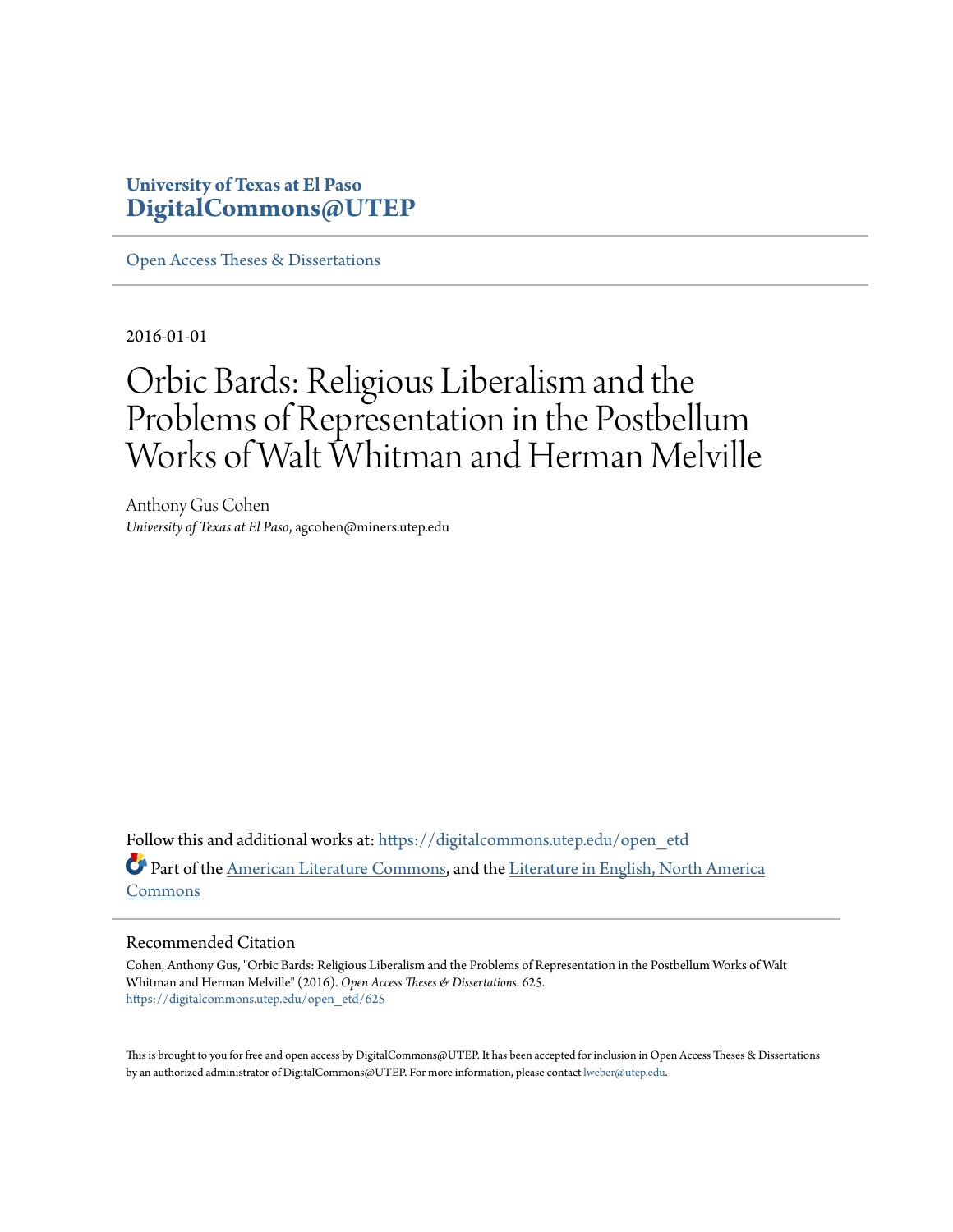# ORBIC BARDS: RELIGIOUS LIBERALISM AND THE PROBLEMS OF REPRESENTATION IN THE POSTBELLUM WORKS OF WALT WHITMAN AND HERMAN MELVILLE

ANTHONY GUS COHEN

Master's Program in English and American Literature

APPROVED:

Brian Yothers, Ph.D., Chair

Ezra Cappell, Ph.D.

Bruce Louden, Ph.D.

*.*

Charles Ambler, Ph.D. Dean of the Graduate School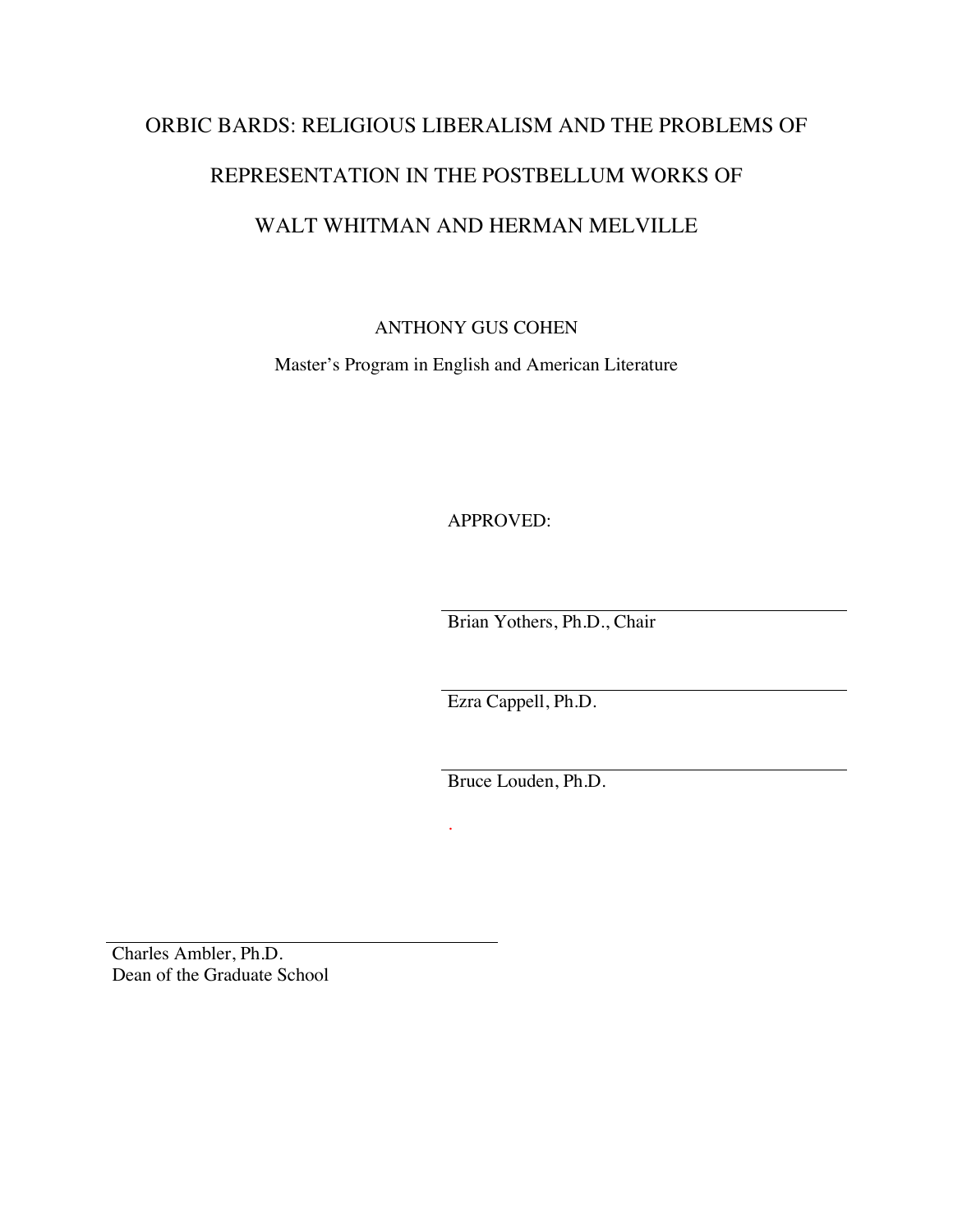Copyright ©

by Anthony G. Cohen 2016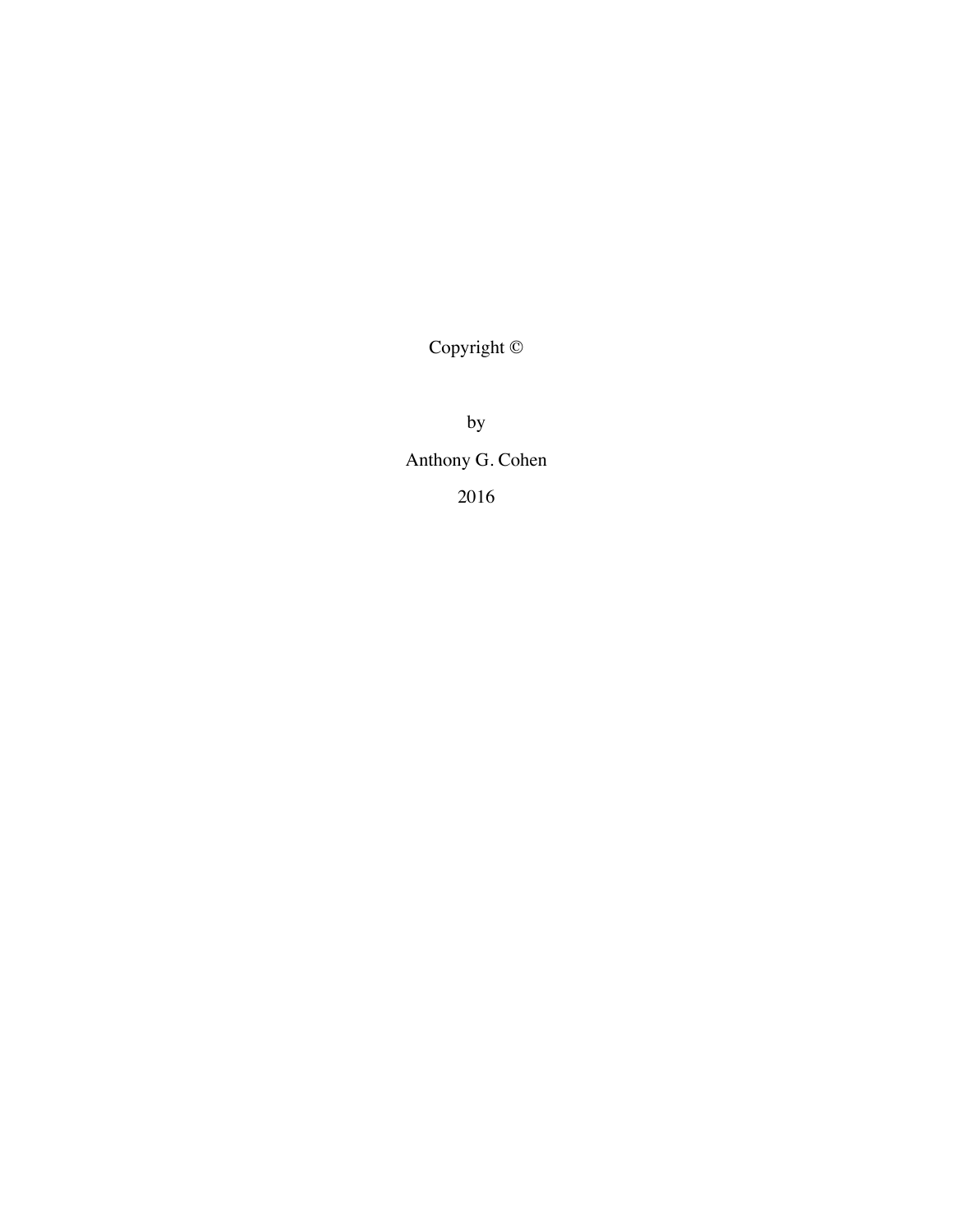## ORBIC BARDS: RELIGIOUS LIBERALISM AND THE PROBLEMS OF

#### REPRESENTATION IN THE POSTBELLUM WORKS OF

## WALT WHITMAN AND HERMAN MELVILLE

by

#### ANTHONY GUS COHEN, BA

#### THESIS

Presented to the Faculty of the Graduate School of The University of Texas at El Paso in Partial Fulfillment of the Requirements for the Degree of

#### MASTER OF ARTS

English and American Literature THE UNIVERSITY OF TEXAS AT EL PASO December 2016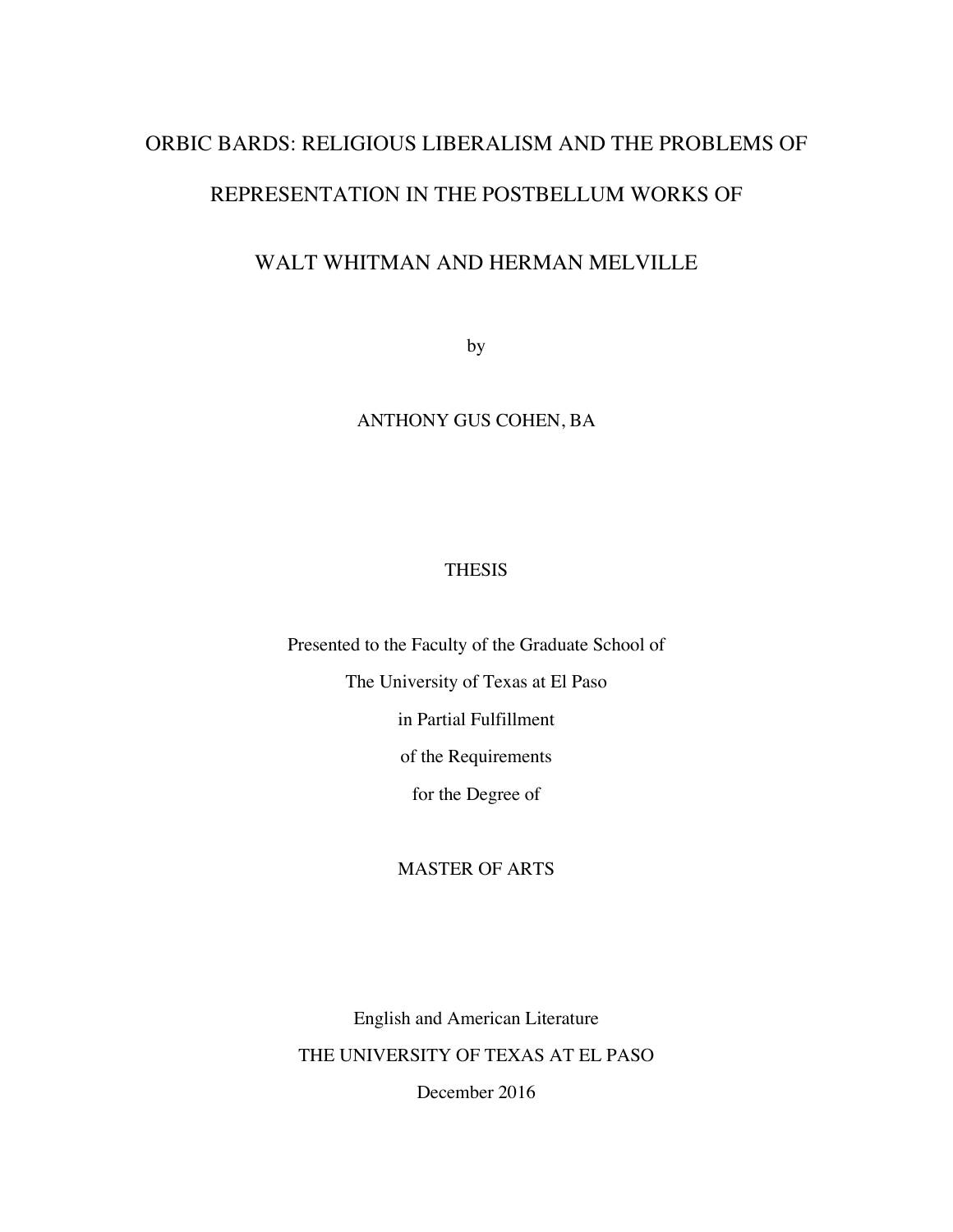## **Table of Contents**

| Chapter 1: Melville's Battle-Pieces, Emersonian Literary Nationalism, and Relics of  |  |
|--------------------------------------------------------------------------------------|--|
|                                                                                      |  |
| Chapter 3: "The Cornerstones of my House:" The Jewish Enlightenment, Pilgrimage, and |  |
|                                                                                      |  |
|                                                                                      |  |
|                                                                                      |  |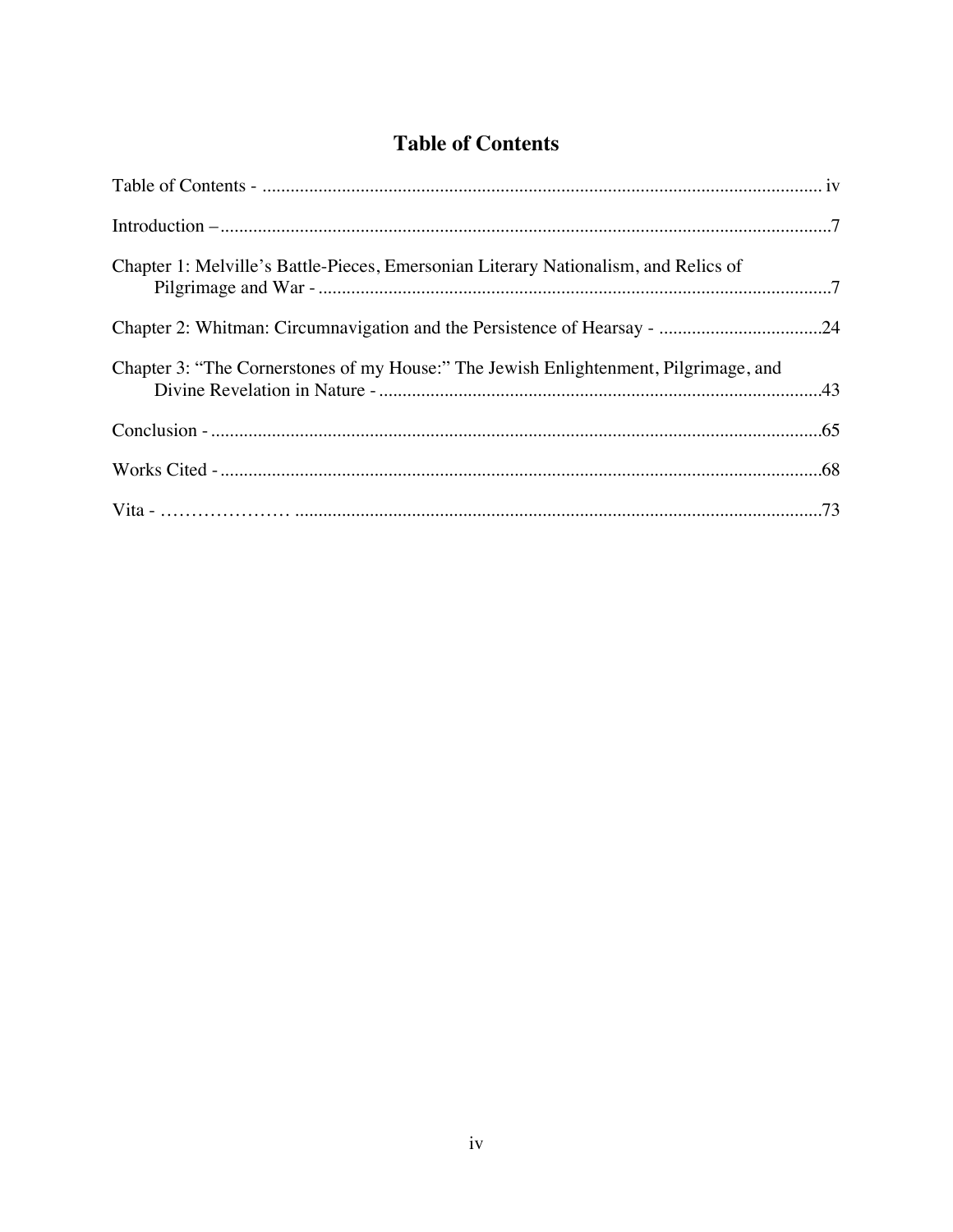#### **Introduction**

Both Herman Melville and Walt Whitman find something spiritual about the poetic contemplation of democracy. There's simply a divinity in it, as is evidenced repeatedly throughout both of their careers. In the first "Knights and Squires" chapter of *Moby-Dick* Melville outlines quite explicitly the divinity of this democratic contemplation. He speaks not of the "undraped spectacle of the valor-ruined man" nor of the "dignity of kings and robes," but he praises that which has "no robed investiture"(118). The dignity of which our narrator speaks is explicitly democratic, and it "radiates without end from God; Himself! The great God absolute! The centre and circumference of all democracy! His omnipresence, our divine equality!"(119). Similarly, in Whitman's 1855 poem that would become *Song of Myself*, he announces his presence as, "Walt Whitman, an American, one of the roughs" (503), and then demands access for all: "Unscrew the locks from the doors! / Unscrew the doors themselves from their jambs!"(506-7). The poet declares, "I speak the password primeval. . . . I give the sign of democracy;/ By God! I will accept nothing which all cannot have their counterpart of on the same terms"(511-2). The juxtaposition of God and Democracy by our authors in these instances is by no means incidental; where Melville foregrounds the essential divinity of all humanity that underpins democracy, the "just Spirit of Equality, which hast spread one royal mantle of humanity over all my kind!" (119), he is speaking from virtually the same camp as Whitman speaking on behalf of the divinity of "long dumb voices," of "slaves," of "prostitutes," and of "deformed persons" (513-5). Both writers are, in the words of Lawrence Buell, thinking of "secular literatures as a legitimate and even rival means of conveying spiritual experience"(167). Indeed, Buell's 1986 chapter on the practice known as "Literary Scripturism" has become something of a commonplace, and rightfully so. He posits, however, at the very beginning of the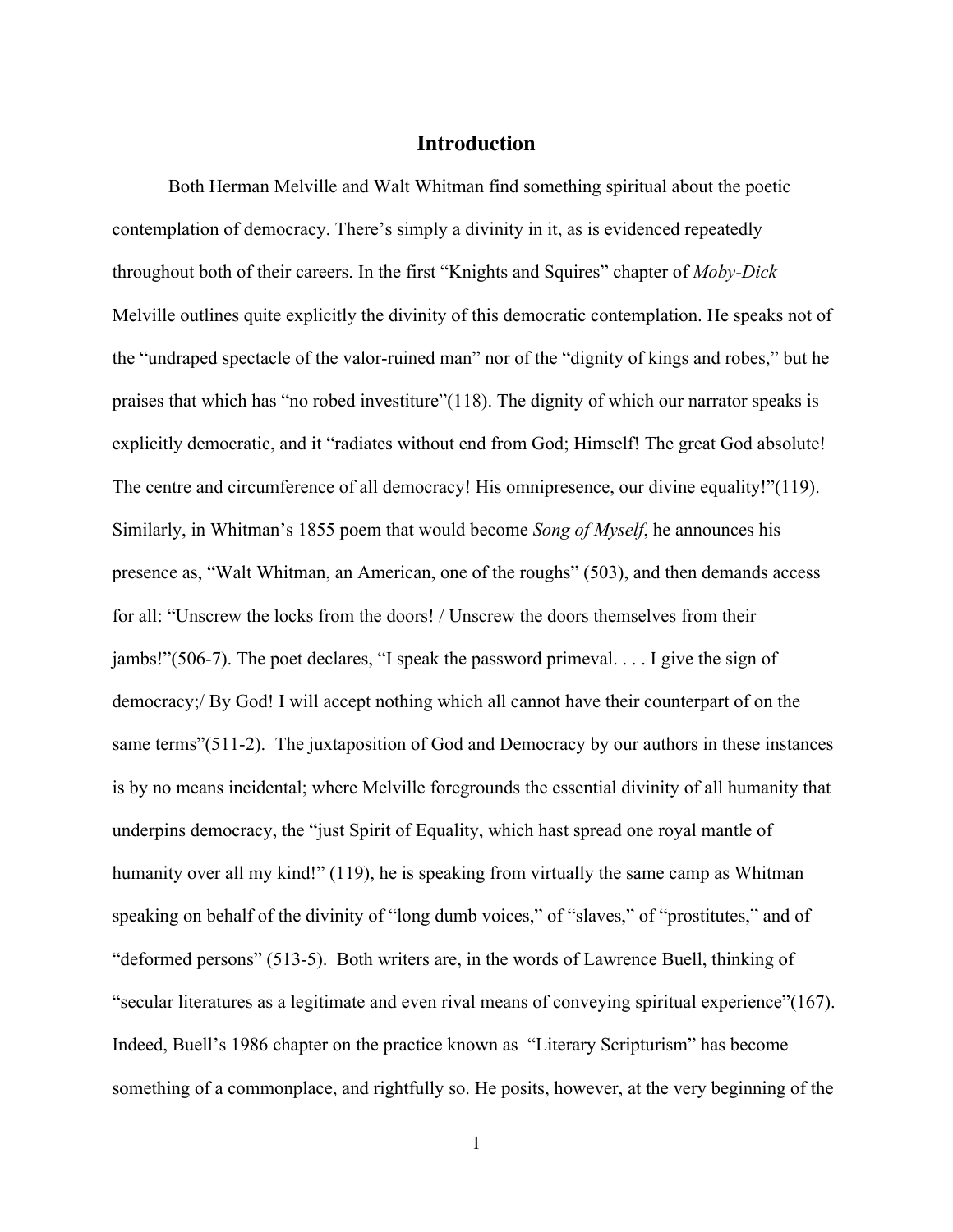chapter that the religiocentric nineteenth century American ethos is owed largely to the "Puritan imprint, which Enlightenment rationalism did not erase" (166). What interests me in the following chapters, though, is the collision, and subsequent negotiations between that rationalism and several densely spiritual post-bellum works by both Melville and Whitman. By placing their voices—through which they work to contextualize the voices of multitudes—in the context of a profound democratic spirituality, which they both ostensibly claim to possess, we are also faced with what I will refer to throughout this paper as "the hearsay problem." That is to say, in the epochal words of Thomas Paine in *The Age of Reason,* there is an inherent problem with any attempt to record or demonstrate a divine revelation: "It is revelation to the first person only, and *hearsay* to every other, and consequently they are not obliged to believe it" (402). I will continue, borrowing once again from Paine, to illustrate an acute understanding on the parts of both Melville and Whitman, from both poetic and spiritual perspectives that "human language is local and changeable, and is therefore incapable of being used as the means of unchangeable and universal information" (419-20).

Paine's sentiment seems shared again in *Moby-Dick* in a chapter like "The Whiteness of the Whale" wherein Melville grapples with the ineffability of the whale's whiteness:

Or is it, that as in essence whiteness is not so much a color as the visible absence of color, and at the same time the concrete of all colors; is it for these reasons that there is such a dumb blankness full of meaning, in a wide landscape of snows—a colorless, all-color of atheism from which we should shrink?"(184-5).

Suggesting an inherent fear, and subsequent need for belief in an immutable syntax, as can be seen in Nathaniel Hawthorne's account of Melville in Liverpool in 1857: "He can neither believe, nor be comfortable in his unbelief; and he is too honest and courageous not to try to do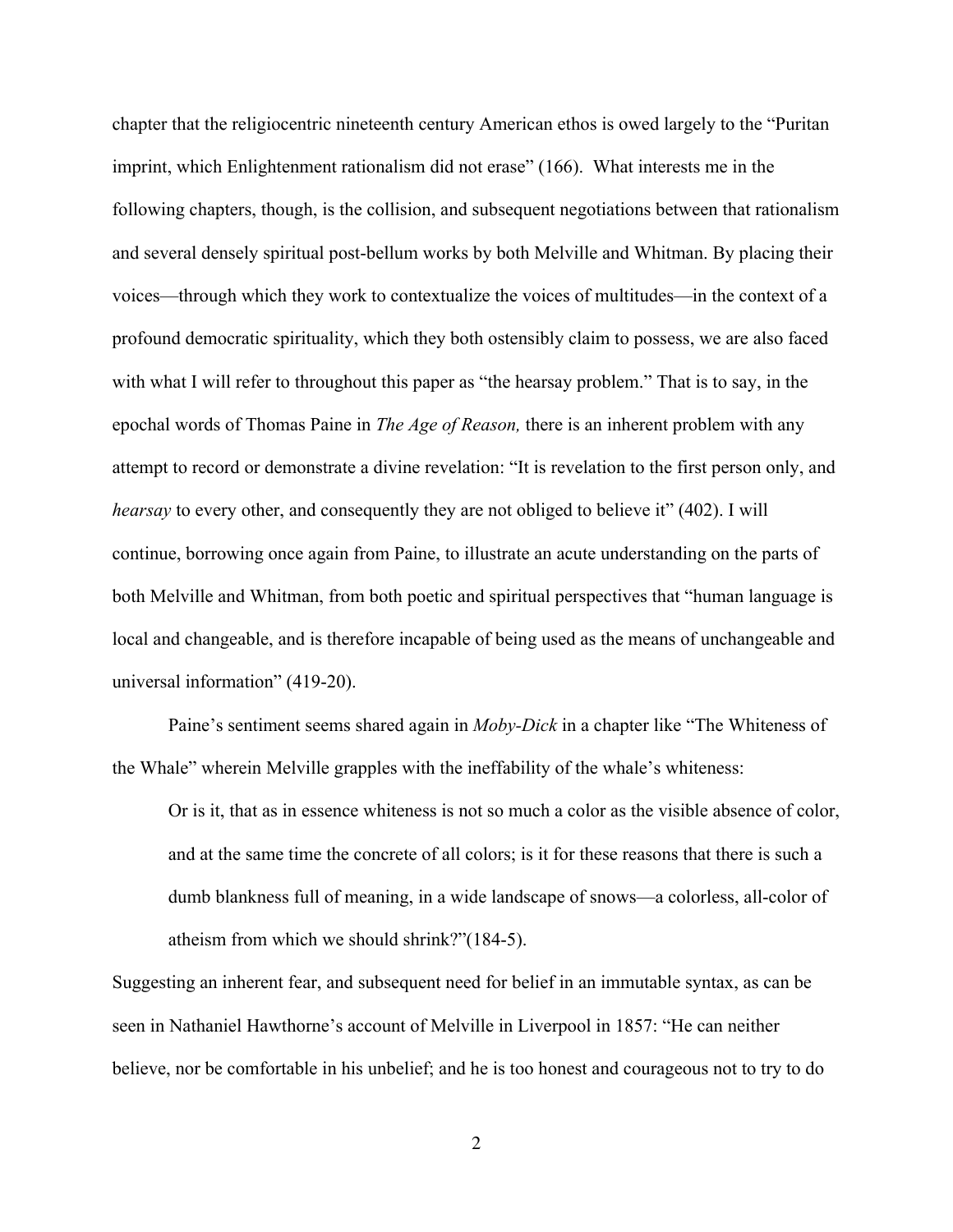one or the other" (*Journals* 628). In 1855, Whitman begins struggling with similarly inarticulable principles as justice, for instance, which he states "is not settled by legislators or laws . . . . It is in the soul, / It cannot be varied by statutes any more than love or pride or the attraction of gravity can, / It is immutable . . it does not depend on majorities . . . . or what not come at last before the same passionless and exact tribunal"(50-3). In other words, while Melville and Whitman are both deeply invested the literary epoch during which, "secular literature acquired greater spiritual legitimacy as the propagation of religion came to be seen as dependent upon verbal artistry and as the record of revelation itself was seen to be a verbal artifact" (Buell, 168), the record of revelation becomes increasingly complicated for these authors.

For a more contemporary example, and one with a more direct bearing on Post Civil War American literatures, the essays of Ralph Waldo Emerson merit consideration alongside the thinking of such rationalists as Paine. In one of his most frequently anthologized and characteristic essays, "The Poet," Emerson addresses this question of revelation and of representation in some detail. As we also know, this particular essay garnered special attention from Melville, as it is more heavily annotated in his personal copy than the other essays in the *First and Second Series* combined. His notes range from tempered praise and admiration to what can only be interpreted as extreme frustration. In a short passage just before Melville's first marginal inscription, Emerson spends a bit of time reflecting on the nature of the true poet, finding in him someone who "announces what no man foretold," and even more significantly, someone who "was present and privy to the appearance which he describes" (9). Shortly thereafter, remaining on the subject of the true poet, Emerson, focusing simply on the technical, lyrical abilities of a young poet who did not possess the abovementioned "presence" nor the ability to "foretell," he concludes that the young poet is "plainly a contemporary, not an eternal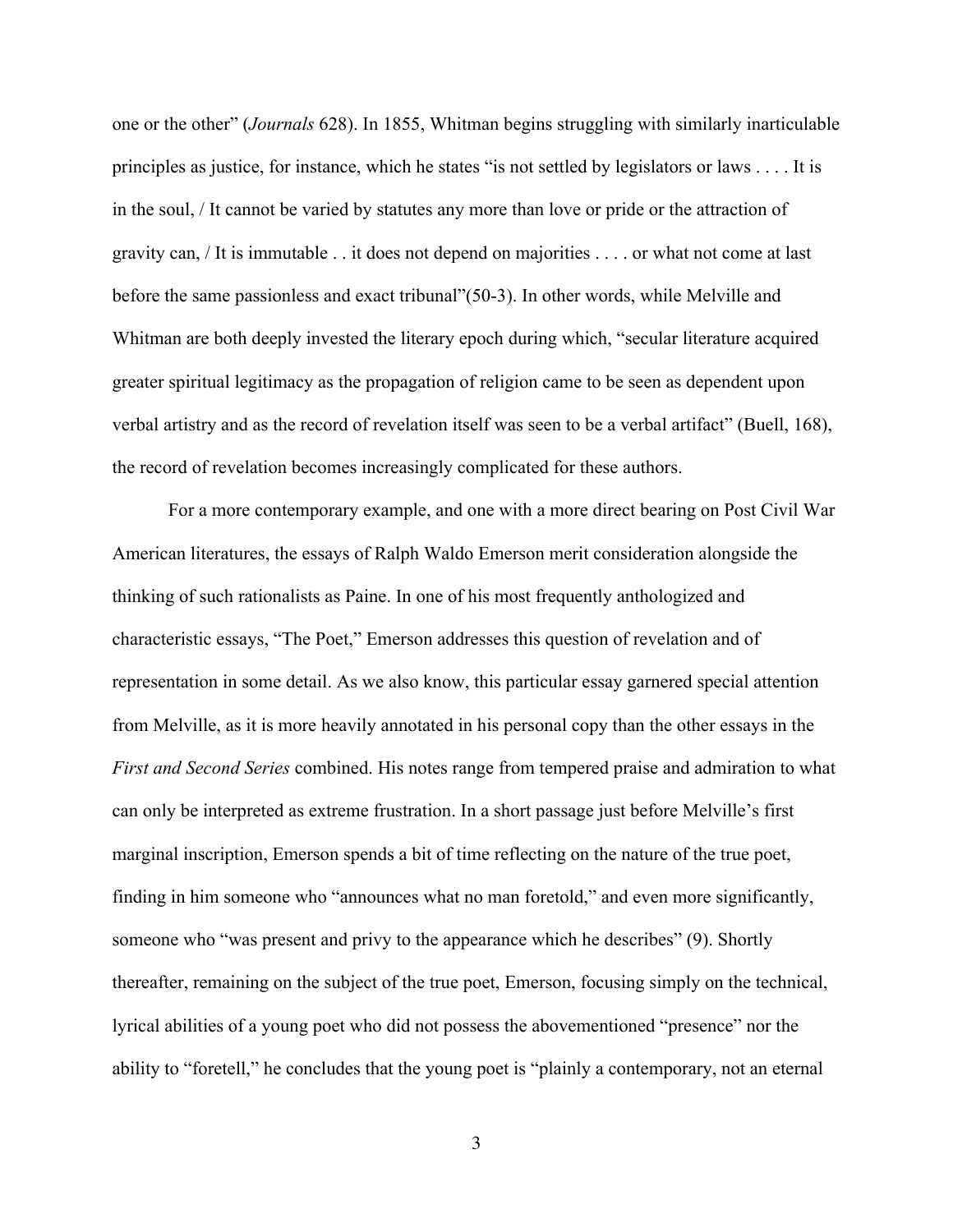man"(10). Melville underlined this passage, and wrote in the margin, "a noble expression, with a clear strong meaning"(10). This moment is one of the most clearly reconcilable between the thinking of Emerson and Melville as indicated by the marginalia—For both men the poetic record is subservient to the revelation, to both its relationship to reason and nature. Moreover, both men—in spite of the inherently flawed semniotic system that they are cognizantly using are clearly interested, like Whitman in *Leaves* and Melville in *Moby-Dick,* in mitigating the "hearsay problem" as much as their respective poetics will allow.

We can see this concern with the "hearsay problem" in Emerson's work as early as the "Divinity School Address" of 1838, the ideas of which, Joe Webb, notes are "deriviative" in their published form "of the controversial deist," Emerson explicitly warned (516). Indeed, Webb goes so far as to suggest a point that I find essential to my comparison of the spiritual explorations of Melville and Whitman; that is, "on the surface, one man found his God in Reason and the other in Nature, but a close textual analysis shows that for Paine and Emerson Reason and Nature had almost identical meanings" (515). We see this tendency played out at length in both *Moby-Dick* and in *Leaves of Grass*, and furthermore, Whitman biographer David S. Reynolds writes that despite "his professions of faith" Whitman was ultimately "upset by the intermingling of money and religion in America," a sentiment, Reynolds notes that was shared by both Melville and George Lippard. Other prominent Whitman biographer Jerome Loving points us to three lines in *Song of Myself* where Transcendentalism and Deism seem most clearly to converge: "Divine am I inside and out, and I make holy whatever I touch or am touched from; / The scent of these arm-pits is aroma finer than prayer, / This head is more than churches or bibles or creeds" (142-3). Loving suggests accurately that we "can hear in this last line an echo of the blasphemy of Tom Paine in *The Age of Reason*, but it is partly muffled by the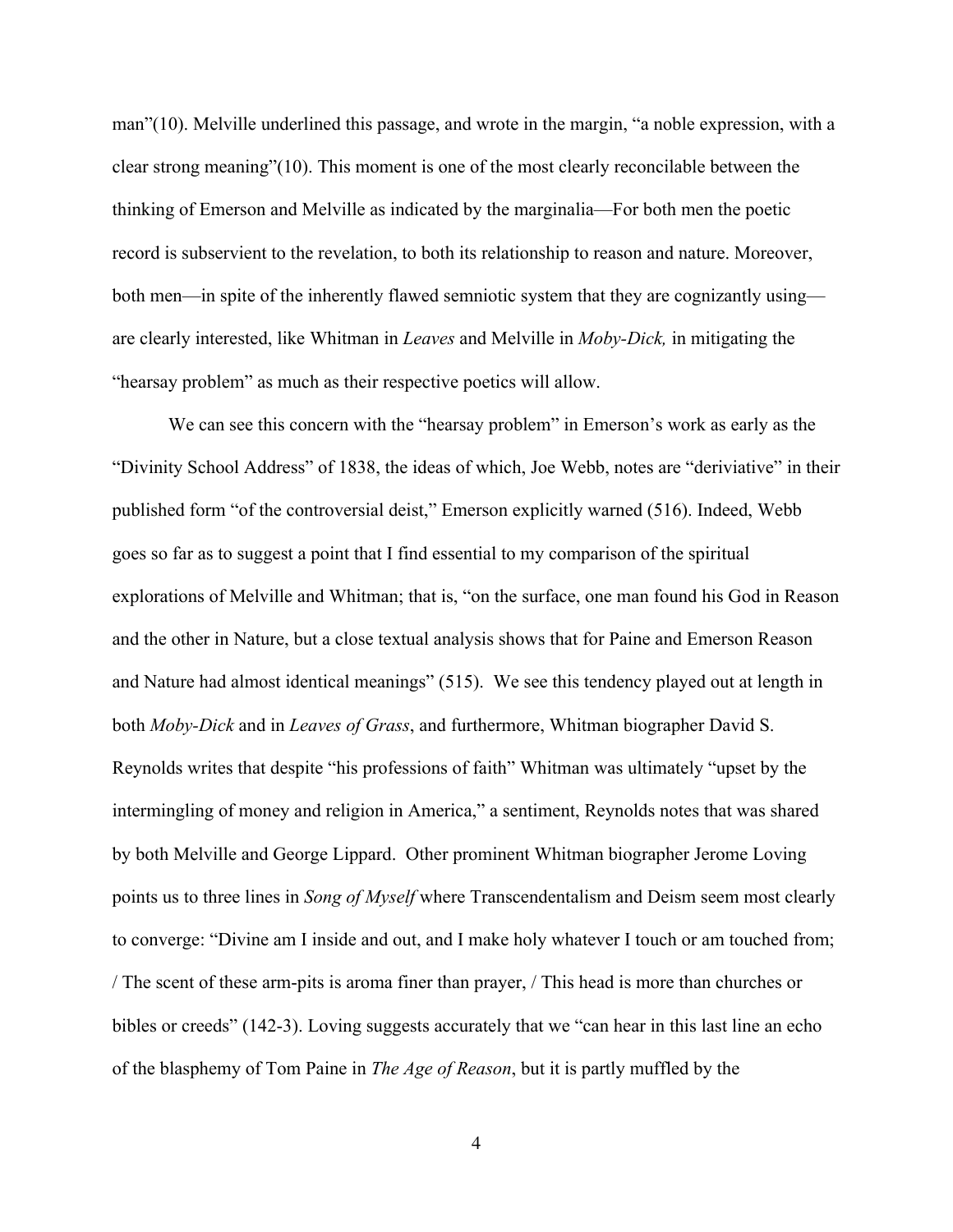Transcendentalism of the first line"(195). I would argue, however, that the two movements compliment one another, illustrating how the Deist and the Transcendentalist can collapse into one another, illustrating Webb's suggestion that Nature and Reason are, in fact, the same thing.

Moreover, I suggest in the following chapter that only through this poetics of Nature and Reason, are the authors able to grapple with the problems they see in their contemporary religious and civil institutions, the historical and poetic record, and most importantly, their own faith and doubt. In short, by establishing a poetics grounded as nearly in the natural world, in material culture, and in physical history are Melville and Whitman able to mitigate the "hearsay problem" and arrive at something close to spiritual revelation. Chapter one examines Melville's collection of Civil War poetry, *Battle-Pieces and Aspects of the War*, focusing on sites, individuals, and events—particularly the New York Sanitary Fair of 1864, and the poet's explicit concern in the prose supplement with his own ability to provide accurately a representation of so spiritually significant a set of events as the preservation of democracy and the end of slavery in the United States. The following chapter will focus on Walt Whitman's 1871 essay *Democratic Vistas* along with some of his later, globally themed poetry. Therein I will suggest that Whitman's preoccupation with the bodies, whether human, politic, or landscape—all speak to his necessary preoccupation with an expanded understanding of nature, and by extension, reason. Subsequently, Whitman's excitement and disappointments will illustrate the persistence of the "hearsay problem" and of revelation through language, establishing the negotiation of Reason and Nature as a dialectic that can be traced throughout Whitman's work to the heart of his spiritual consciousness. In the final chapter, I use Melville's long poem *Clarel,* to explore the ways in which pilgrimage itself, and architecture, regardless of how ancient, is still subject to the same problems and limitations for those seeking revelation that Melville and Whitman saw in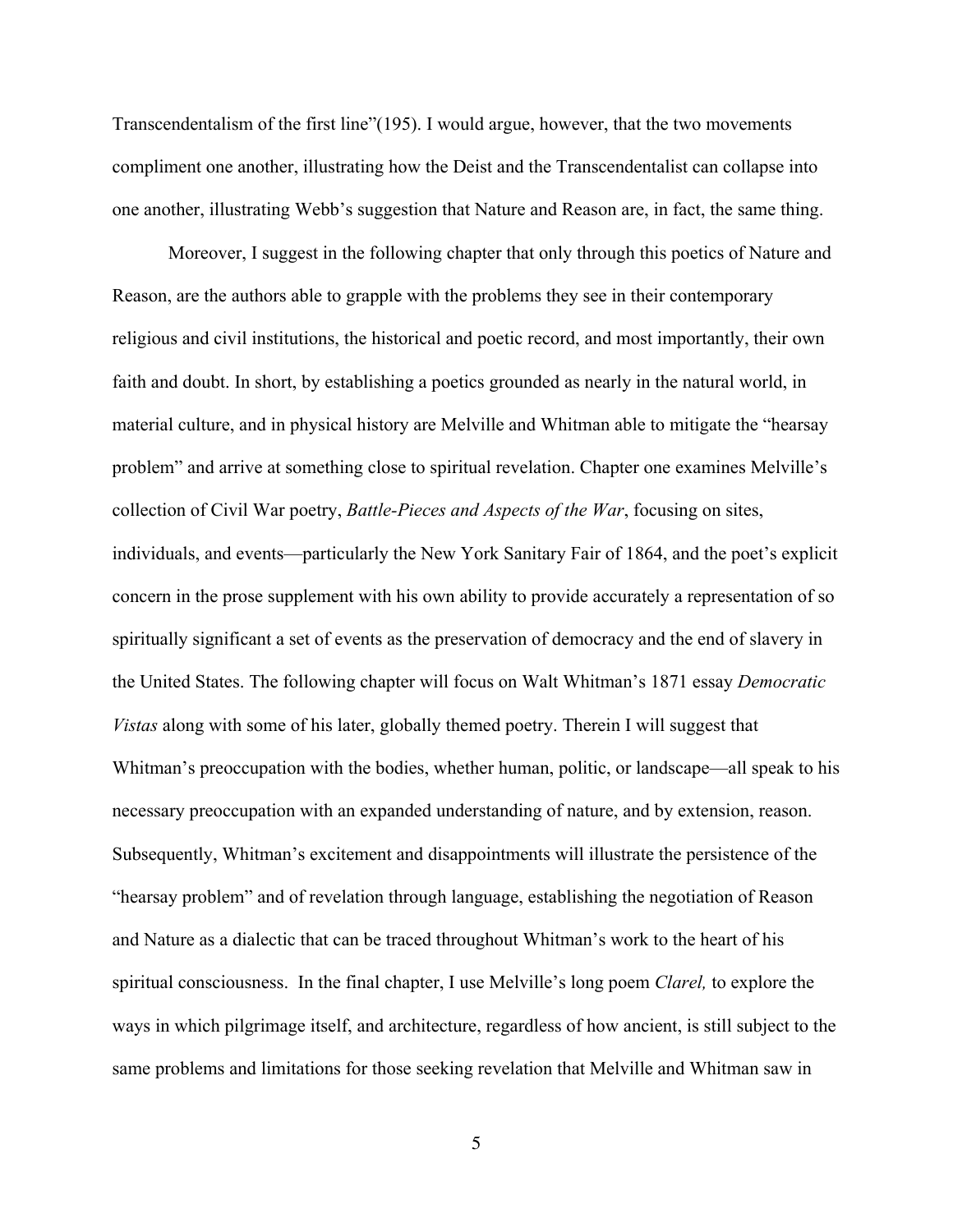Grace Church in Manhattan. Indeed, one of the poem's final lines arguably best summarizes the problem facing each and every pilgrim. Clarel laments modern advancements in communication in the face of his wavering faith as he says, "'They wire the world—far under sea / They talk; but never comes to me / A message from beneath the stone'"  $(4.34.51-53)$ . The problem, I argue, is precisely the fact that he is looking for the answer in the iteration of some scriptural truth that lies beneath the stone—the same problem facing so many pilgrims. Thus, in the final chapter I also introduce a new source for *Clarel,* Isaac Leeser's 1852 translation of Moses Mendelssohn's *Jerusalem*, a text which fuels a debate started by a question regarding the proper use of the land and the question of Jewish durability and apostasy. Via Mendelssohn, I offer a discussion of arguably the most frequently overlooked character in the poem, the Jewish matriarch Agar, a woman through whom Melville makes his deistic appreciation of creation quite apparent. This I will illustrate through the poet's extended meditation on Agar's most devout and revelatory practice of her religion—during her time at her pastoral home in Illinois.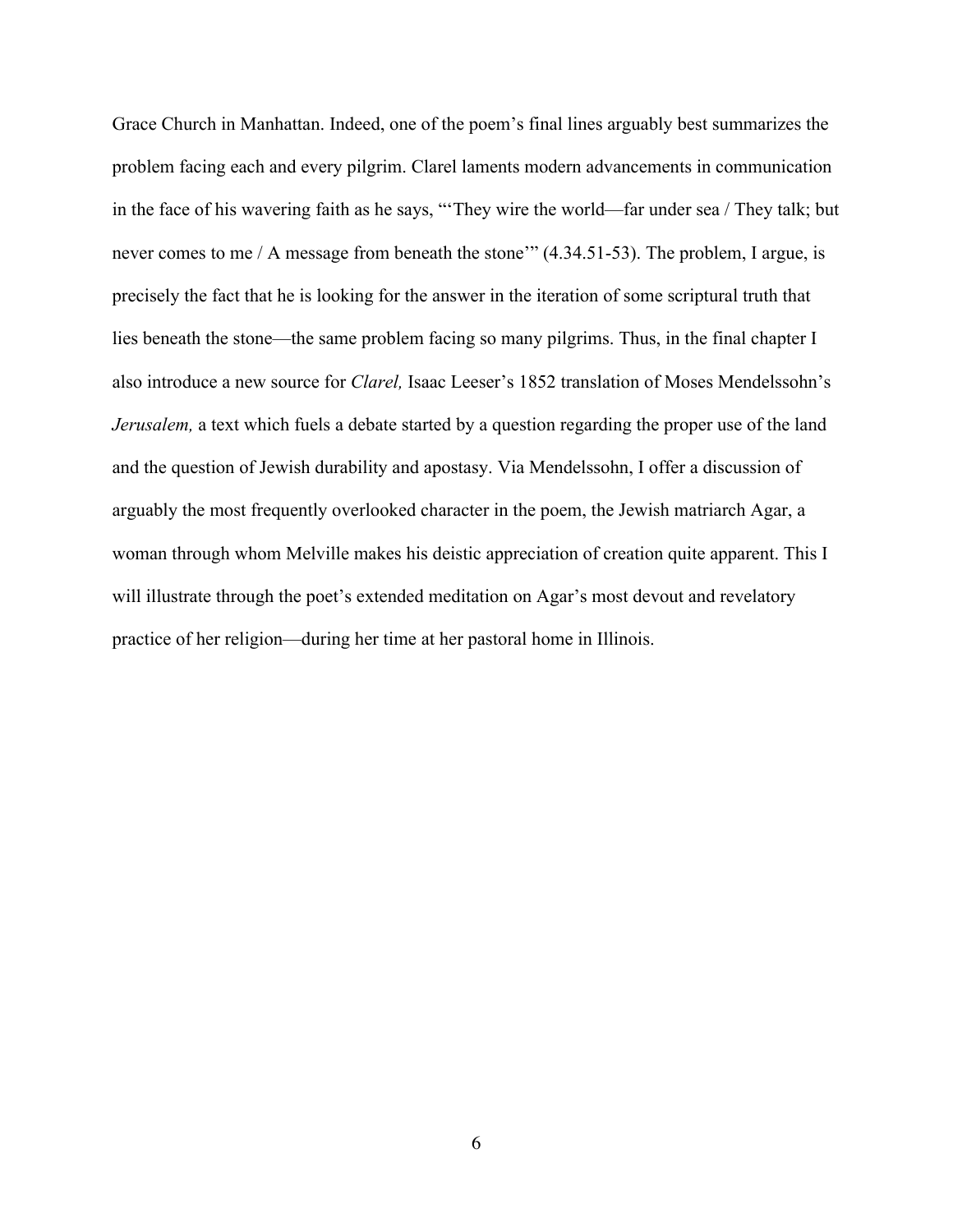### **Chapter 1: Melville's Battle-Pieces, Emersonian Literary Nationalism, and Relics of Pilgrimage and War**

During his famous, and somewhat scandalous, lecture delivered before the Senior Class of Harvard's Divinity school in the summer of 1838, Ralph Waldo Emerson offered up a manifesto that would have a great deal of influence over American letters for at least the remainder of the century. Emerson closes his speech, asking for new teachers, poets who would round off the edges of what he perceives to be the fragmentary nature of the Hebrew and Greek scriptures. More specifically, Emerson calls for the "oracles to all time" that he professes, "shall speak in the west also"(91-2). In short, what Emerson's speech demands is a work shown "in order to the intellect" a work of "Epical Integrity." Texts like Herman Melville's *Moby-Dick* and Walt Whitman's *Leaves of Grass,* seem most directly to have answered this call, which by the time of their initial publications in the 1850s, Emerson had honed and refined into his *Essays First and Second Series* in the mid-1840s*.* Indeed, by the time these exactly contemporary thinkers—who seem relentlessly and frustratingly to elude one another throughout the century, and thus, throughout their lives—set out upon their careers Emerson's vision of the American heroic identity had permeated the American literary imagination to a degree by which Melville in particular is both delighted and frustrated. Indeed, Melville's subsequent volume of Civil War poetry, *Battle-Pieces and Aspects of the War,* illustrates a clear affinity for the fragmented aesthetics of the Hebrew scriptures that Emerson criticizes, but that modern biblical scholar Robert Alter praises.<sup>1</sup> The reason for this is that Melville recognizes a national tendency toward a largely reductive polarizing narrative tendency that can be associated with the epic as Emerson describes it. Moreover, I believe that Melville recognizes that this tendency reaches beyond

<sup>1</sup> See Robert Alter, *The Art of Biblical Narrative.*

<sup>2</sup> See Herman Melville *Correspondence*, Northwestern-Newberry Edition p.120 for an incisive editorial speculation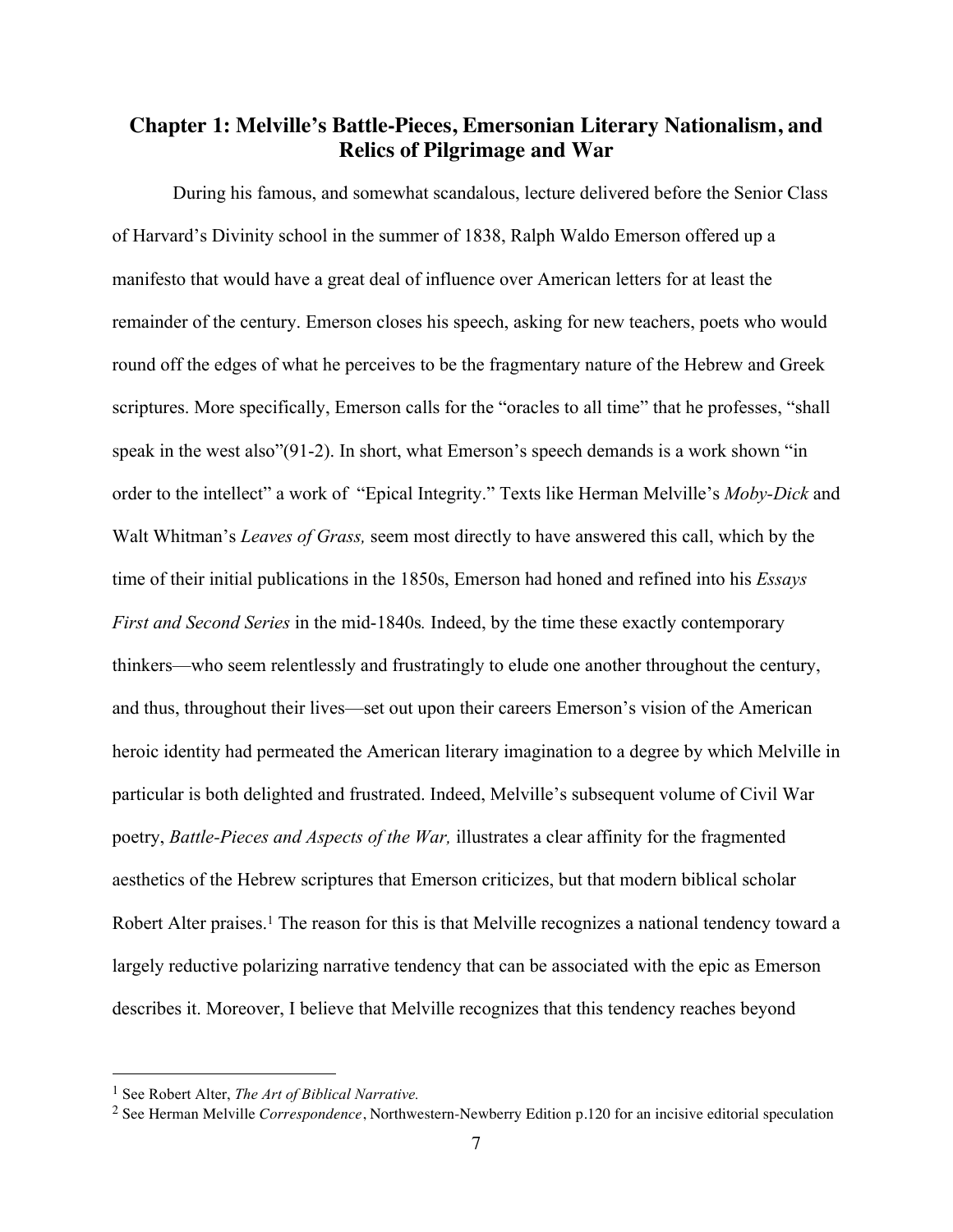literature and letters and permeates the narratives of popular culture. It is important to note, however, the ways that Emerson sets the stage for those oracles, noting that the absence of "primary faith is the presence of degradation"(79). Emerson warns that with this false faith "falls the church, the state, art, letters, life"(79), and so when Emerson speaks of Epic, he is looking for "the world to be mirror of the soul"(92). Emerson's epic shows "that Ought, that Duty, is one thing with Science, with Beauty, and with Joy" (92).

Considering Emerson alongside two particular cultural events—The New York City Metropolitan Sanitary Fair of March and April 1864 and the construction and opening of the United States Capitol Dome between 1855 and 1866—offers an ideal case study for this sort of popular narration. Viewing Melville's engagement with Emerson as a colossus of literary nationalism alongside large-scale public events coordinated in the interest of advancing the Union war effort and consolidating the national heroic narrative. In doing so, we can begin to see how texts religious, visual, spatial, or otherwise that we might not normally consider "epic" might register with such ambivalent cultural critics as Melville, fit the Nature-Reason poetics of *Battle-Pieces*, reconciling with Emerson's idea of epical integrity that can be best characterized as a sort of "anti-epical lyricism"— that is, verse in popular lyric forms that engages with the traditions of the epic genre, but actively resists its political and nationalist implications.

#### *Melville, Emerson, and the Poetic Record*

Melville's first encounter with Emerson, was likely in 1849, when he attended a series of lectures in Concord. He seems, from his correspondence with his famous literary interlocutor Evert Duyckink to have been enchanted by the experience (*Correspondence* 119-20). <sup>2</sup> Melville seems to backpedal, however, in a letter written only a few days later, after receiving a letter

 <sup>2</sup> See Herman Melville *Correspondence*, Northwestern-Newberry Edition p.120 for an incisive editorial speculation regarding the contents of Duyckinck's missing letter.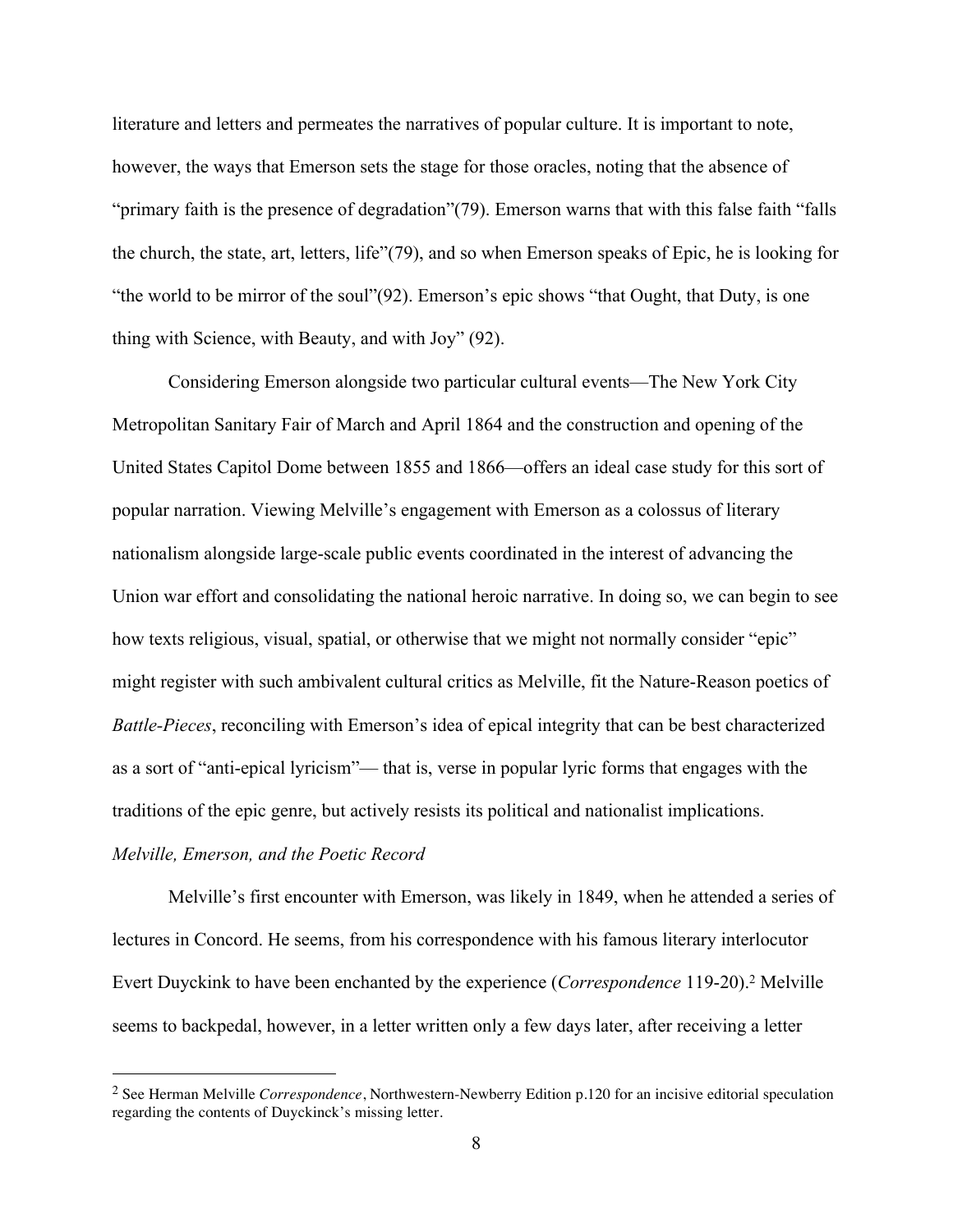from Duykinck , no longer extant. We can only assume that Duyckink chides then 30 year old Herman slightly for his hero-worship, and Melville's famous reply, which has frequently been used decisively and in my opinion mistakenly to illustrate Melville's view on Emerson and Transcendentalism, was "Nay, I do not oscillate in Emerson's rainbow." Sophia Hawthorne also writes in a letter that Melville devoured some of "Mr. Emerson's Essays" when he was their houseguest in 1850 (Sealts, *Pursuing Melville,* 269). For our purposes here, what is far more significant is Melville's return to Emerson in 1861 when he purchased the *Essays* and quite aggressively annotated them. This return is significant, first and most obviously, because it corresponds to the beginning of the Civil War, but furthermore, because it occurs four years after Melville completed *The Confidence-Man*, the last work of fiction published in his lifetime, and at a time when Melville was reading furiously, reimagining himself as a poet. <sup>3</sup> This turning point is key, I suggest, because throughout the Civil War, Melville would observe Emerson's ideas regarding the narration of a uniquely American epic genealogy permeating the literary world and into the surrounding culture. This dynamic is readily apparent in one of Melville's most characteristic annotations to *Essays*: In response to one of Emerson's broadest attempts at encompassing the poetic authority necessary to his theories of nationalist narration, Melville explicitly agrees, writing "True" beside the assertion in "Spiritual Laws" that each individual has a peculiar poetic talent, but his willingness to accept Emerson's democratization of authorial sovereignty only goes so far. To the suggestion that each man's "ambition is exactly proportioned to his powers" Melville's annotation is a categorical, "False" (126). Melville's marginalia to Emerson demonstrates a growing frustration with Emerson's notion of a consolidated American identity in the person of a monolithic, and all-knowing bard. This quarrel

<sup>3</sup> Although to my mind he detrimentally downplays the influence of Emerson in shaping Melville's poetic career, for a valuable examination of Melville's reading and transformation into the poet, see Hershel Parker, *Melville: The Making of the Poet.*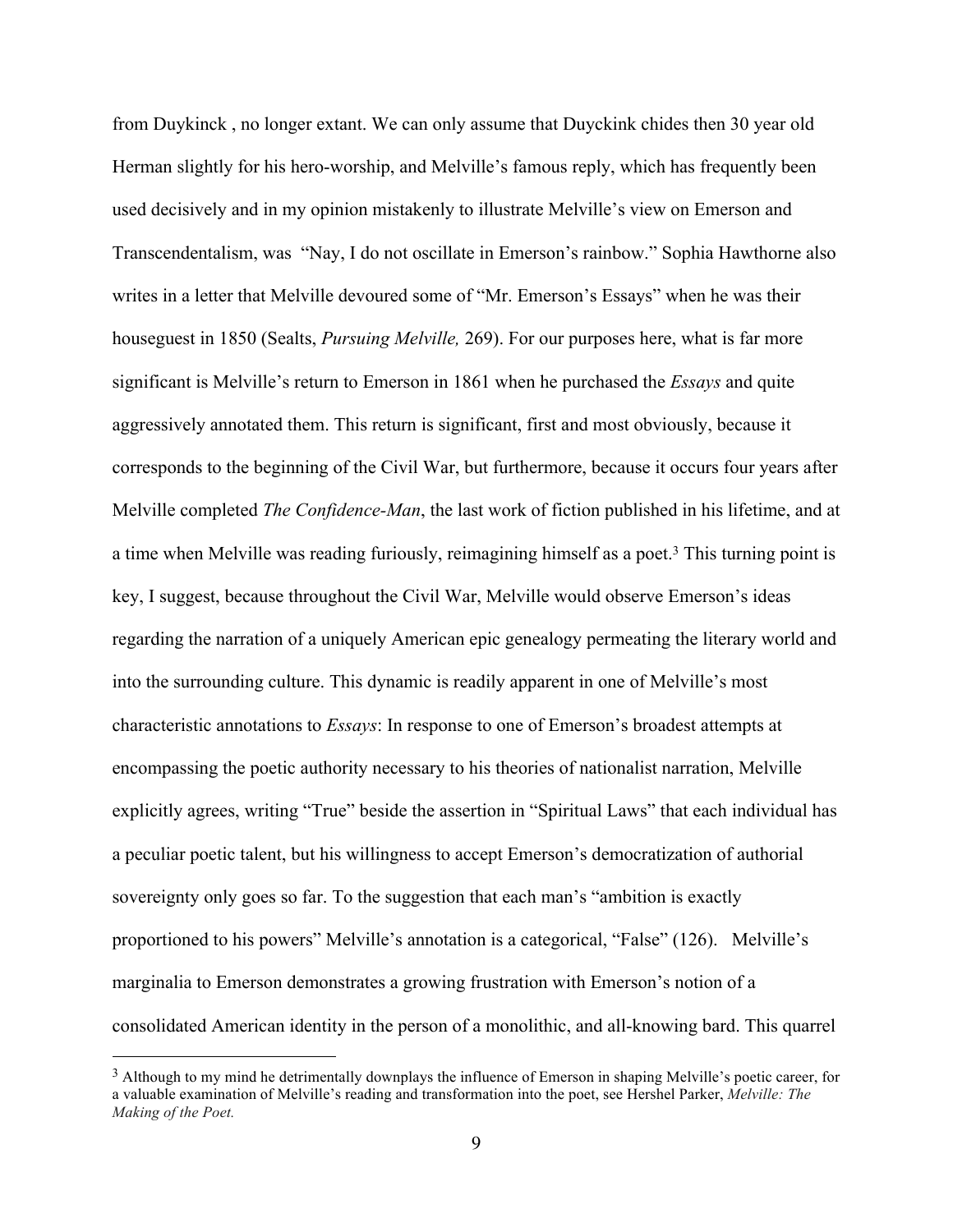with Emerson is most clearly articulated in the most heavily annotated Emerson essay in Melville's library, "The Poet." Emerson's poet, the epic historiographer, offers an idealized heroic American genealogy that Melville, while authoring *Battle-Pieces* during the Civil War, simply cannot abide. Emerson suggests that "the poet, who re-attaches things to nature and the Whole,—re-attaching even artificial things and violations of nature, to nature, by a deeper insight,—disposes very easily of the most disagreeable facts" (20), and Melville, having underlined the final clause of this statement, snarkily replies in the margins, "So it would seem, in this sense, Mr. E. is a great poet"(20). As we saw in the introduction, however, Melville seems quite strongly in agreement with Emerson's belief that the true poet, the "eternal man" is one who can "foretell" and one who is "present and privy"(9-10). The significance of these instances of marginalia with regard to "the divine bards" is clear, as I will illustrate through the text of *Battle-Pieces* Melville actively resists what might be perceived as the contradictions in the notion of "epical integrity" as described in the "Divinity School Address" and fleshed out more thoroughly in *Essays*—what Melville himself may have struggled with as a hearsay problem—in favor of a fusion between epic tropes and popular forms. Rosanna Warren, for example argues that in "The Armies of the Wilderness" Melville achieves the true horror of the poem through "splicing together lyric and narrative forms," but goes on to point out that language ultimately fails and the horror "finally cannot be described" (103). Similarly, Helen Vendler notes that Melville is able to "fold" the epic into lyric form by "reversing the usual manner in which lyric poems unfold. While the normative lyric presents as its beginning a first-person narrative with its accompanying feelings… Melville tends by contrast, to offer first an impersonal philosophical conclusion, next the narrative that produced it, and last the lyric feelings accompanying it" (584). This type of fusion results in the creation not of a national epic history, but rather an epic-shaped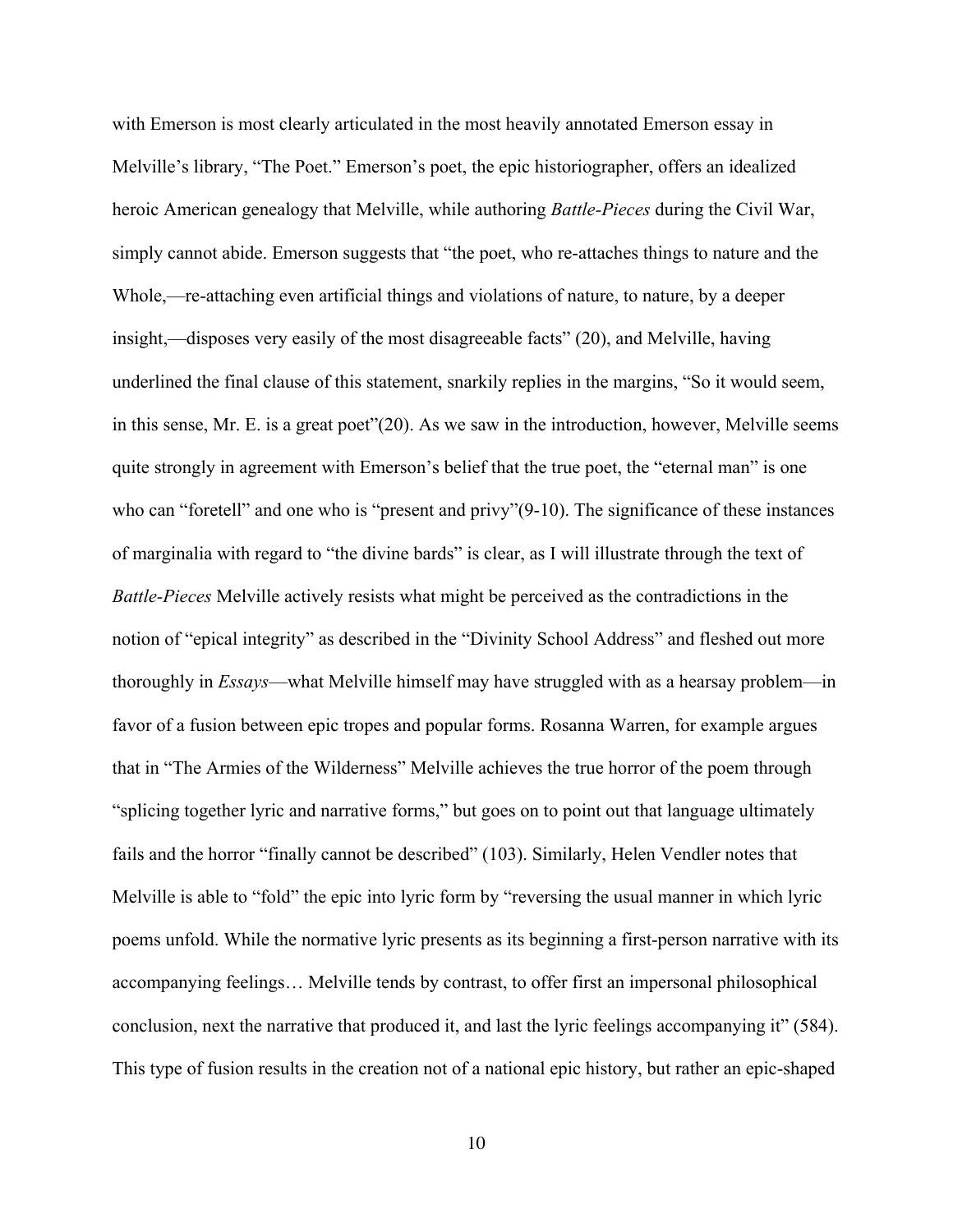void filled with a plurality of "aspects" embracing even the most disagreeable facts. Still more importantly, this methodology allows the reader the luxury not simply to rely from the outset on the presentation of an unsubstantiated lyrical feeling, but rather to understand a philosophical and narrative premise upon which that lyrical sentiment, mitigating to a certain extent, the fundamental problem of the historical and poetic record. Moreover, this allows Melville fully to embrace his spiritual investment in the events transpiring, draw the most meaningful possible conclusions from them, and in the words of Emerson "not suffer the deduction of any falsehood" (83).

Faith Barrett has recently noted of this use of "aspects" particularly that of such popular forms as song and journalism, that Melville not only avoids such genres as, say, individual letters from soldiers, but more significantly to us here, he includes "no fiery call to arms comparable to Julia Ward Howe's "Battle Hymn of the Republic" or to Whitman's "Beat! Beat! Drums!"(40). This is particularly significant when considering the prose supplement wherein Melville's selfconsciousness regarding his responsibility to the poetic record and "exultation misapplied" is particularly sharp.

Indeed, in the Prose Supplement to his Battle-Pieces, Herman Melville expresses a particular concern about the affect of his poetry, fearful "lest in presenting, though but dramatically and by way of a poetic record, the passions and epithets of civil war, [he] might be contributing to a bitterness which every sensible American must wish at an end"(182). He expresses having had a desire to remove or to change certain episodes that might be construed as "censorious," as "exultation misapplied," but ultimately, he arrives at the conclusion that "Zeal is not of necessity religion, neither is it always of the same essence with poetry or patriotism"(182). This brief reflection on Melville's philosophy of poetic composition tells us a great deal, and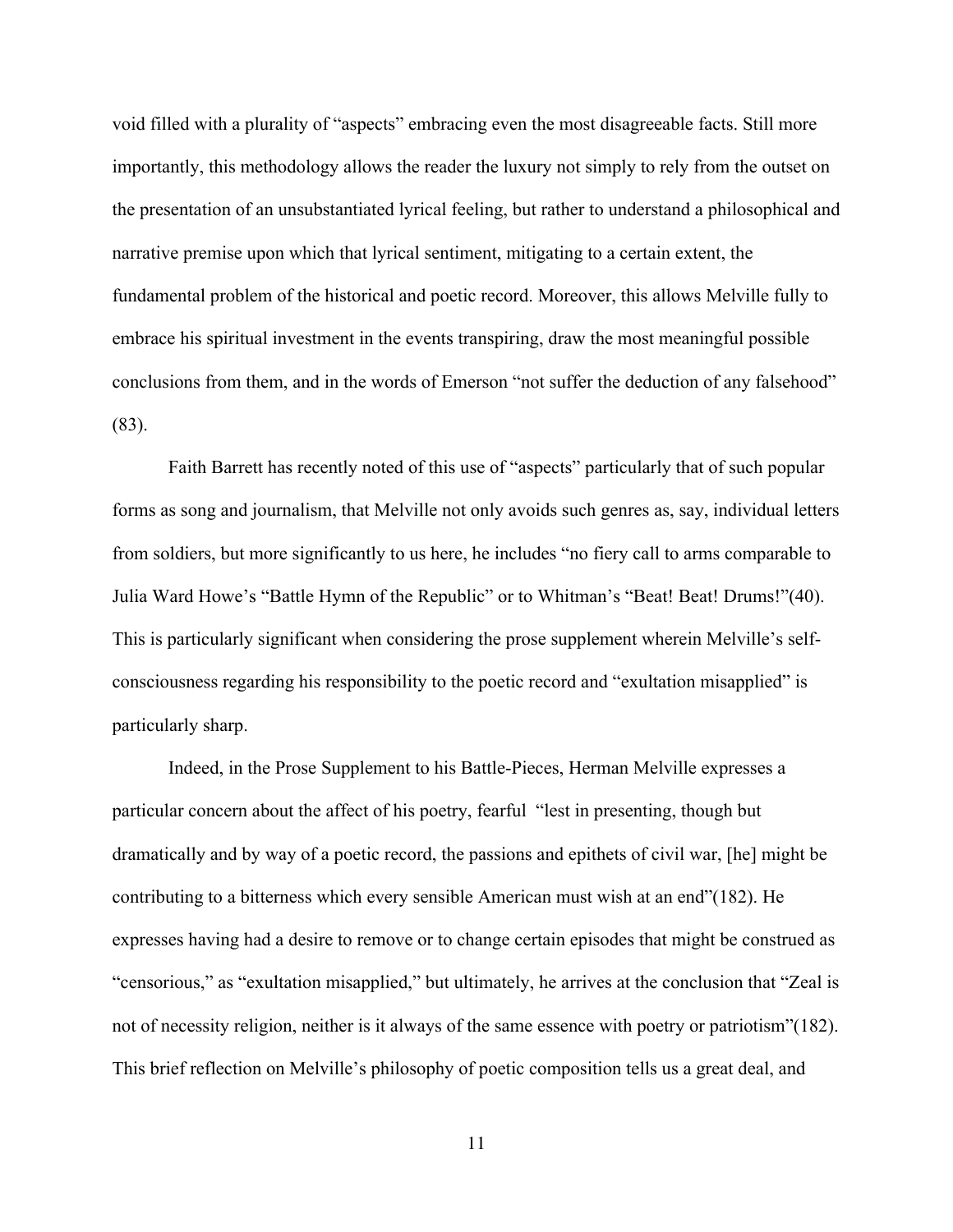supported by further evidence from the supplement, we can draw certain conclusions regarding the collection's spiritual as well as its poetic and cultural implications. When discussing the question of "penitence" on the part of the South, Melville asserts that it is "enough, for all practical purposes, if the South have been taught by the terrors of civil war to feel that Secession, like Slavery, is against Destiny"(182). Significantly, aside from the author's profoundly forgiving nature, is his emphasis on "all practical purposes" and upon "Destiny." In other words, what is of concern to Melville in this passage is that the will of God as seemingly manifest through Nature or Reason is satisfied. To borrow once more a passage from *The Age of Reason:* "I believe in the equality of man; and I believe that religious duties consist in doing justice, loving mercy, and endeavoring to make our fellow creatures happy" (400). *The Spirit of the Fair: Melville and the New York Sanitary Fair of 1864*

During the composition of Melville's first published collection of poems, completed in 1866, he interrogates and often resists this broad "epical," to borrow Emerson's qualifier from the Divinity School Address**,** aesthetic throughout the poems, but it is not enough to suggest simply that Melville was opposed to an American version of the imperialist rhetoric of the epic, nor does it entirely suggest that he was entirely opposed to apparent efforts to create a deeply spiritual civil theology surrounding American democracy and the poetic historical record. Keeping that in mind, I would like to examine a specific cultural event that quite clearly illustrates the broad effort to establish an epic genealogy for the United States. This idea drove my research in the archives of the New York Historical Society, searching through the records of the New York Sanitary Commission, attempting to consider how these events, driven by the collective national narrative, may have come to color Melville's first published collection of poems—which, at times, embraces the national epic bombast, while also tenderly accentuating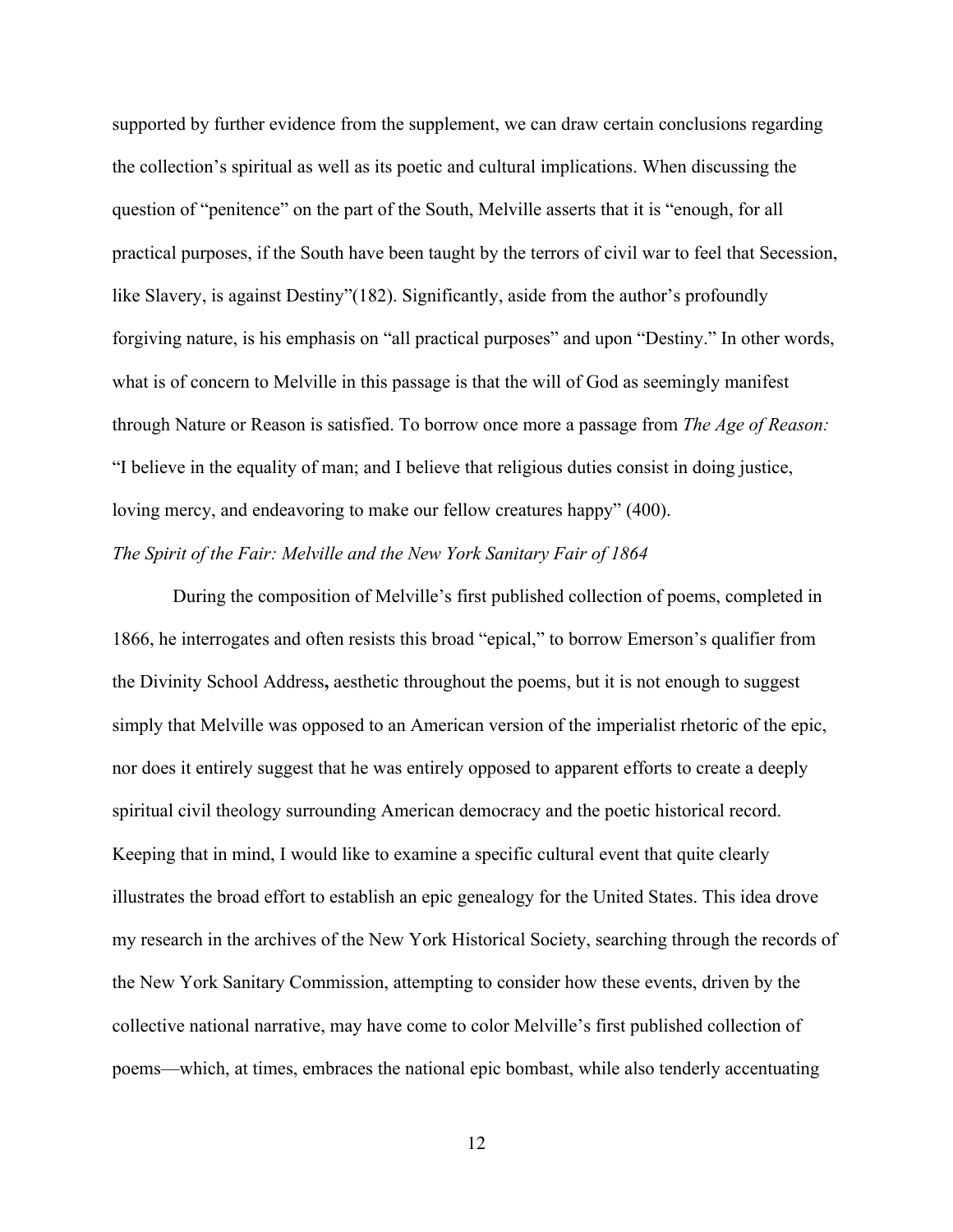the great national insecurity regarding the war while the fate of the great democratic experiment played out upon the world-stage. This insecurity is apparent, for example, in his poem "The Conflict of Convictions," where Melville notes that, "Derision stirs in the abyss" and the kings of Europe "wag their heads," clearly echoing the account of the crucifixion from Matthew 27. And finally, I am interested here in exploring the ways in which reconciling this gap in Melville's literary biography, may illustrate the development of Melville's attitudes about the rebellion, the reconciliation, and most of all, the role of the archive in spiritual historiography.

The Metropolitan Sanitary Fair took place New York City's Union Square Park, spanning from 17th street down to 14th street along park avenue, during late March through April of 1864**.**  The fair offered food service, a formidable collection of American and European artwork, a collection of flags trophies and arms, a children's exhibit, and a leviathan white Ox whose exhibition at the fair I cannot explain but the presence of which was widely publicized and represented in the Sanitary Commission's archive. The art exhibition represented the origins as well as the aspirations of the United States. The far wall was dominated Emanuel Leutz's epochal painting *Washington Crossing the Delaware*. Elsewhere in the exhibit Fredrick E. Church's *Heart of the Andes* and *The Andes of Ecuador* aspire to the Southern frontier, imagining, it seems, a united American Hemisphere, while Albert Bierstadt's paintings of the Rocky Mountains, and Yosemite reach towards the West. All things in the room, however, from Thomas Cole's Italian series to De La Roche's *Napoleon at Fontainebleau* seem to spring forth from Washington's massive presence.

David S. Reynolds observes in *Walt Whitman's America* a popular Pro-union tendency during and immediately following the Civil War to foreground figures like George Washington, and narratives of the American Revolution. This tendency is really not unlike the poet Virgil's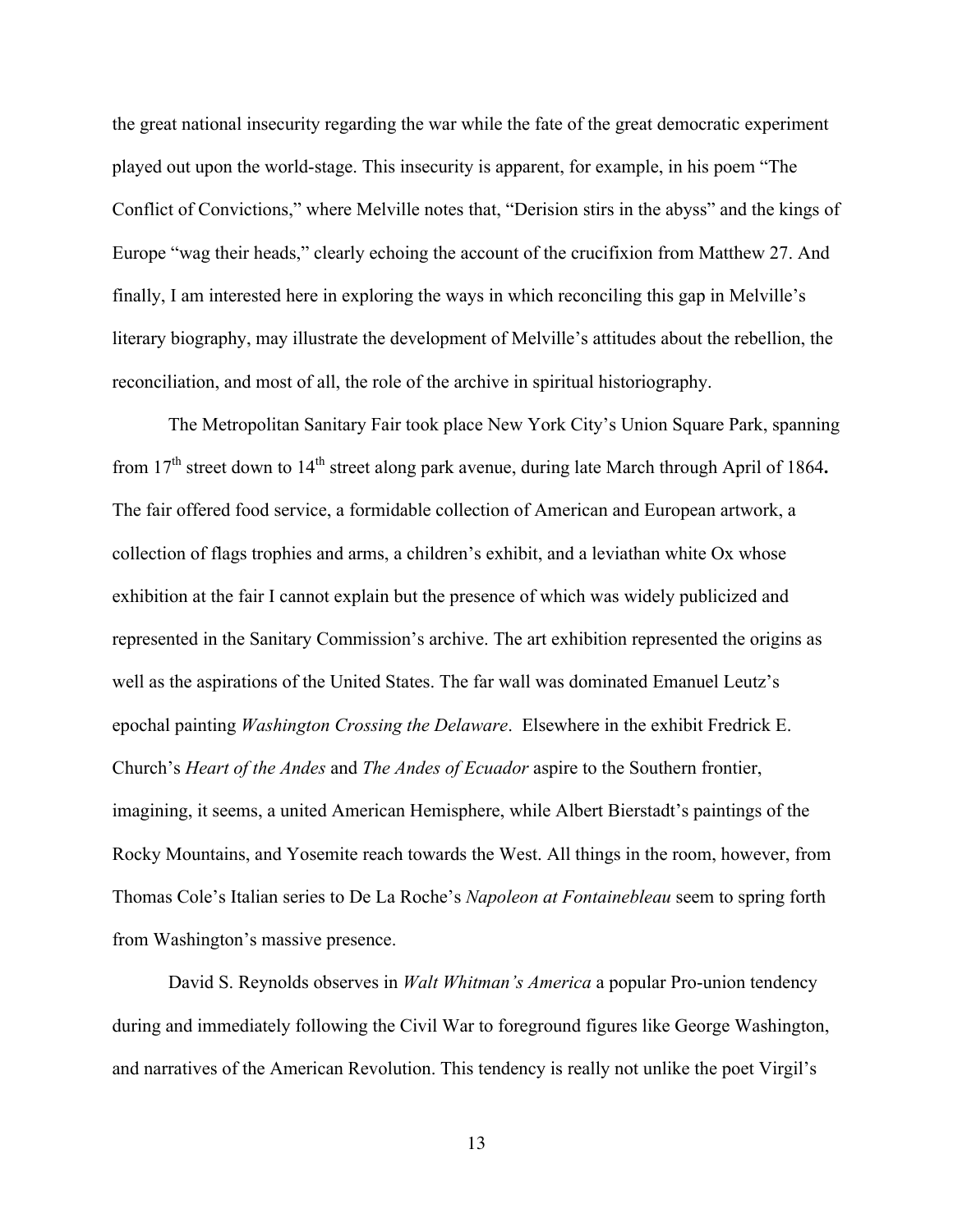depiction of the Battle of Actium on Aeneas' shield in *The Aeneid.* The emphasis of a shared history of warfare and triumph makes a great deal of sense for a nation divided and very much in need of a common narrative. George Washington, then, becomes the most obvious choice for the role of America's Aeneas, and the unification—particularly of the wide array of American landscapes— offers an ostensible spatial unity for the nation. The room itself, it seems, became a sort of second-hand pilgrimage.

Michael Murrin whose study *History and Warfare in The Renaissance Epic*, offers a useful model for considering the epic watermarks of American cultural narratives during and immediately after the civil war. Murrin notes that as poets in the early-modern era began to consider more recent or even contemporary histories, they "had to respond directly to military developments"(15). Juxtaposition, Murrin contends, is one of the most "effective and economical ways to show this double issue of the relation of heroic poetry to war and to history"(15). While this tendency is clear, for example in poem's from *Battle-Pieces* like "A Utilitarian View of the Monitor's Fight" in which war "laid aside his painted pomp" and the poet praises "Hail to victory without the gaud." I would like to consider the implications of this suggestion with regard to the visual arts in addition to poetry. Indeed, I believe that the fair's complementary exhibition of fine art alongside weapons and other relics from America's wars begs this sort of examination. Furthermore, noting the broader idea of epical cultural production, I would point to a common trope in heroic poetry—ekphrastic meditations on weaponry. This idea obviously interests Melville, as Book 18 of *The Iliad*, and the detailed description of Achilles' shield is a passage that Melville marked heavily in his edition of Chapman's *Iliad.* Moreover, to name just one poem in *Battle-Pieces* besides "The Monitor" and "The Temeraire," both meditations on the Ironclad warships, "The Swamp Angel" is actually a poem about a "Parrott gun" which was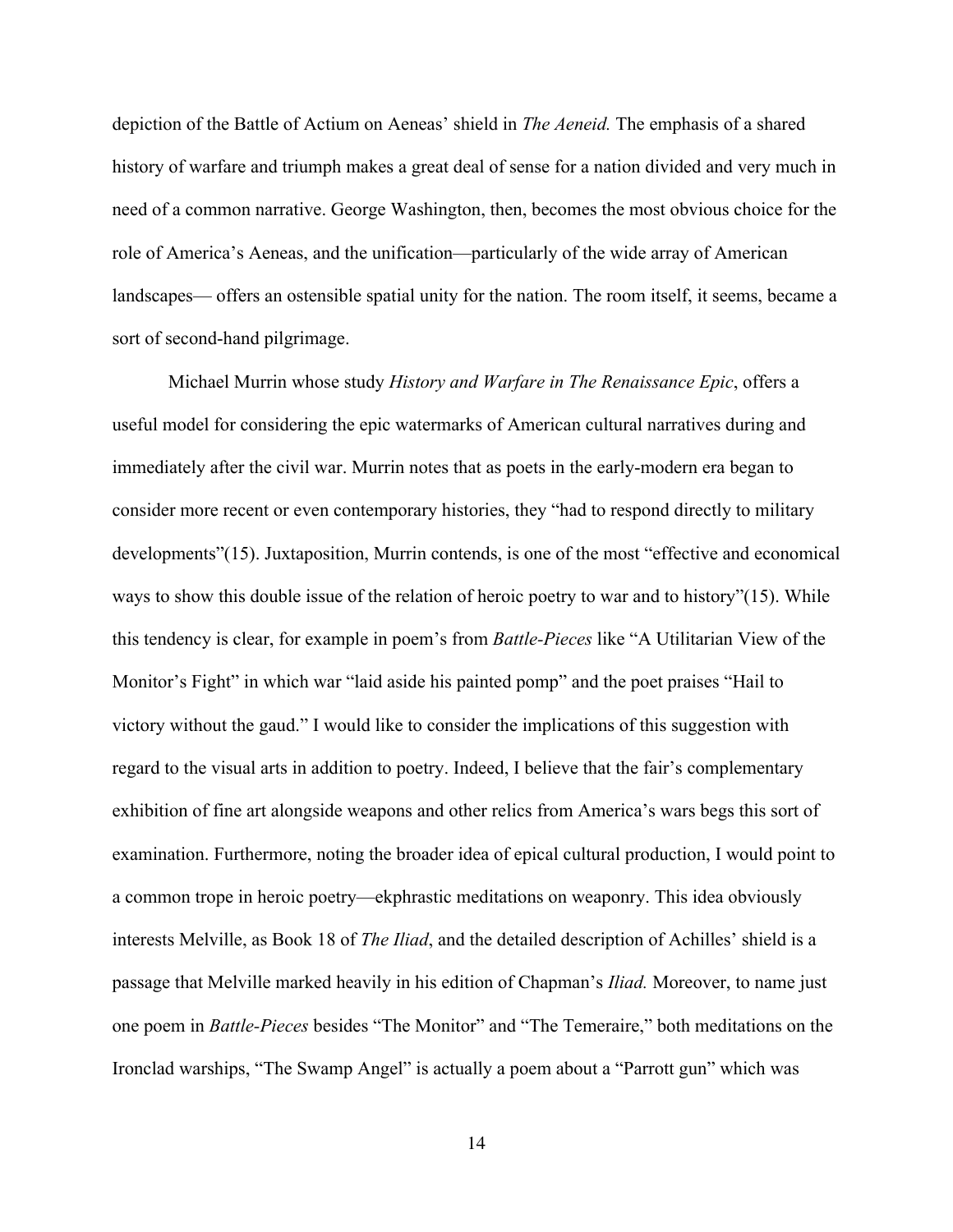used in the defense of Charleston, and even more interestingly, the gun was the subject of one in a series of very popular woodcut prints for sale at the fair. 4

Further, to establish more thoroughly Melville's interest in and awareness, if not attendance, of the fair, as well as his investment, despite his wariness, in the popular epic narrative, we should note its proximity to Melville's home  $-104$  E.  $26<sup>th</sup>$  street where he lived from 1863 until his death in 1891—from which Union Square Park is a short, 10 minute walk. Moreover, Melville's personal investment in the heroic narrative surrounding the fair becomes clear when considering the arms display—advertised as the most complete collection ever—An "Indian Hammer" taken by Col. Peter Gansvoort, Melville's grandfather, at the siege of Fort Stanwix in 1777, a Continental victory against an army of British and Iroquois war fighters. The flag of Col. Gansvoort's 3<sup>rd</sup> NY Regiment carried during the siege of Yorktown and during the surrender of Cornwallis in 1781. And finally, the Sword of French General Rouchambeau, commander of the French troops at Yorktown, presented to Gansvoort in 1781. Melville also commented on the great good being done by the Sanitary Fairs around the country's major cities, in a letter to George McLaughlin on December 15, 1863. A final piece of evidence is Melville's response to John P. Kennedy of Maryland who requested a contribution to a collection entitled *Autograph Leaves of Our Country's Authors*. Melville replied by sending his autograph, and a poem to be reproduced in facsimile, "Inscription for the Slain at Fredericksburg." The proceeds of the volume went to benefit the Sanitary Commission (Leyda, 656). Even the most comprehensive of Melville's biographical scholars provide scant treatment of the fair and what it might have meant to Melville.<sup>5</sup>

<sup>4</sup> For Melville's marginalia to Chapman's *Iliad* See Wilson Walker Cowan, *Melville's Marginalia*

<sup>5</sup> See Jay Leyda's *The Melville Log* and Hershel Parker, *Herman Melville: A Biography Volume 2*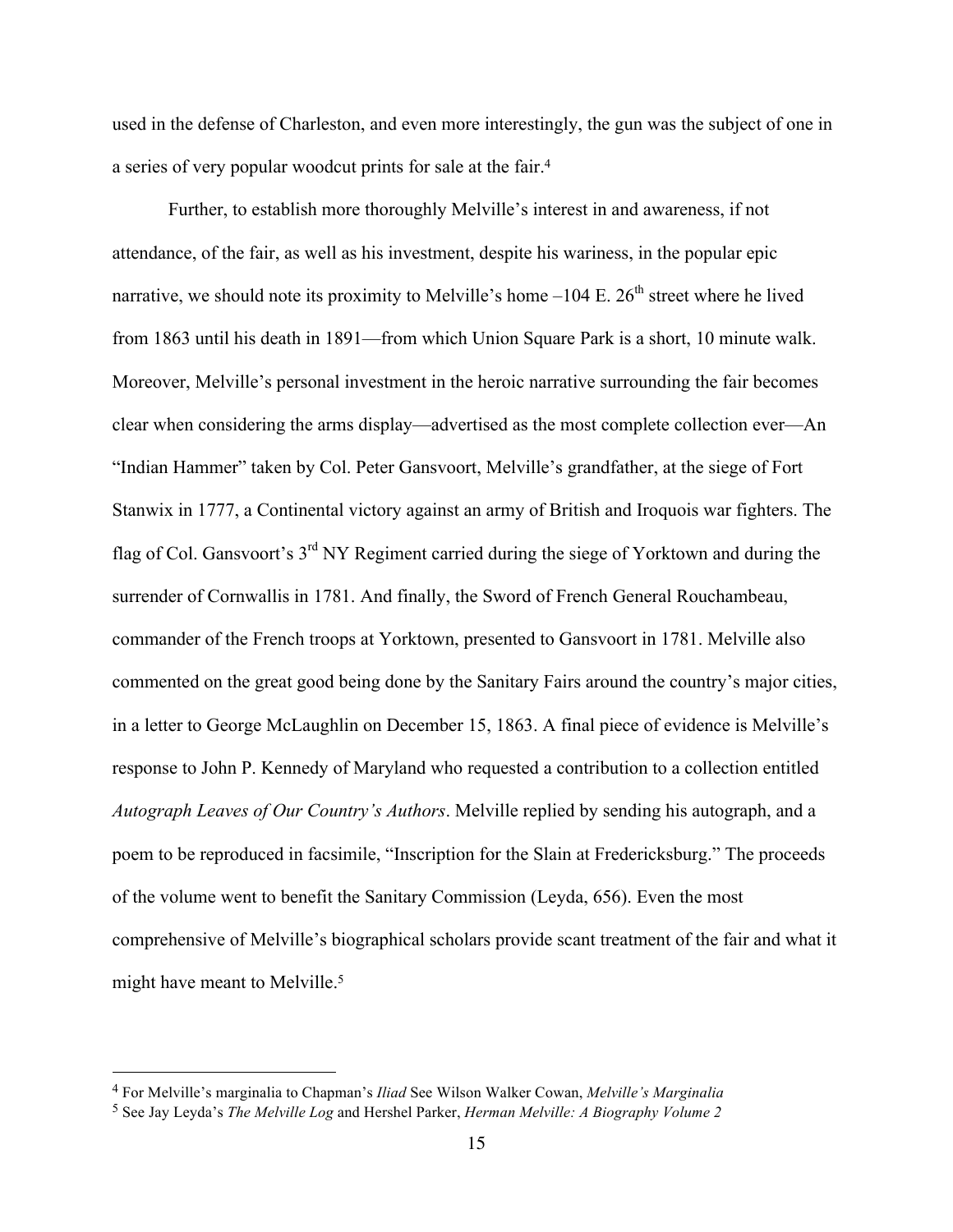*Battle-Pieces* shows that epic narratives and genealogies are manifest no less through cultural events such as the NY Sanitary Fair as they are through the poems themselves. Indeed, when we look at *Batle-Pieces* as a whole, it looks quite a lot like a sort of fractured epic poem. Seemingly democratizing the role of hero, as well as that of the poet, Melville chooses an array of individual subjects giving voice to the multitude of experiences of the war. This engagement with the traditions of epic nationalism can be seen in Melville's most heroically-rendered historical figures, but that also speaks to his larger more spiritually interested project: rendering as many individual experiences and therefore as many personal revelations as possible. This, of course, is emblematic of Vendler's keen observation of Melville's tendency to invert the lyric wherein he uses the narrative as a vehicle for reaching the individual lyric sentiment. It is also worth noting, however, that Melville's heroic rendering also applies to one of the most conspicuous construction projects of the era, what truly amounted to a national cathedral—the U.S. Capitol Dome.

#### *Stronger for Stress and Strain: Heroic Narration and the Iron Dome of the U.S. Capitol*

On April 7, 1864, once the sanitary fair was well under way, Melville returned to Washington D.C. The Capitol Dome, a veritable character in *Battle-Pieces*, was nearing its completion6. Constantino Brumidi was likely to have been well underway painting his Fresco on the dome's underside in the rotunda, the "Apotheosis of Washington." If Melville were aware of this, it would have certainly interested him, as he was likely to have seen "The Apotheosis of Homer," when he visited the Louvre during his travels in 1856-7. Melville is also likely to have encountered the discursive space of the Capitol through Nathaniel Hawthorne's anonymously published 1862 essay, "Chiefly about War Matters." Upon his initial visit to the Capitol building,

<sup>6</sup> For an incisive discussion of both Whitman and Melville's encounters with the Iron Dome of the United States Capitol, see Ed Folsom, "'That Towering Bulge Of Pure White': Whitman, Melville, The Capitol Dome, And Black America." *Leviathan: A Journal Of Melville Studies* 16.1 (2014): 87-120.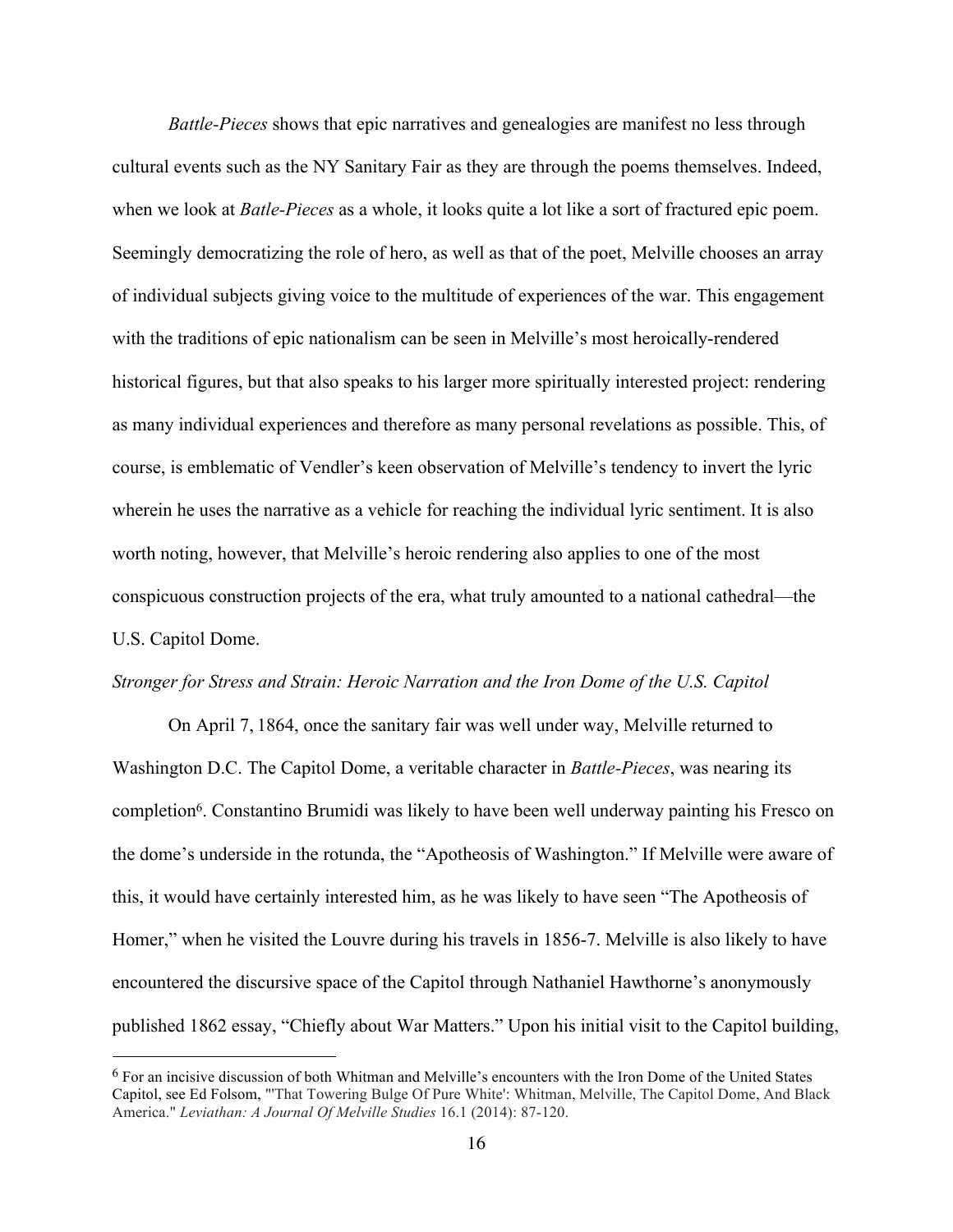Hawthorne refers to the sinister omen of the walls of the central edifice "pervaded with great cracks" that "threatened to come thundering down, under the immense weight of the iron dome," but this, like the rusted dome of *Battle-Pieces,* was an uncommon representation. The edifice was more commonly treated as a "splendid monument of American genius" (*NYH* 16 Jul 1857) as it was in the *New York Herald* in one of the earliest descriptions from July 1857. And from that point, the excitement only grew. In a February 1863 article, just under a year before the dome's completion, a correspondent with the *Daily National Intelligencer* begins, "Hail, iron ribbed and clad, imperial dome!" and goes on calling the edifice, in the middle of the Civil War, "the first of our nation's palaces" describing "the courts and halls vivid with patriot men, who think not of themselves but of their country" (*DNI* 24 Feb 1863). The "epical" agenda of this, and journalistic representations like it, must have certainly been conspicuous to Melville, who seems—to borrow a phrase from Neil Campbell— "as much concerned with negotiations amid complex spaces as [with] any absolute point of coherence within a national narrative framework" (Campbell 43). Indeed, as Melville calls early in his poem "The Conflict of Convictions" to "*dismantle the fort, / Cut down the fleet"* (13-4) he seems to desire as much the dissolution of state and military edifices as he desires the erasure of the death-list after the narration of the siege at Donelson. Indeed, Melville does recognize the mythologizing tendency and sees the fact that "The poor old Past" is "the Future's slave" (69-70) and as such, that it is freely appropriable—a sentiment, once again, that could very easily have come directly out of Thomas Paine. The water, however, beneath which the battle fields congeal and which washes the names from the death-list in "Donelson" leaves a tide mark on the imperial dome, and worse, has caused it to rust (40-4). Melville, however, does not simply ironize the Dome as a contradictory edifice of democratic imperialism. Rather, he offers an alternative vision of the dome— one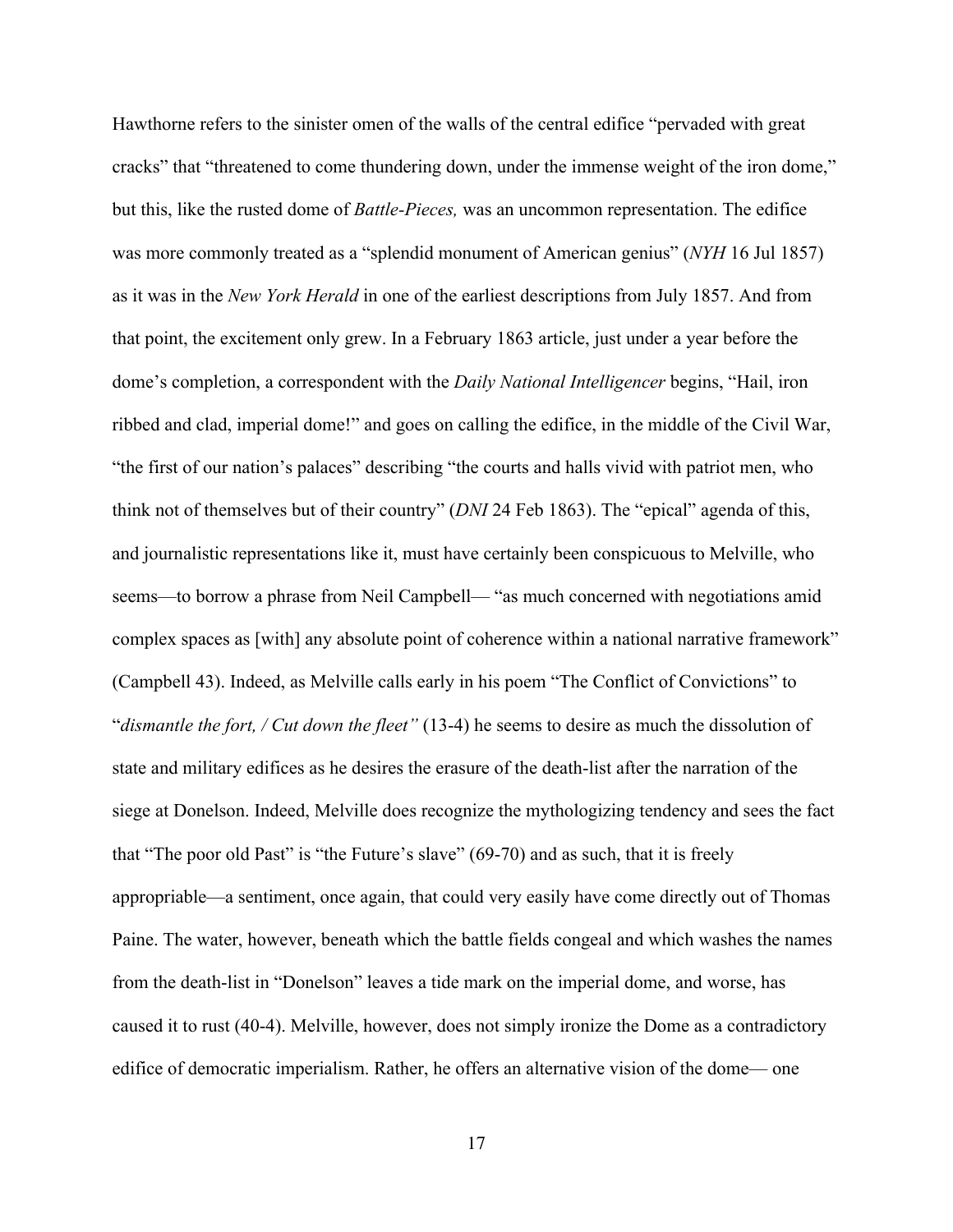where "the Iron Dome, / Stronger for stress and strain, / Fling[s] her huge shadow athwart the main" but then again, the inherent contradictions are once more foregrounded as he warns that "the Founder's dream shall flee" (76-9). This complicated vision of the dome, then, is perhaps best illustrated in the poem "America." Initially, the dome has grown to cosmic proportions, "Where the wings of a sunny Dome expand" (I.1). But the "exulting heart / Of young Maternity"(I.10-1) after she wakes from the frightening dream that falls "so foul... upon so fair a face,"(III.13) is inclined to repress the triumphal impulse, and is represented with "Law on her brow" (IV.12) She is still left, however, having had the vision, and while she "lifts her flag with graver air"(IV.13) she nonetheless does so "with empire in her eyes"(IV.12).

Perhaps no poem in *Battle-Pieces* more perfectly encapsulates the "hearsay problem" than "Donelson." Much like the allegorical figure of America waking from her dream, Timothy Sweet points to this point of discontinuity and the way that the victory defers the corporeal sacrifice until the next day's dispatch: "No continuity is proposed between the events of the battle…and their ideological signification" (*Traces* 182). We can see the extent to which Melville is interested in the role of heroic narratives in popular and journalistic narratives, and moreover we can see his acute concern with the extent to which these narratives are being mediated, through both individuals and machinery. While Timothy Sweet and Faith Barrett<sup>7</sup> both note "Donelson" for its engagement with sensational war correspondence, I would like to complicate their readings by focusing specifically on that journalistic or editorial voice, and the specific ways in which Melville is able to address through it his concerns raised in the Prose Supplement with creating an adequate poetic or historical record of the War. In "Donelson" the editorial voices progress systematically, starting as simple caveats, but ultimately becoming

<sup>7</sup> See Sweet, Timothy Robert. *Traces of War* and Barrett, Faith. 'They Answered Him Aloud': Popular Voice and Nationalist Discourse In Melville's Battle-Pieces." *Leviathan: A Journal Of Melville Studies* 9.3 (2007): 35-49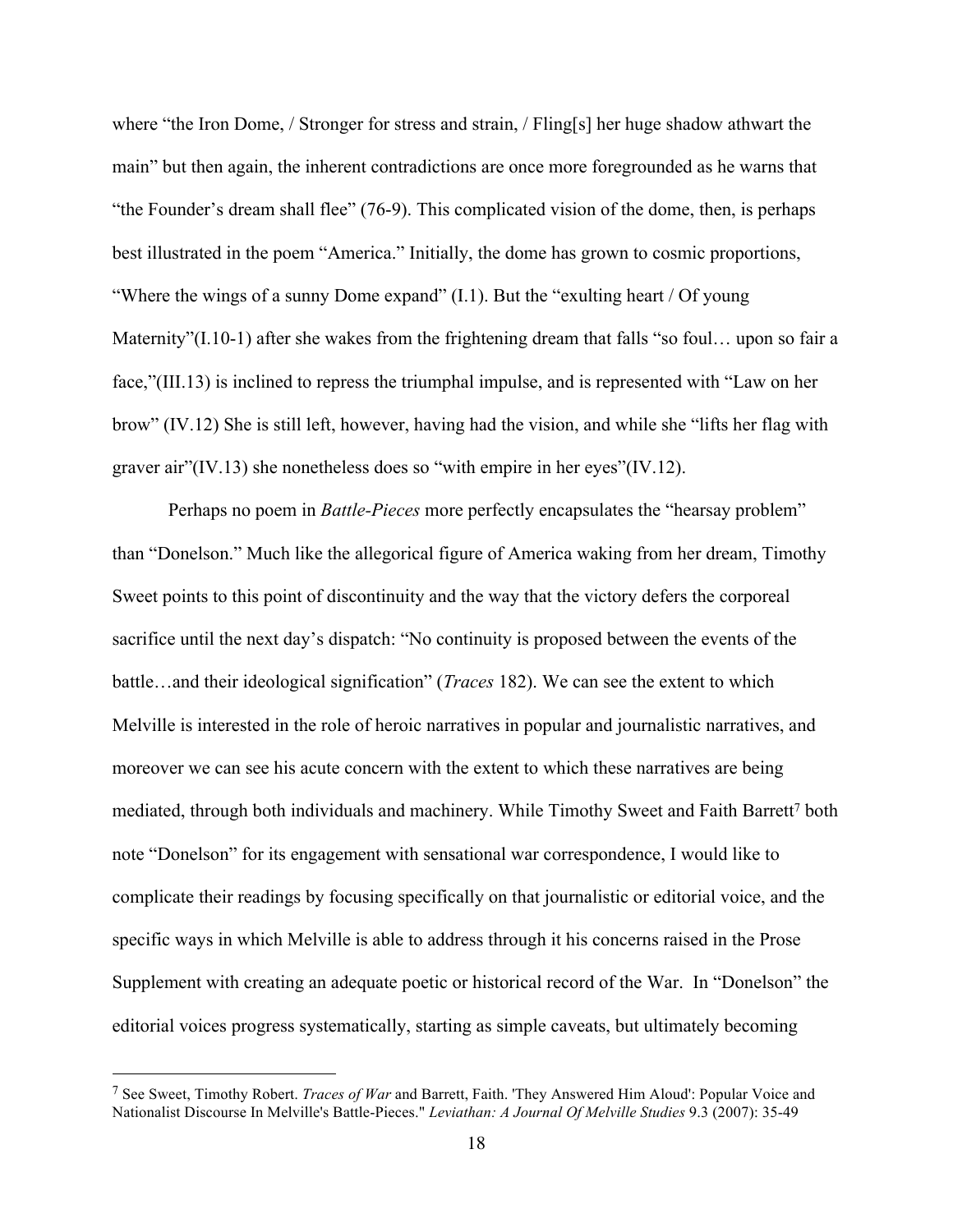concerted narrative devices. These moments begin in "Donelson" as questions of logistics: "*(Some thirty thousand the command)*" (16) and become increasingly dramatic:

*(This fighting—judging what we read— Both charge and countercharge, Would seem but Thursday's told at large, Before in brief reported.—Ed.)* (130-3)

The narratives shift back and forth from tragedy to triumph and public memory is short, until the poem culminates, as I mentioned earlier, with the erasure of the death-list in the rain. Before that moment, however, we see the final parenthetical aside of the poem:

*(Herewith a break, Storms at the West derange the wires. Doubtless, ere morning, we shall hear The end; we look for news to cheer—*

*Let Hope fan all her fires. )* (380-4)

What begins here as a logistical message regarding the "deranged" telegraph wires, ultimately becomes a romantic vision of the end, both preceding and eschatologically ironizing the coming message of "VICTORY!" (387). As we know, this message is necessarily deranged, and the previously objective, logistical voice of the editor has adopted a paradigmatic and poetic standpoint, invoking an allegorical figure of Hope, but as Sweet has pointed out, Melville's deliberate the deliberate interdiction of the information "displaces the body once the body has served its purpose in war" (*Traces* 182).

In this interdicted fashion, Melville seemingly reverses or ruptures the practice of epic invocation, asking God not for a power of representation, but placing the invocation after the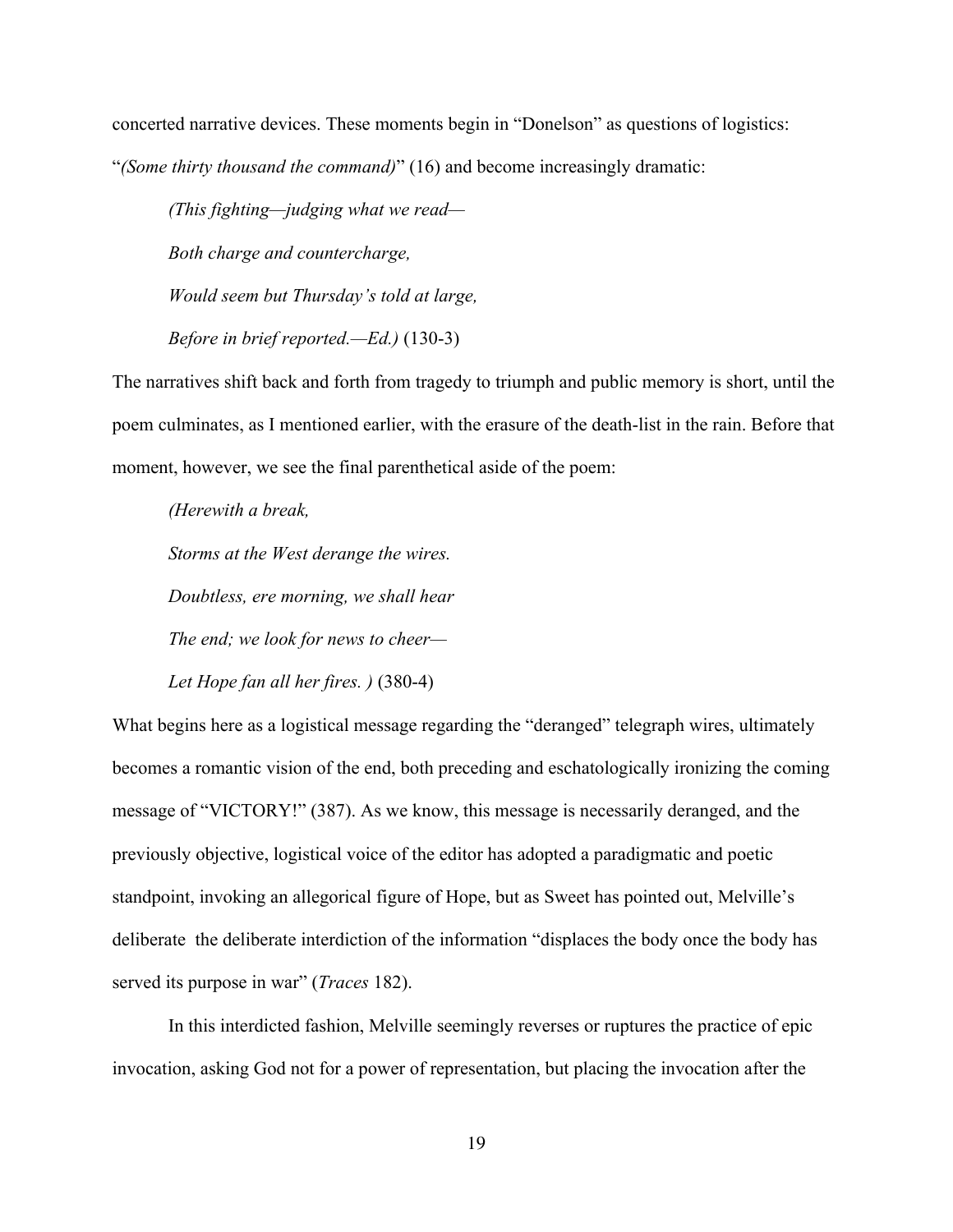siege, asking for a power of erasure. Melville's poem desires that like "the death-list" which "like a river flows/ down the pale sheet, / and there the whelming waters meet" (446-8), and the siege of Donelson will only be sought in vain as he asks "may Time with happy haste / Bring wail and triumph to a waste, / and war be done" (52). Melville's poetics here is precisely one in which he acknowledges a consolidating/epical practice of journalistic rhetoric, and seeks concertedly to rupture it. Melville attempts here to erase dramatic reportage, through fractured multiplicity.

The most obvious example of Melville's engagement with and attempt to render a meaningfully fractured epic genre, however, is perhaps "Lee in the Capitol." Robert E. Lee is presented as conditionally heroic, capable of personal good and political evil. The lines of "Lee in the Capitol" have a similar visual arrangement, and also sway sonically and metrically between pentameter and tetrameter—ostensibly alternating between epic and popular forms. Likewise, Melville expresses an admiration for Lee while still presenting him as "Rebellion's soldier-chief" (2). He laments what might have been had Lee's "blade been drawn/ For yon stirred flag"(50-1). Lee, despite being externally depicted as strained between the right and wrong sides of history has an internal subjectivity in the poem, and he is resolutely impervious to the narrations imposition of either characterization upon him. Lee's body is quintessentially classical, silent: "No word he breathes of vain lament, / mute to reproach, nor hears applause" (12-3). The chiastic relationship between reproach and applause perfectly encapsulates Melville's representation of Lee, and moreover, signifies why he represents such an ideal heroic figure for the anti-epical arc of *Battle-Pieces.* That Lee is frozen, impervious and stoic between applause and reproach only solidifies that characterization as do his continued warnings throughout the poem—including within the context of the Moorish woman narrative—against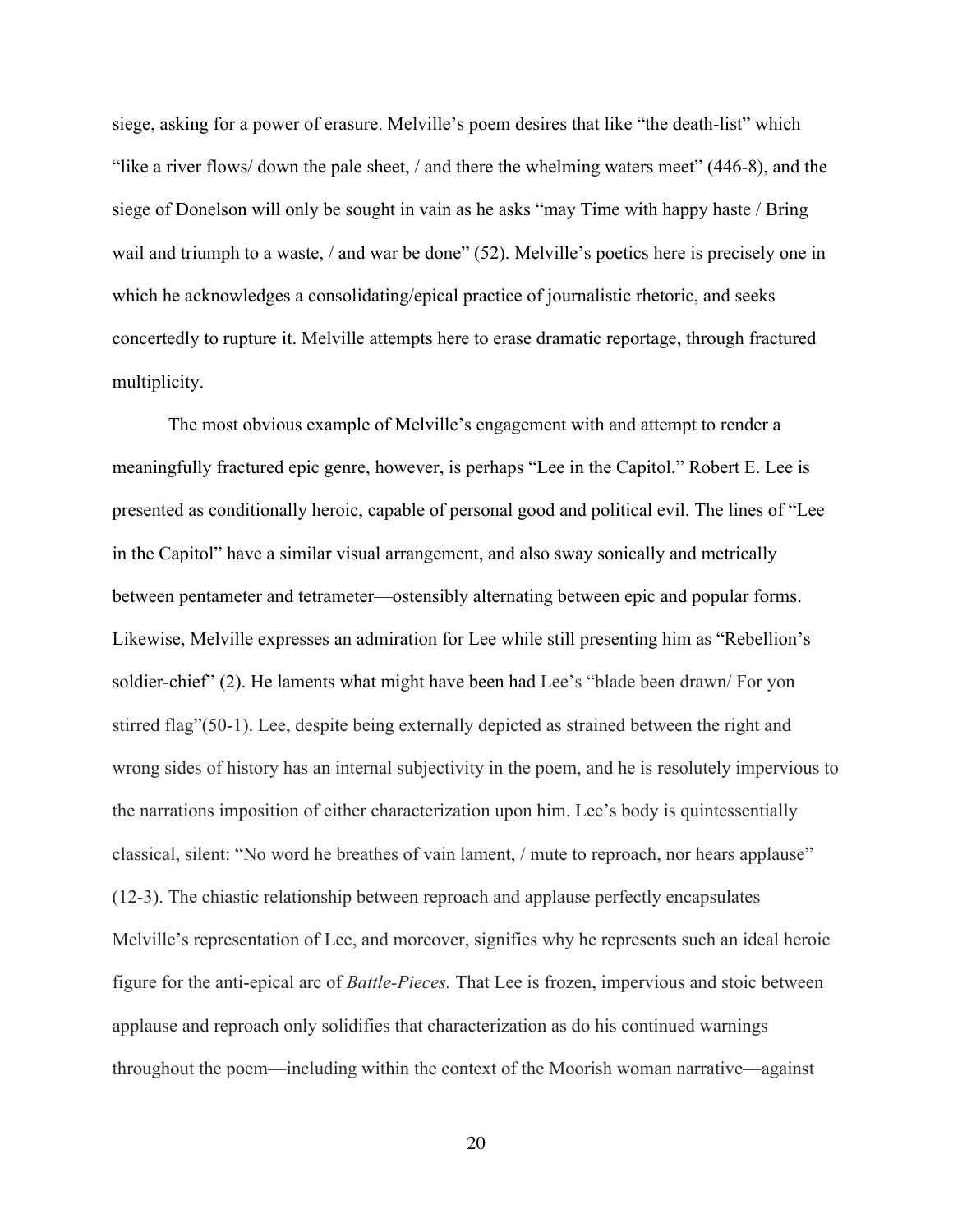triumphalism, and punitive reconstruction policies. Brian Yothers draws particular attention to the Moorish Woman narrative in Lee's speech, pointing to its ambiguity, dwelling on the line in response to Lee's anecdote "Faith in America never dies"(210). Yothers suggests that the line, "gives a rich sense of Melville's ambivalence in the aftermath of the war: does this mean that *faith* never dies in America, or does it mean that *faith in America* is immortal? The ambiguity here is significant, as Melville connects the religiosity of his nation and tendencies toward civil religion and American exceptionalism" (72). Yothers notes that the following march towards Providence is in fact a call for both "self-knowledge" and "self-doubt," driving at the central epistemic dilemma of this essay.

Earlier in the collection Melville further complicates Lee's figuration in his heroic narrative; in "The Conflict of Convictions" draws a Miltonian Satan who seems also representative of Lee, "a disciplined captain gray in skill" (9). In " The Conflict" Melville also introduces the "Iron Dome" of the United States Capitol, ironically rusted, but also "stronger for stress and strain"(76), metonymically representative of the Republic in which "the world's fairest hope" is indeed "linked with man's foulest crime" ("Misgivings" 7).

In each of these poems, these "aspects" of the war, Melville resists any attempt to consolidate a single authoritative, heroic or spiritual; proof-text. Melville is calling instead for a peculiar practice of reading, grounding American identity in a practice rather than calling, as Emerson does, for a poet. This is clear in the most obviously ekphrastic poem in the collection, and it links the text of the poems themselves to the physical texts such as the visual arts at the Sanitary Fair and on a larger scale to the Capitol Dome. The Poem "The Coming Storm," meditates on both Edwin Booth—renowned Shakespearean actor, and brother of, John Wilkes Booth—and the Sanford Gifford painting, "The Coming Storm", which Booth owned*.* The poet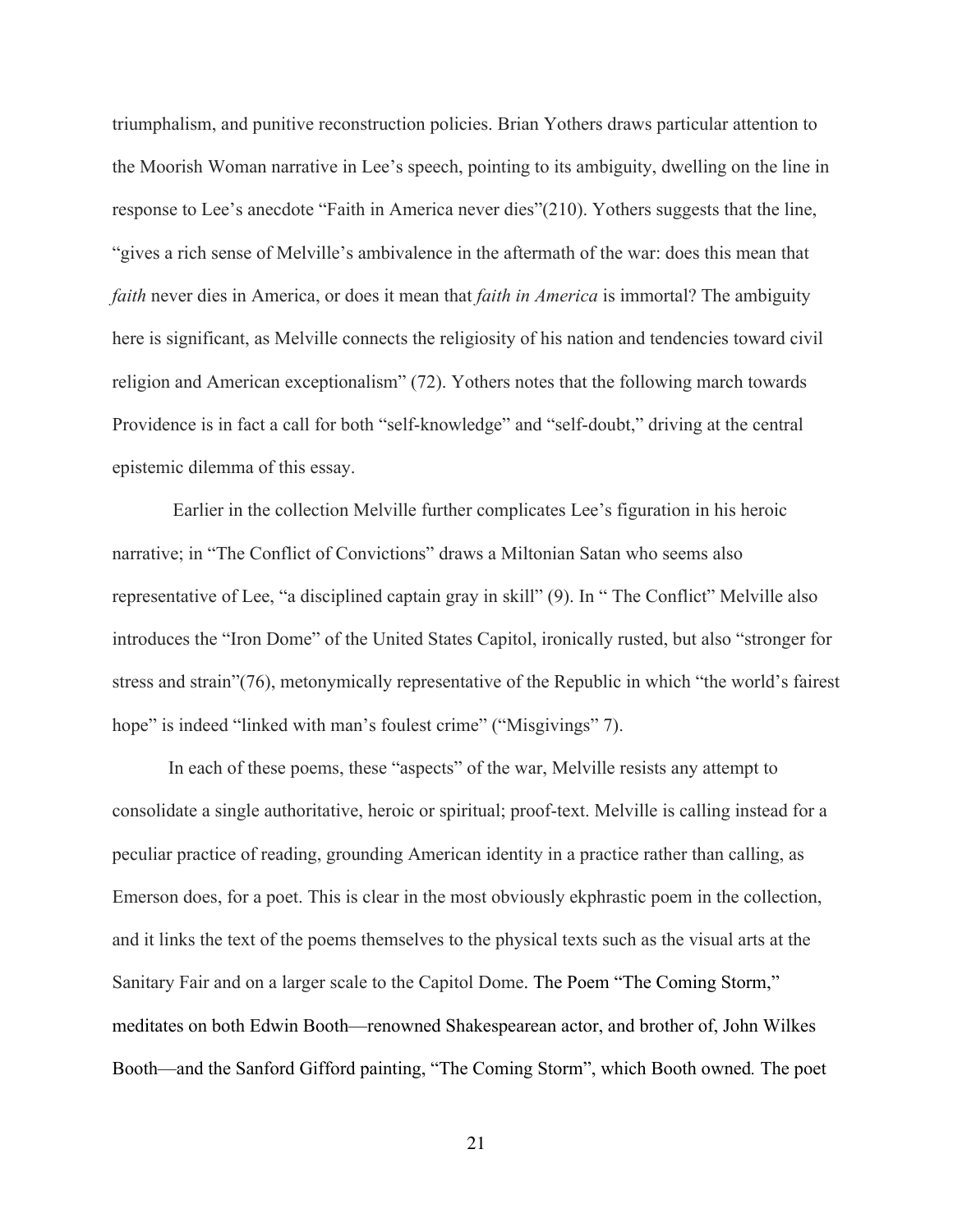refers to Booth as "Shakespeare's pensive child," noting that "never a line was lightly scanned" and asserting that Booth is privy to a peculiar body of knowledge because he is such a reader; because of "the Hamlet in his heart"(8-12). Booth, in other words, becomes the ideal case study for Melville's philosophy of knowledge as his readings of both Shakespeare and of Gifford reconcile with his own profound personal tragedy. Melville illustrates this best in the prose supplement to *Battle-Pieces*, wherein he realizes forcibly the fact that the republic preserved can no longer cling to the genealogies set out in the popular heroic narratives—the collective epic that all Americans read upon recalling the revolution. Defeat, indeed, is necessarily become part of the nation's histories, and for many, he recognizes, far more freshly so than triumph. Melville worries, in fact, with this in mind, considering the reception of these poems that he, "might be contributing to a bitterness that every sensible American must wish at an end"(183). Melville's narrative is bleak; as he recognizes the rhetorical work of the Capitol Dome and journalistic narration; he recognizes not simply a nation that desperately needs to feel whole, but a bourgeoning empire having set a dangerous and fratricidal precedent. Moreover, he recognizes a much-needed return to enlightenment era principles, bringing Reason into the providential narratives and genealogies that have permeated secular culture. As Melville invokes in the prose supplement that closes *Battle Pieces* the bards of both Progress and Humanity, and as he warns that the national anguish will not "tend to discreet legislation" it becomes clear why his precarious representation of the nation's greatest architectural achievement is so significant. In other words, to represent the dome as a symbol of triumph—to represent the iron without the rust—is to fail, as the journalists of his era so often did, to achieve the balance between those bards. Indeed, Melville acknowledges that he considered withdrawing or modifying some of the poems from the collection for fear that he presents the war "but dramatically and by way of a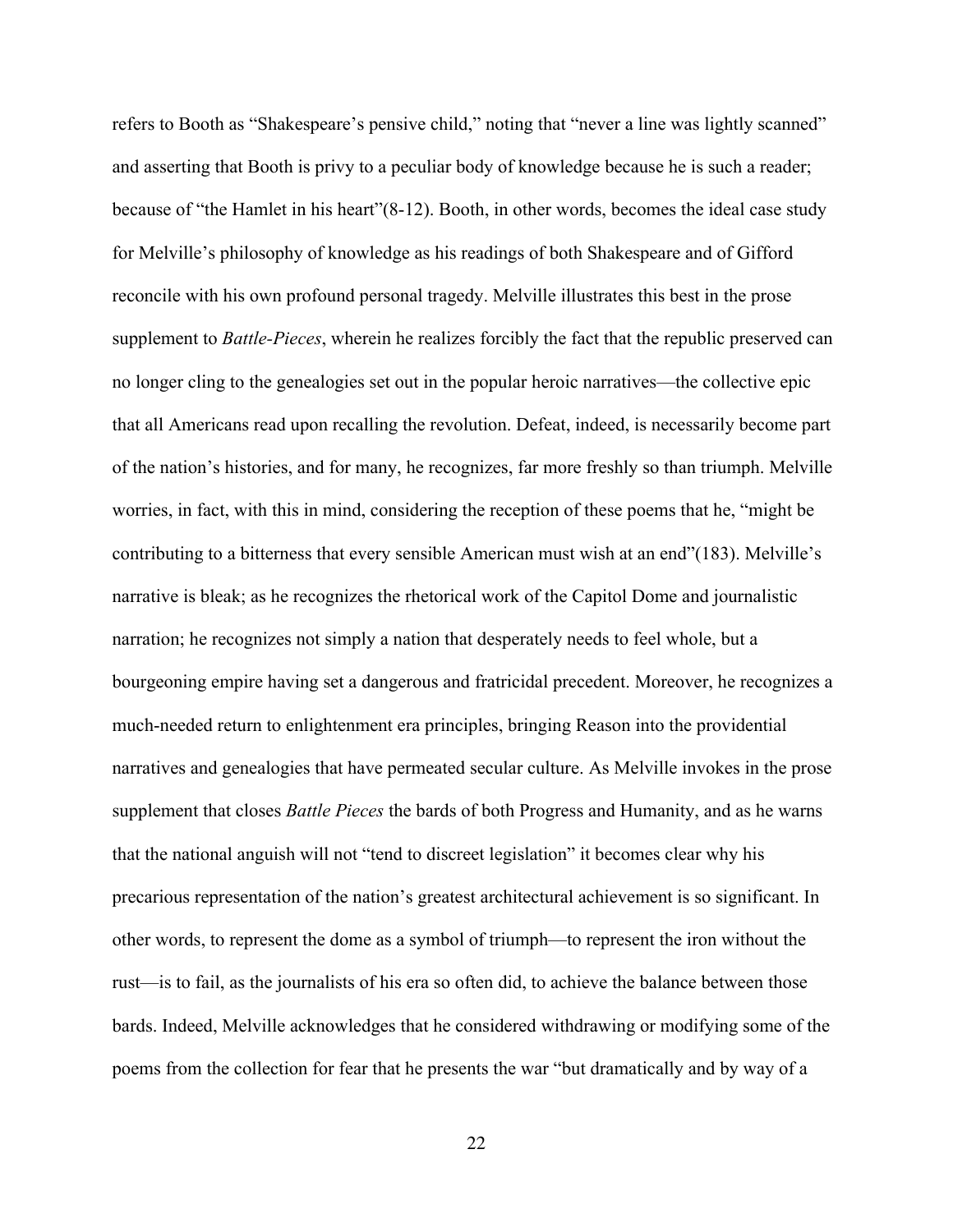poetic record, the passions and epithets of a civil war," and furthermore that he "might be contributing to a bitterness which every sensible American must wish at an end" (182), and it is for this reason, that *Battle-Pieces* so forcibly asserts its continued relevance: When millions of viewers stare up at the *Apotheosis of Washington,* and fail to see the pervasive cracks, the rusted pieces falling off each day, and fail to re-politicize the mythic symbol, the glory of the war "continues to fall short of its pathos—a pathos which now at last ought to disarm all animosity"(183).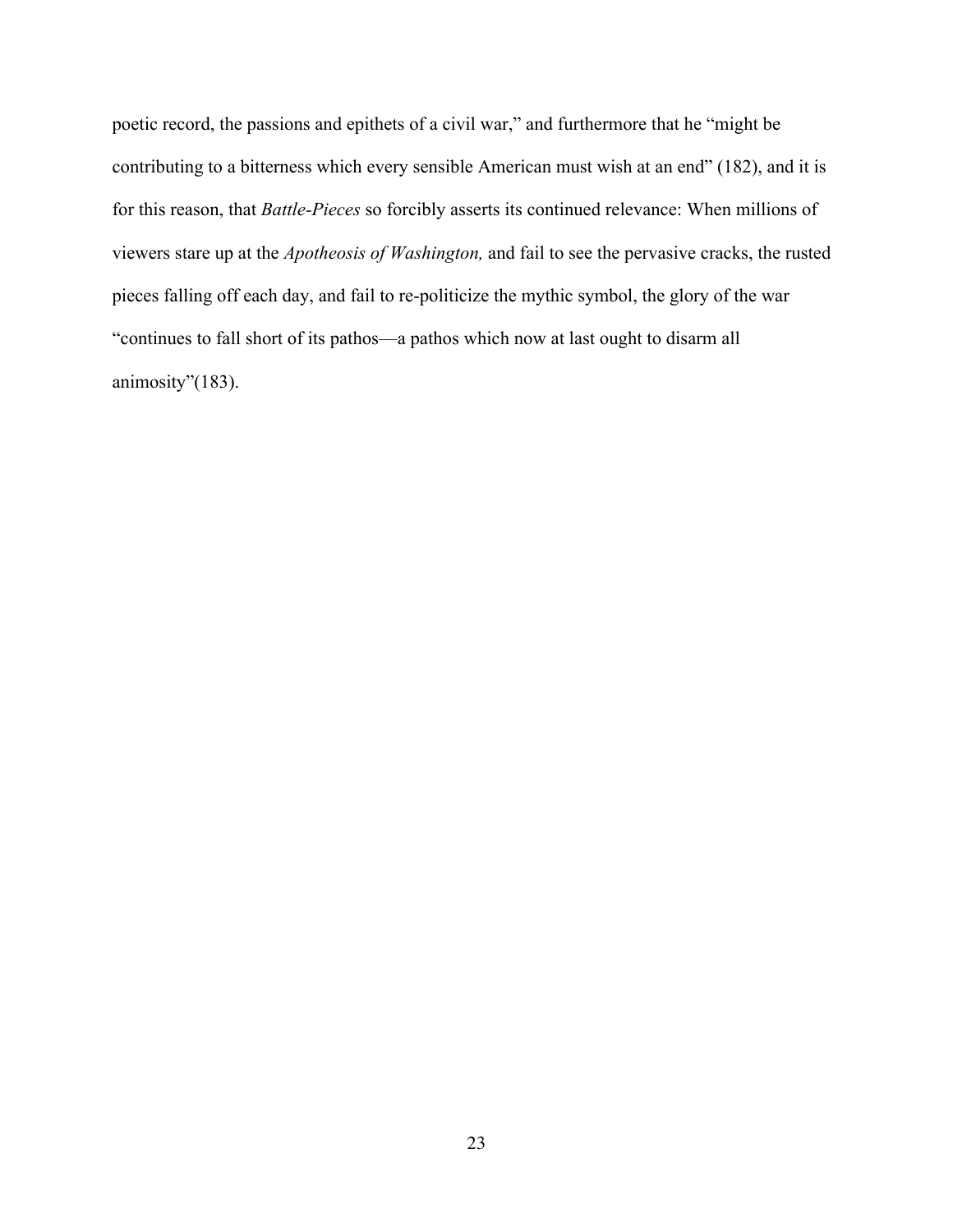#### **Chapter 2: Whitman: Circumnavigation and the Persistence of Hearsay**

"America" writes Walt Whitman in an 1872 letter to Alfred Lord Tennyson, "is at present a vast seething mass of varied material human and other, of the richest, best, worst, and plentiest kind." And accompanying the letter was a copy of Whitman's 1871 Essay *Democratic Vistas* wherein—in the wake of the fifteenth amendment's ratification—Whitman describes "the new blood, new frame of democracy." Significantly, at this moment, quite late in his career, Whitman upholds the Emersonian insistence that this democracy can only be sustained by the founding and growth of "its own forms of art, poems, schools, theology, displacing all that exists, or that has been produced anywhere in the past, under opposite influences." In short, Whitman demands—both in *Vistas* and in his letter to Tennyson—that America needs "a definite heroic identity"—a national epic narrative attainable only through the creation of a global and democratic empire predicated upon the voice of "a great literatus." Moreover, this letter recalls, once again, Emerson's "Divinity School Address" calling for "the new Teacher, that shall follow so far those shining laws, that he shall see them come full circle; shall see their rounding complete grace; shall see the world to be the mirror of the soul; shall see the identity of the law of gravitation with purity of heart; and shall show that the Ought, that Duty, is one thing with Science, with Beauty, and with Joy"(92). I do not believe that the significance of this parallel can be overstated: Whitman is championing a new poetics at a unique moment in history. For the first time, it would seem, the poet has the tools necessary in American democracy—now battletested and ostensibly proven—to heal the "fragmentary" ancient scripture, bringing to them the "epical integrity," that according to Emerson, they lacked.

Emerson's speech anticipates his later essay "Circles" in which he quotes Saint Augustine, who "described the nature of God as a circle whose centre was everywhere and its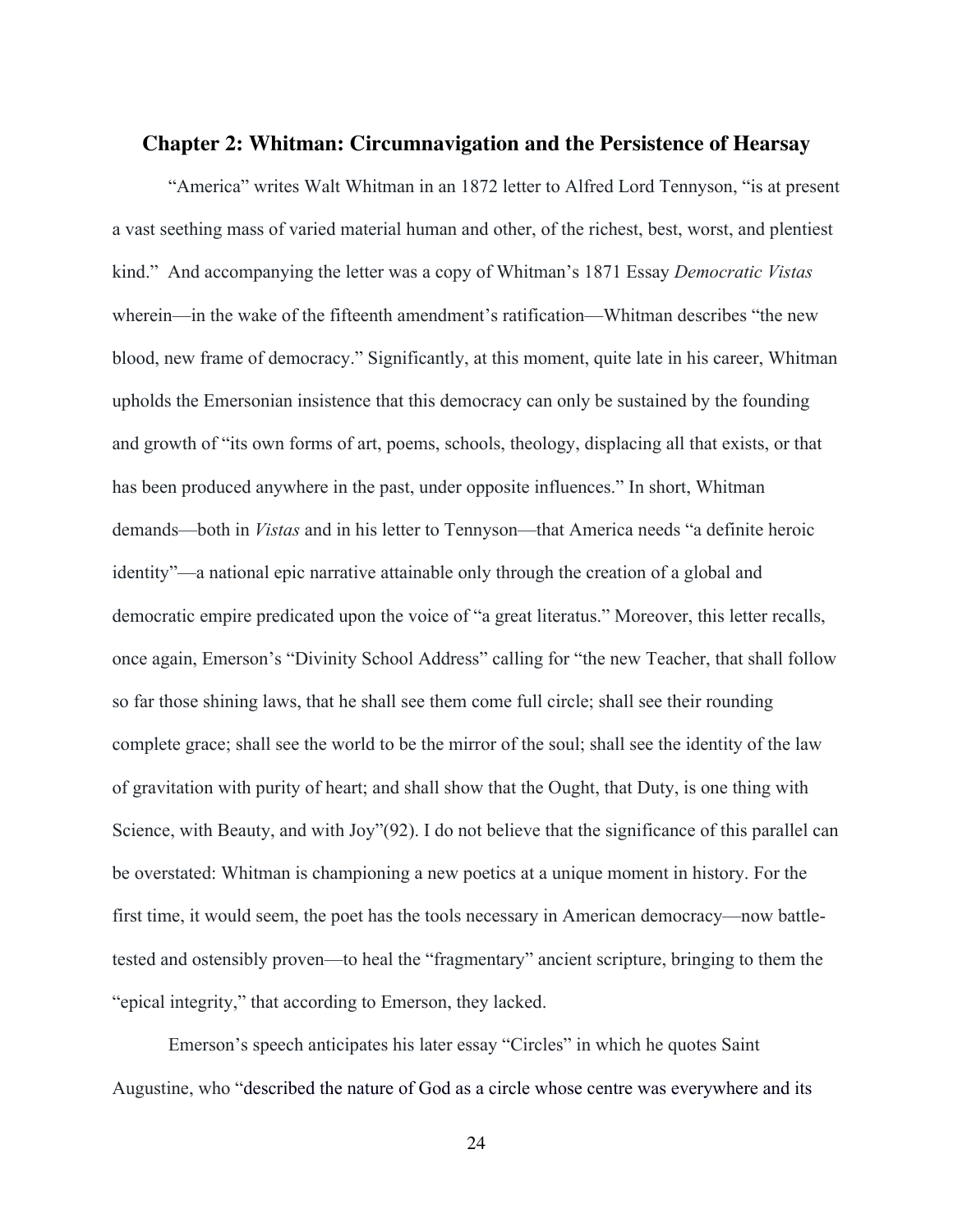circumference nowhere"(403). Indeed, this circle will occur over and over again in Whitman's work as he tests Emerson's essays. In poems like "Passage to India" we see how, for Whitman, rounding the globe is a divine act, and we are reminded in *Democratic Vistas* how important the unattainability of the horizon is. Whitman is troubled by the suggestion that the circle can ever be completed, although he does not endeavor to fracture the narrative as Melville does in *Battle-Pieces*, but rather relegates it irretrievably to the future. I would argue, however, that he would believe wholeheartedly that "the ought, the duty, is one thing with science, beauty, and with joy,"(92) and for that reason the poet must remain in a permanent state of aspiration. This is true by definition of the vista Moreover, Emerson's pun on "the ought" is most certainly not lost on Whitman, simultaneously "the duty," the aught signifying infinite possibilities, and quite literally the circle, the "O," which demands that the poet always continue circling the globe, always continue pursuing the horizon. Jerome Loving, moreover, notes in his discussion of Whitman between 1867-1881, particularly with regard to the authoring of *Vistas*, that this focus on futurity allowed Whitman to maintain his "optimism about the nation in the wake of war"(313). This fundamental need for optimism again echoes Melville and his desire to reach into the European and classical tradition of the epic while understanding that the translation of the genre into an American form is at a fundamental level contradictory. Melville's rumination on the derision from the kings of Europe, for instance, and Whitman's relentless focus on the futurity of the vista never allow the poet to find the epistemological perspective one might attribute to Homer or Virgil. Indeed, one might compare the effort to compose a classically conventional epic of the United States' national origins to the task faced by Milton as he struggled to reconcile the pagan deities of his literary forbearers with his own devout Christianity. A more apt comparison, perhaps, than explicitly considering what Whitman was attempting to accomplish as epic, is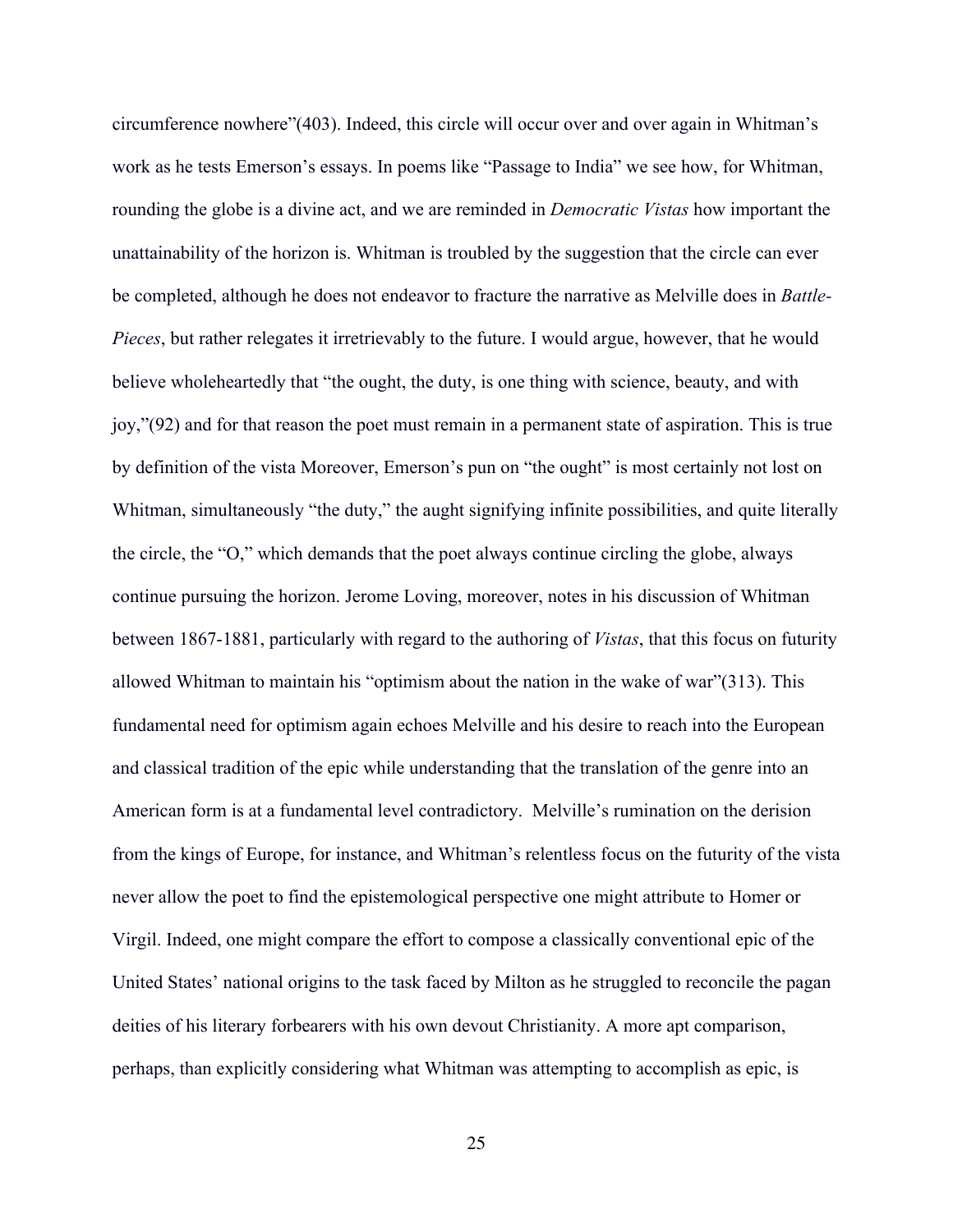simply to consider it comprehensive. Whitman's efforts—a constant process of spiritual contemplation and revision, were not an effort to generate a genealogy of origin and conquest, but rather as many first-hand experiences of people, sites, and acts as he could possibly collect. Whitman's notion of "epical integrity" was completing the circle, circumnavigating the globe, pursuing revelations.

With that in mind, we should consider how Whitman, in the early 70's, having just observed one of the most profound displays of human mortality one could imagine, understands that his relentless production of literature, the pursuit that he can only see as divine, will end. And he fears, to be certain, and rightfully so, that the cultural climate of his nation is not one that is kind to the literatus, but to the engineer, both of whom must work in balance as point and counterpoint of the *musica universalis* that is his theory of democracy. And when Whitman speaks of the crudity, of the measurelessness, he is referring specifically to the lack of that balance, that musicality that he sees on the horizon as the providential, even messianic arrival of democracy.

This notion that Whitman's aspirational empire is based on an idea that is present throughout his work, that the ideal individual—in their pre-lapsarian, edenic state of being—is American. At the very beginning of his preface to the 1855 edition of *Leaves of Grass,* Whitman writes "The Americans of all nations at any time upon the earth have probably the fullest poetical nature"(5). The phrase "of all nations" can be and often is read as an appositive clause, as if to say, "The Americans, as compared to any other nation in history…" but if we are to read it instead, in light of Whitman's abstention to punctuate the clause, and keep in mind Emerson's instance that the Teacher return to the distant past, to the oracles of Hebrew and Greek scripture, his statement then seems to suggest that there have always been Americans in all nations at all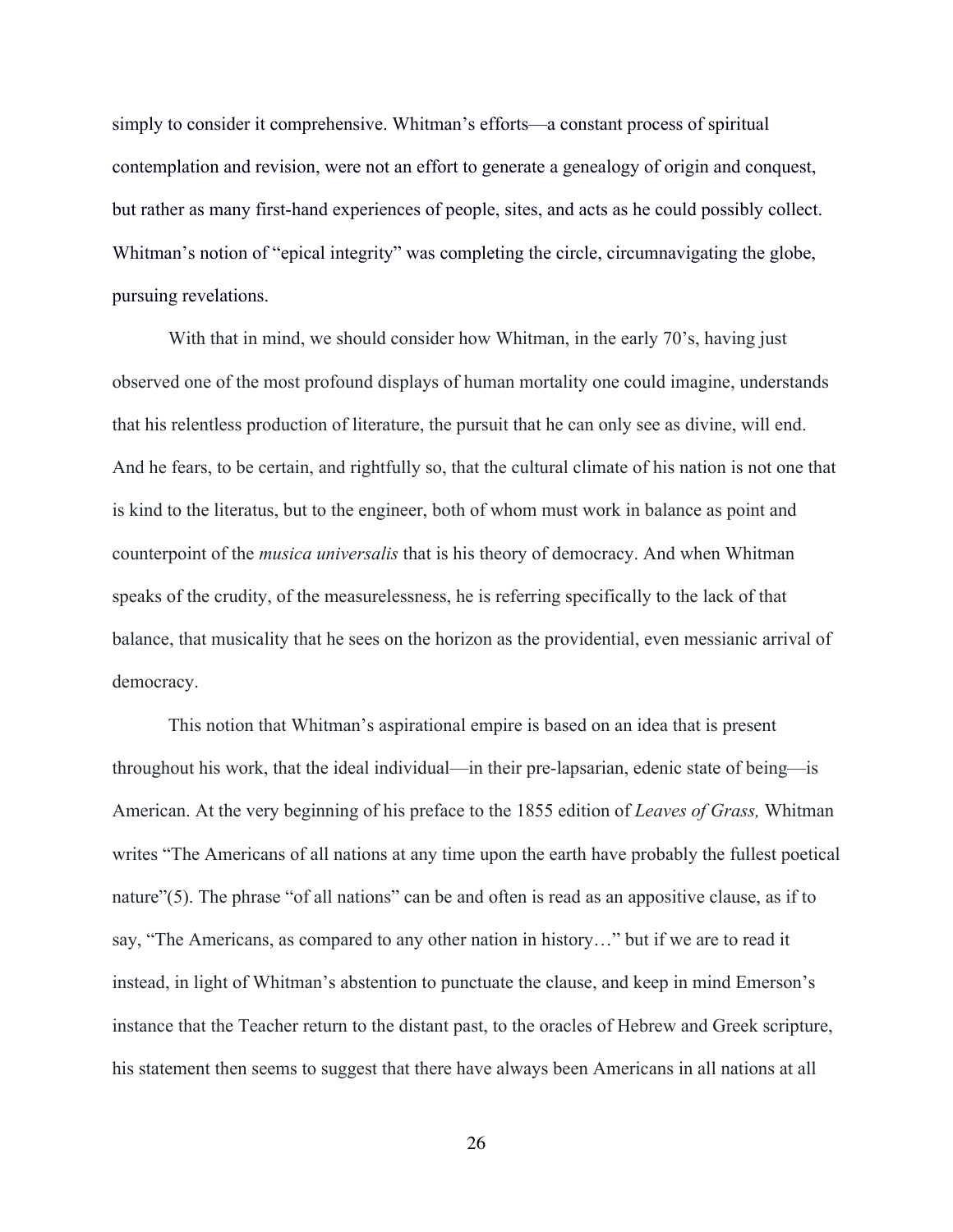points in history. The Americans, for Whitman, are a diasporic, perhaps Hebraic people whom the oracular American poet seeks to gather from among the nations of the world. Moreover, it is through such a reading that we begin to realize the hemispheric and even global possibilities of Whitman's imperialist philosophy. Even the very first sentence of the preface with the giant "A" that says "America does not repel the past or what it has produced under its forms or amid other politics or the idea of castes or the old religions" is ambiguous. It brings us to the question of production. When Whitman says "what IT has produced," is he referring to the past as having performed the act of production or America? After all, as Whitman asks us in "Passage to India" "what is the present but a growth out of the past?"(1.13). Have Americans, for Whitman, always existed in all places at all times in history? Are Americans like the Hebrews scattered around the globe living under various regimes? If that is how we read it, then "the United States", which is conspicuously differentiated from "America" throughout Whitman's work is a poem written *by* Americans, and as it passed through the trials of the Civil War it was a poem under significant revision.

The resurrection and birth-themed language of the 1855 preface would certainly suggest, then, as do the messianic images in *Vistas* and elswewhere*,* that the Americans are like the Hebrews in diaspora waiting for their poet-Messiah, knowing that only then will the true democracy be realized. This notion begins to shed quite a lot of light on Whitman's profoundly contested theory of democracy. That is to say, the American experiment, like the conquest of Canaan, has a divine sanction. It is battle-tested, and perhaps most interestingly, it places the American in the position of underdog, never as oppressor, but as the chosen vehicle of a divine will. Moreover, Whitman's focus on sexual liberation and the total democratization of all bodies becomes so significant, because that is the point at which the limitations of his theory are most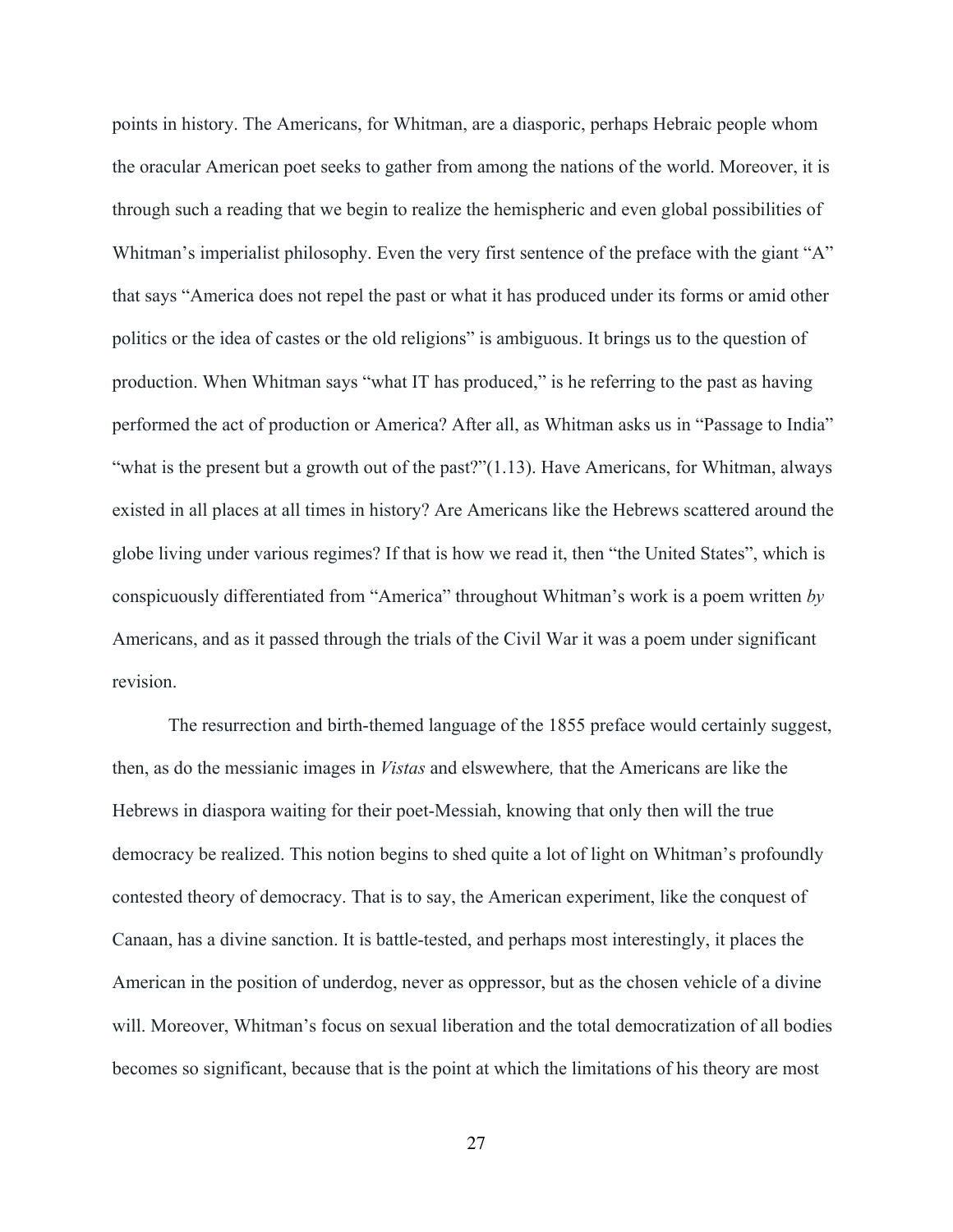clearly realized—his pursuit of experiential knowledge surpasses Deism and Transcendentalism in this regard. And it is as Whitman is testing that democratization in *Democratic Vistas* and elsewhere, that he runs into his most obvious obstacles. The questions of racism, sexism, compulsory heterosexuality, and heteronormativity about which Whitman is so acutely aware, relegate his notion of democracy forever to the vista, but paradoxically, that is where his democracy belongs. In other words, attainability necessarily results in the "hearsay problem."

Keeping all of that in mind, I am interested in exploring Whitman's moves, in the 1870s, not necessarily toward the "northern liberal nostalgia" recently described by Cristanne Miller, but toward a refurbished, heroic vision—no longer of the antebellum American experiment, but of a civil religious American Empire both literary and literal. Through my reading of *Democratic Vistas* in conjunction with his correspondence with Tennyson, I will examine how Whitman's call for "vigorous, yet unsuspecting Literatures" –the transcendental expression of "democracy and the modern"—offers an increasingly complicated perspective on the poet's refurbished vision of American democracy in the post-bellum years. In short, to borrow a phrase from Hsuan L. Hsu, I intend to highlight Whitman's "cosmopolitan despair" by illustrating that his call for a heroic American narrative is acutely aware of the contradictions of U.S. expansion while being similarly attuned to and hopeful for the potential global connectedness, individual empowerment, and a genuine belief in a transcendental chosen-people narrative. Indeed, Whitman's insistence that America must "surmount the gorgeous history of feudalism" does not preclude the building of an empire; rather, he envisions an empire rooted in egalitarian principle, biblical prophecy, and poetic production which must "outstrip all examples hitherto afforded and dominate the world."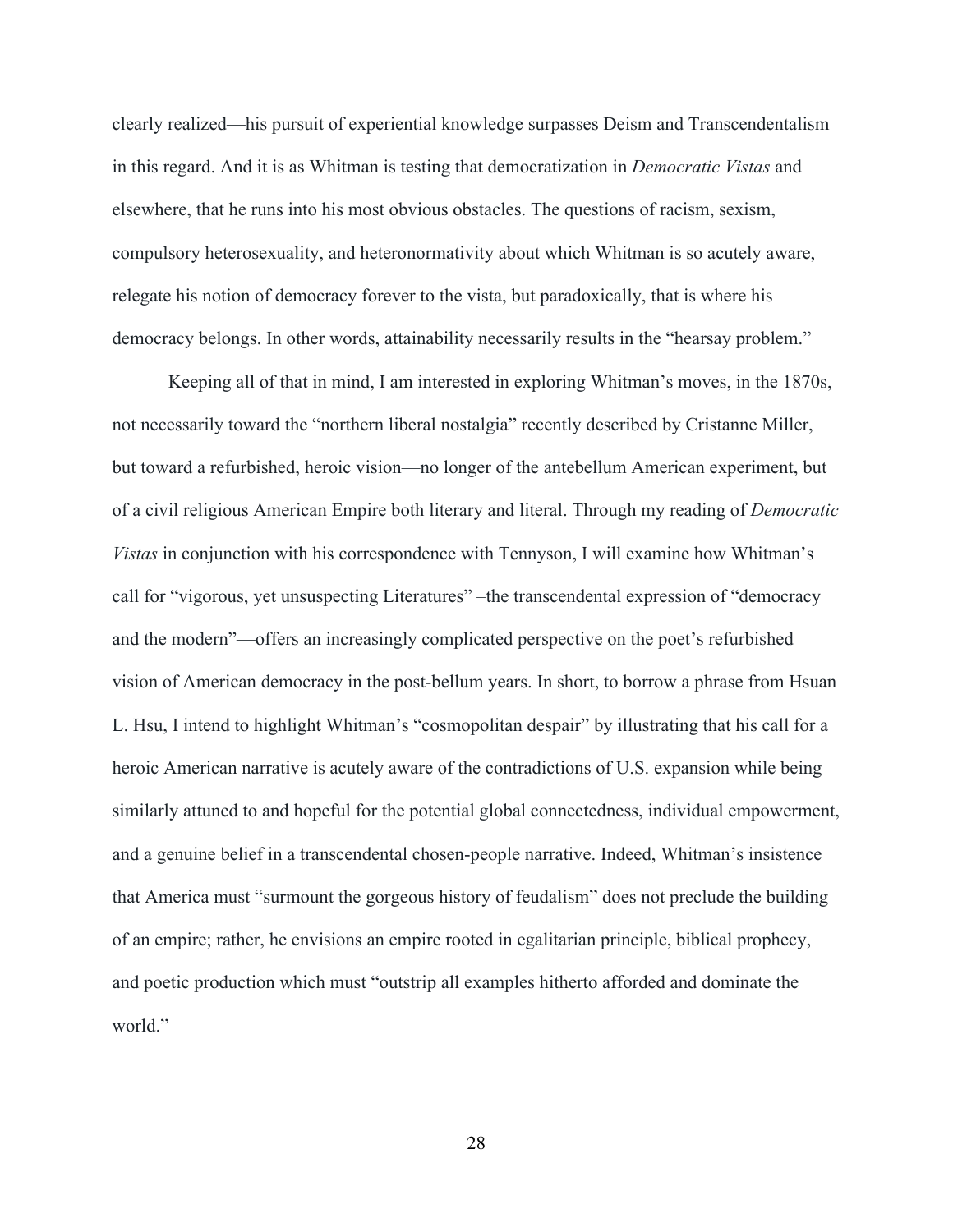Ed Folsom's assertion in his critical introduction to the 2010 facsimile edition of *Vistas*  that Whitman's aspirational title indicates a view of democracy as being "just on the horizon" is an apt one indeed. It is especially so when we consider the way that his postbellum, global themes which rely, by virtue of their existence, on a continued fluctuation and expansion. Betsy Erkkila further notes the "proposal for a radical reconstruction of literature" and the way that *Vistas* "anticipat [es] postmodern investigations" and not only names "the politics of past literature," but before the fact, calls "for the repoliticization of the literature of the future" (253). I take exception, however, to Erkkila's insistent departure from readings grounded in Emersonian transcendentalism. <sup>8</sup> While I appreciate the necessity to focus on Whitman's matured political consciousness in the postbellum years, as well as his increased interest in Hegelian thought, I don't believe that a complete departure from transcendentalism is necessary or even warranted. In fact, as I will continue to illustrate, Emerson remains central to Whitman's thinking throughout.

Such a central placement of the poet, the literatus, in the workings of political and democratic production begins, then, to work in spatial terms as well. Paul Giles recently described the political and democratic production after the civil war, in terms of geographical boundaries, placing emphasis on "the ways in which geographical consciousness enters subliminally into American cultural narratives, evoking crosscurrents that destabilize the reproduction a self-authenticating literary subject"(2). Continuing to pursue Giles' line of reasoning, when we look at a poem like "A Passage to India" we, in fact see, "the replacement of an imperial design based on territorial possession by one driven by a liberal internationalism,

<sup>8</sup> For a useful discussion of Whitman's relationship to Emerson in *Vistas* particularly with regard to the differences on matters of culture and modernity while maintaining an Emersonian idealism and metaphysics see Jay, Paul. *Contingency Blues: The Search for Foundations in American Criticism*. Chapter 2, "Emerson, Whitman, and the Problem of Culture"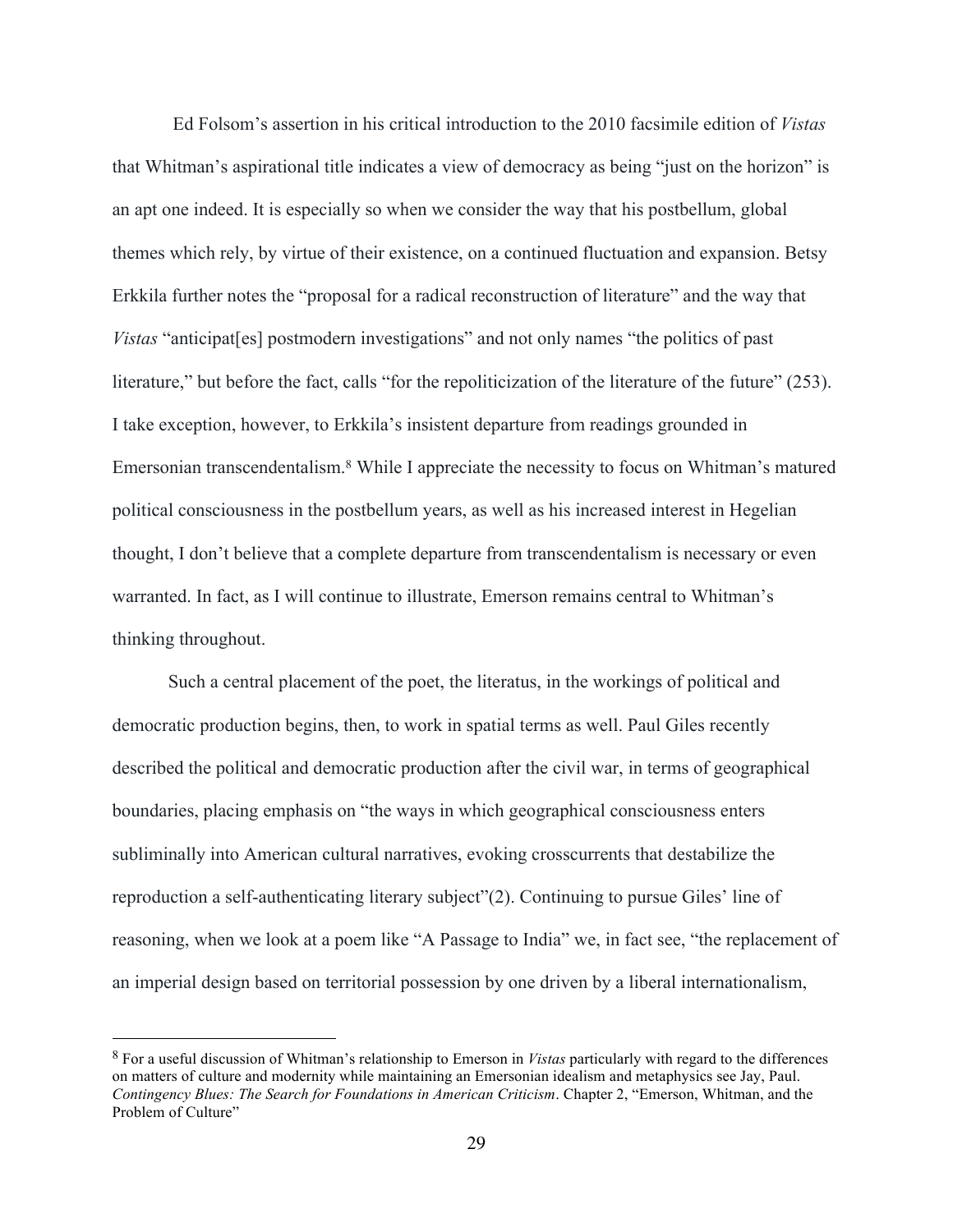through which American economic and cultural ideas would penetrate overseas markets" (12). Thus, the creation a poet who is, in fact, an agent of democracy, answers the critical commonplace pointing toward, as David S. Reynolds puts it Whitman's post-war "ambivalent mentality, divided between technology and humanism, between capitalism and radicalism, centralized institutions and residual individualism"(452). Returning to Giles, then, we can read *Vistas* and the globally-themed poems like "Passage," "Prayer of Columbus, " &c, as deterritorializing narratives, baring the diacritical marks of their constant reterritorialization, insisting that we should "read the United States as one of the objects of globalization, rather than as merely its malign agent, so that all the insecurities associated with transnationalism are lived out experientially within the nation's own borders as well" (23). Moreover, as Reynolds also asserts that Whitman was averse to addressing any social issues in his poetry of the late 1860s, *Democratic Vistas* would be where he "set forth his new approach to these problems" (476). This is the key point, I think, where Whitman's efforts seems to reach beyond "literary scripturism" and instead attempts to mediate responsibly the constant influx of new information—the revelations of modernity—into a poetic record that would be viewed by Deists and Transcendentalists alike as far superior to any text claiming scriptural integrity. Furthermore, as Reynolds so aptly puts it, "Whitman began to see America's social problems as overwhelming, beyond immediate poetic repair." Reynolds, however, also notes that Whitman assigned what I would note are peculiarly American, democratic heroic attributes to the "four presidents beginning with Lincoln, who rose from obscure origins to rule with iron will" (464). 9

<sup>9</sup> Luke Mancuso offers an interesting, and I think apt, solution to this problem in an earlier work, noting the way that Whitman's poet as a reconciliatory force self-consciously asserting himself between divisive factions in postbellum political debate: Mancuso, Luke. "'Reconstruction is still in Abeyance:' Walt Whitman's *Democratic Vistas* and the Federalizing of National Identity." *American Transcendental Quarterly* 8 (September 1994). 229-250. Also see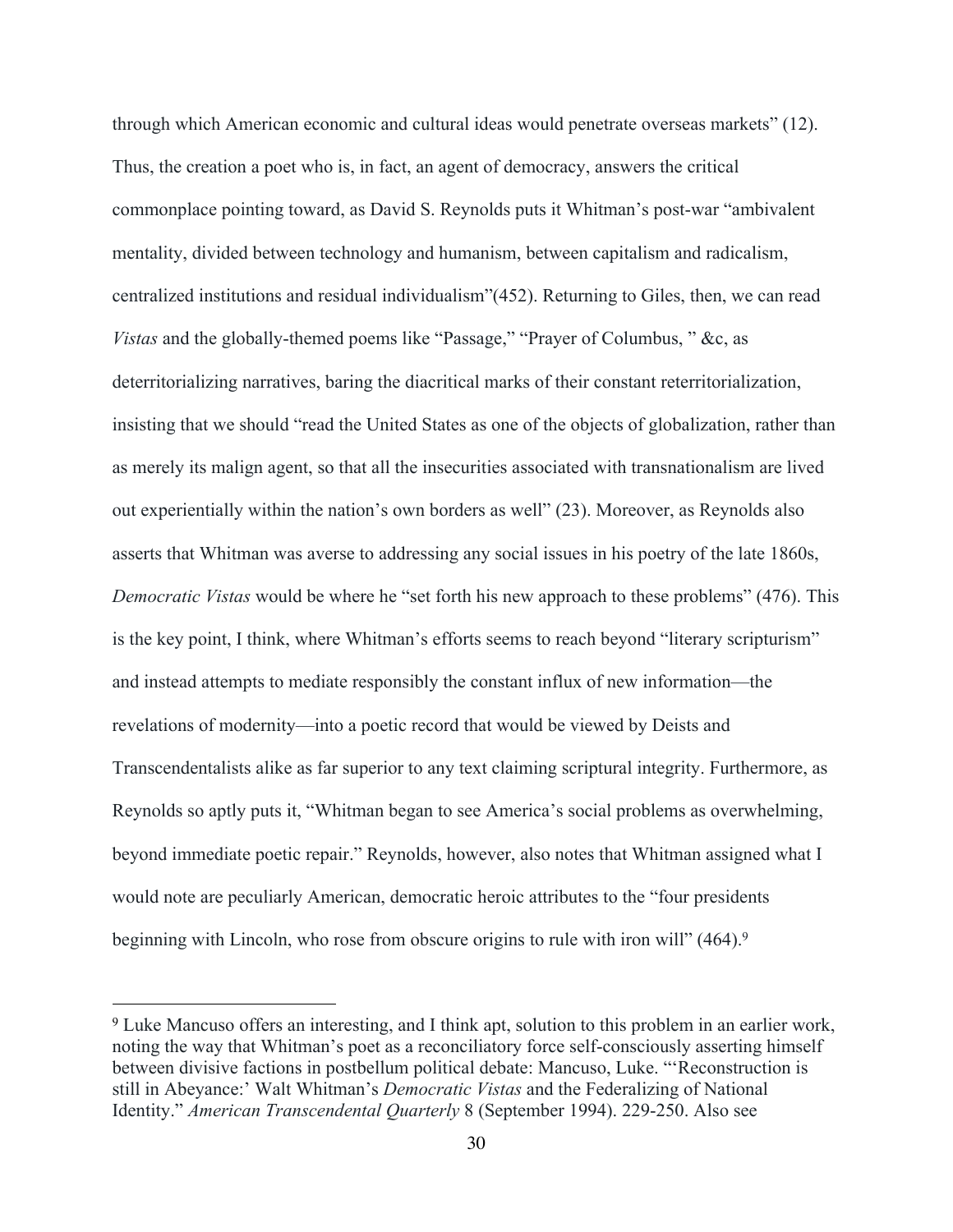A poem from *Drum Taps* best foregrounds the concerns that Whitman voices in his letter to the Victorian Poet Laureate bringing them into our conversation of *Vistas*. In the poem "Song of the Banner at Daybreak" Whitman presents what resembles a court masque in which he dramatizes the central problem of the theory of Democracy that he later offers up, illustrating what seems to be the fundamental paradox of democratic governance. In the poem, we begin with the poet who believes that he literally has the power to effect acts of war, and in doing so, he quite ironically denounces the very physical matter of the poem itself: "Words!" (perhaps an echo of Prince Hamlet) "book-words! What are you? / Words no more, for hearken and see, / My song there in the open air / and I must sing, With the banner and pennant a flapping"(9-12) The poet, here, has abandoned his literature, and taken up the cause of the banner and pennant, he sings of "Mechanics Working" of stores and depots, locomotives, countless profit, "the busy gathering and earn'd wages," and "the identity formed out of thirty-eight spacious and haughty states (and many more to come)"(69-75). The only resistance to the Banner and Pennant's call to arms, in fact, is the child's father who tries first to distract his son also with the glories of production and expansion. He says, "look you my babe, Look at these dazzling things in the Houses, and see you the money shops opening/And see you the vehicles preparing to crawl along the streets with goods:/ These, ah these, how valued and toil'd for these! / How envied by all the earth"(28-31). But the child defies him, and the father's last words are "It is to gain nothing, but risk and defy everything" (again in strictly market-based terms) "Forward to stand in front of wars—and O, such wars!—what have you to do with them? / With Passions of demons, slaughter, premature death?" (99-100), a line of course reminiscent, of course, of Melville's

Trachtenberg, Alan "Whitman's Visionary Politics." In Geoffrey Still ed. *Walt Whitman of Mickle Street: A Centennial Collection* (Knoxville: University of Tennessee Press, 1994) 94-108. Print. for a discussion of how Whitman's manages his seemingly contradictory ideologies through the physical act of visualization, noting that *Vistas* requires "multiple acts of vision."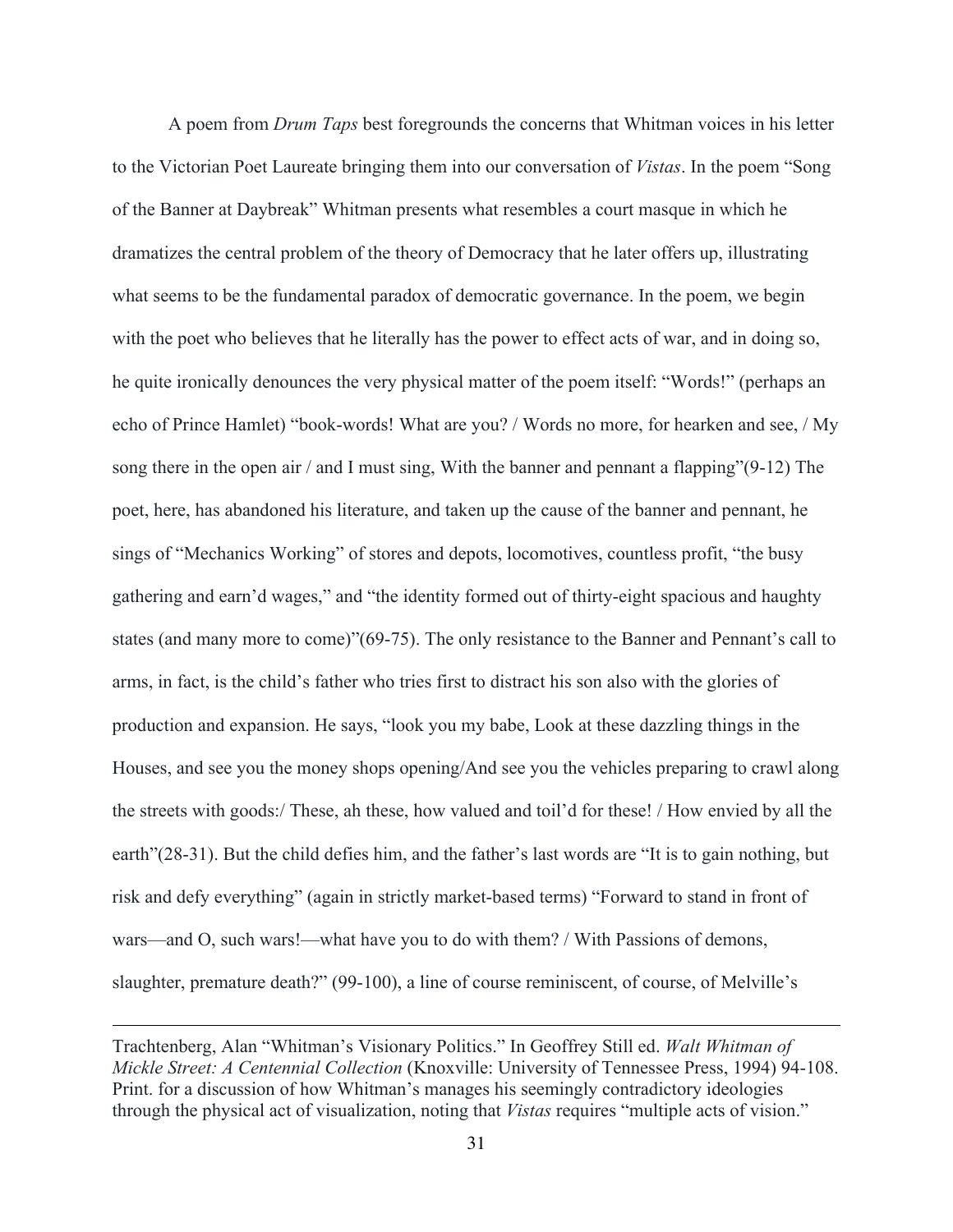foreboding declarative line from "The March into Virginia Ending in the First Manassas (July, 1861)": "All wars are boyish and fought by boys" (6). After he forecasts the child's death, the father is silenced by the banner's song, a catalog mimicking the earlier one by the poet, devouring the entire continent, and consolidating all things into a singular national mythology, demanding "Pour in! Whelm that which asks, which sings, with all and the yield of all,/ fusing and holding, claiming, devouring the whole, / No more with tender lip, nor musical labial sound, But out of night emerging no good, our voice persuasive no more, creaking like crows in the wind"(112-4). The voice is, of course, no longer persuasive because everyone and everything besides the banner, the pennant, and the poet have been destroyed. It had been the poet's responsibility to temper the banner and pennant, the nation's hyper-productive drive to war, but he "burst through, where [he] waited too long, deafen'd and blinded"(119). And it is in the poem's closing, that Whitman most directly refutes the symbols of nationalism and realizes both their value and limitations, realizes his own value and limitations as a poet, and, once again, the central paradox of democratic government. The poet says:

> O you up there! O pennant! Where you undulate like a snake hissing so curious, Out of reach, an idea only, yet furiously fought for, risking bloody death loved by me,

> So loved, — O you banner leading the day with stars brought from the night! Valueless, object of eyes over all and demanding all—(absolute owner of all)— O banner and pennant!

> I too leave the rest—great as it is, it is nothing—houses, machines are nothing—I see them not.

> I see but you, O warlike pennant! O banner so broad, with stripes, I sing you only,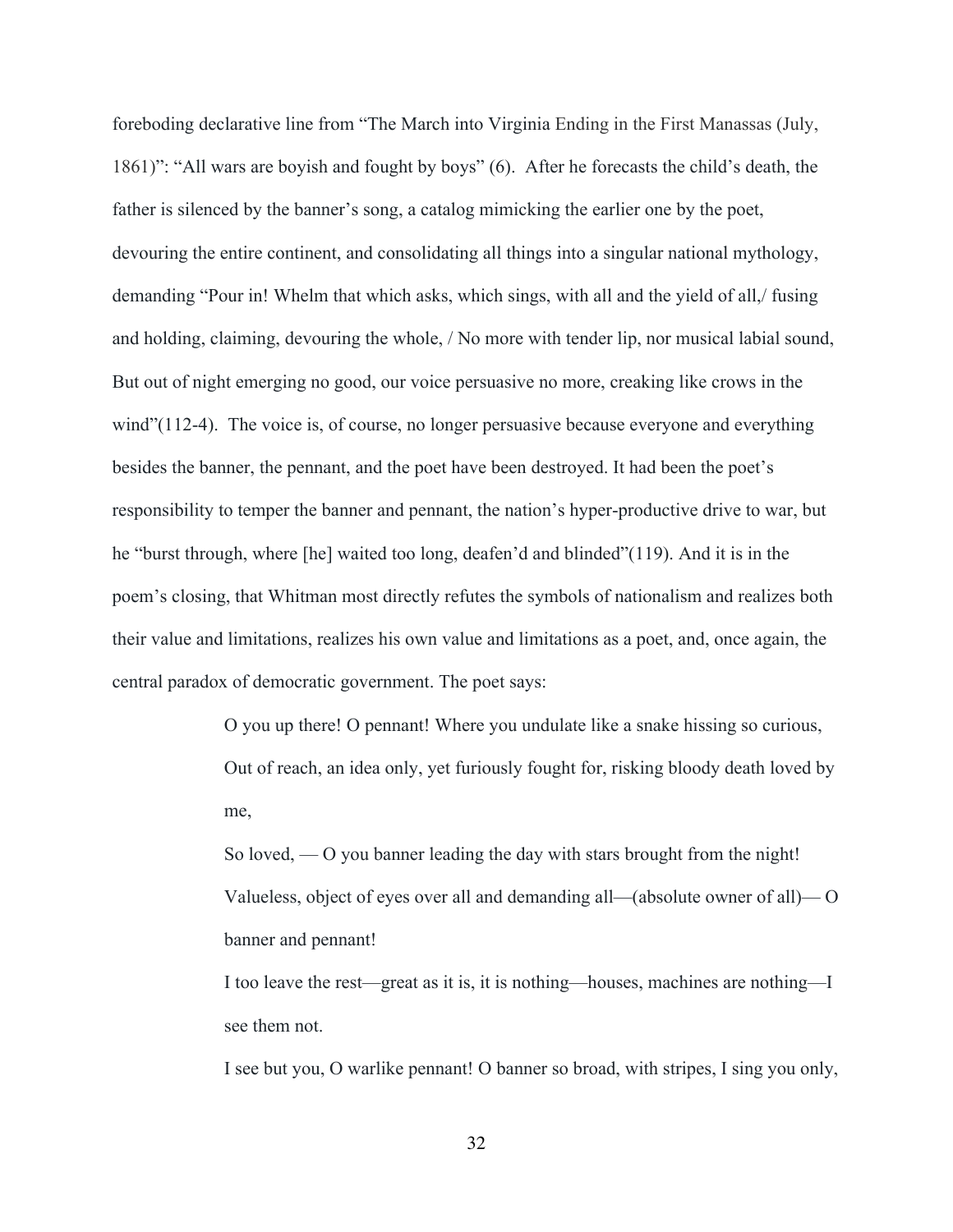Flapping up there in the wind. (136-42)

Of course, the poet at this point "sings only" the pennant and banner because there is nothing left to sing, but what is particularly profound about this passage is the "O's;" The O's here, the circles, but also the "ought" the duty and the nil, I would argue, take us again back to Emerson, wherein "the eye is the first circle: the horizon it forms the second"(403). In this case, however, it seems less like the transcendent, spiritual achievement as it does in "A Passage to India" that has come from circumnavigating the globe. This circle is a closed system, one by which both poet and readers are enslaved; this poem presents a cautionary tale against the pernicious potential of poetic ministries. This is Whitman realizing that his ideal vision of democracy, the one he finally lays out in *Democratic Vistas,* must always be in the act circumnavigation, never achieving the circumference; by definition as, as a vista, it is just off the horizon. The banner, however, although valueless at the end of the poem is an "object of the eyes, over all demanding all", and moreover (offset both parenthetically and with EM dashes) the poet calls the banner "absolute owner of all." The *idea* of democracy, and the *idea* of market capitalism, pursued improperly, with the aid of the right poet, has forcibly drawn the elusive circumference and has destroyed and enslaved the world. Returning, then, to Whitman's letter to Tennyson, what I find most interesting is the juxtaposition that can be made between the two texts' themes of production, and goes a long way toward explaining Whitman's state of mind as he negotiates these spiritual, economic, and aesthetic concerns. Later in the same letter, he writes to Tennyson:

The lesson of Buckle's books on civilization always seemed to me to be that the preceding main basis and continual *sine qua non* of civilization is the eligibility to, and certainty of boundless products for feeding, clothing, and sheltering everybody, infinite comfort, personal and inter-communication and plenty, with mental and ecclesiastical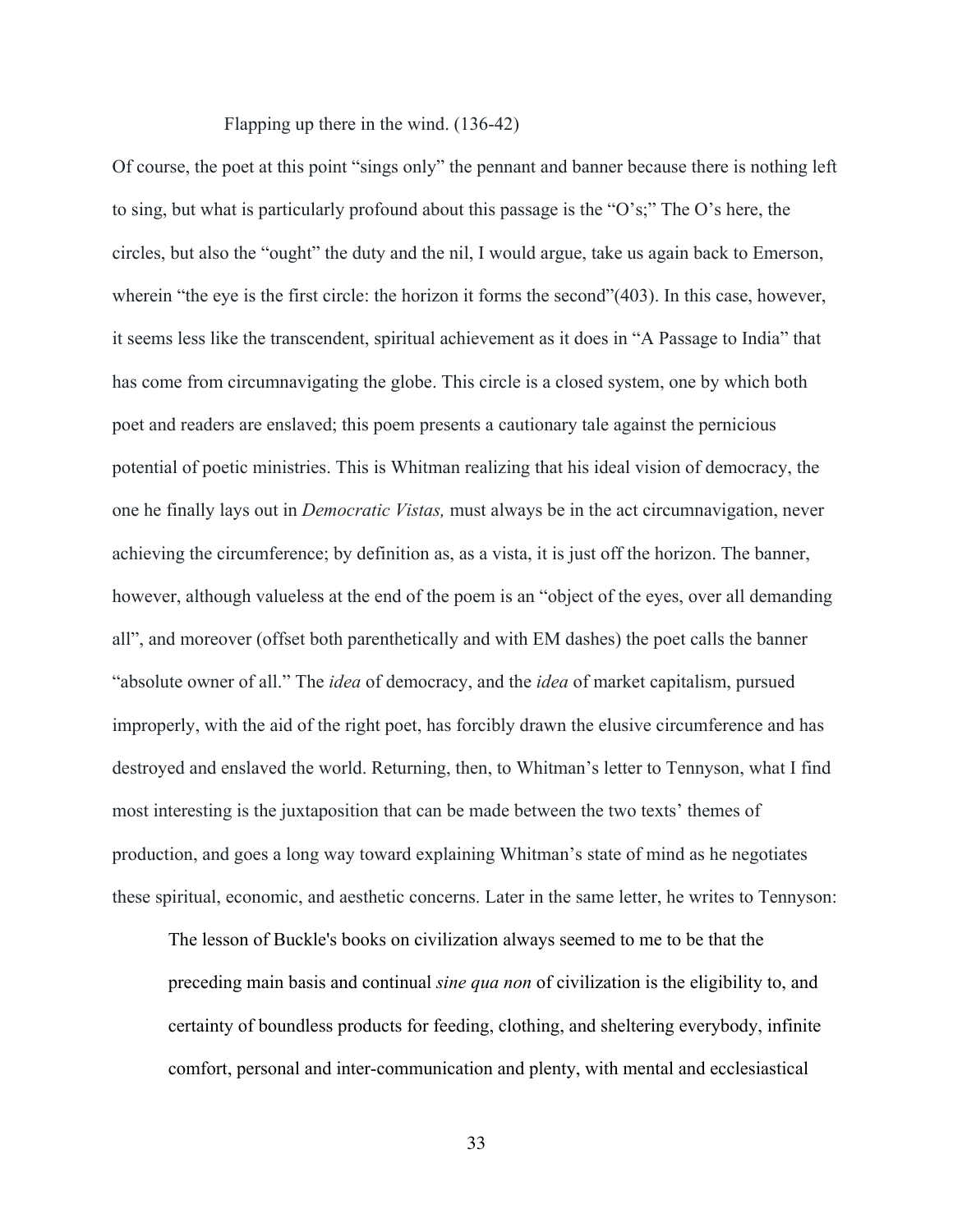freedom, and that then all the rest, moral and esthetic, will take care of itself. Well, the United States have secured the requisite bases, and must now proceed to build upon them.

To reiterate here, there are two points that Ed Folsom has recently made that I believe are absolutely central to this argument: First, in his introduction to the facsimile edition of *Vistas,* he very aptly notes the lengths to which Whitman went to keep his own ostensible racial prejudices out of *Vistas.* He states that Whitman knew that "his own personal racial biases had no place in work that was looking toward a transformed democratic future" and rightly points out that through this exclusion that "Whitman managed to produce an enduring essay that can still be read as a relevant critique of American culture today" (xlix). This is a perfect example of Whitman recognizing his limitations as poet in a culture, the production of which he knows must always remain aspirational.

The second point that I take from Folsom is found in the March 2014 issue of *Leviathan*  wherein he describes Whitman's response to the nation's new Capitol Dome in 1862, noting the "giant derrick that had been hovering over the dome for years now" and which "seemed to him a kind of fitting permanent ornament"(89). Significantly, Whitman demonstrates both an aesthetic and philosophical affinity for that which is incomplete—again, the aspirational.

In the text of *Vistas* itself Whitman speaks there too about the nation's capitol in a way that thoroughly articulates his belief in a democratic empire predicated on the balance of capitalist and humanist production towards a perpetually incomplete aspiration: "In a few years the dominion-heart of our America will be far inland, toward the West" He takes this line of reasoning still further and posits that:

Our future National Capitol may not be where the present one is. It is possible, nay likely, that in less than fifty years, it will migrate a thousand or two miles, will be re-founded,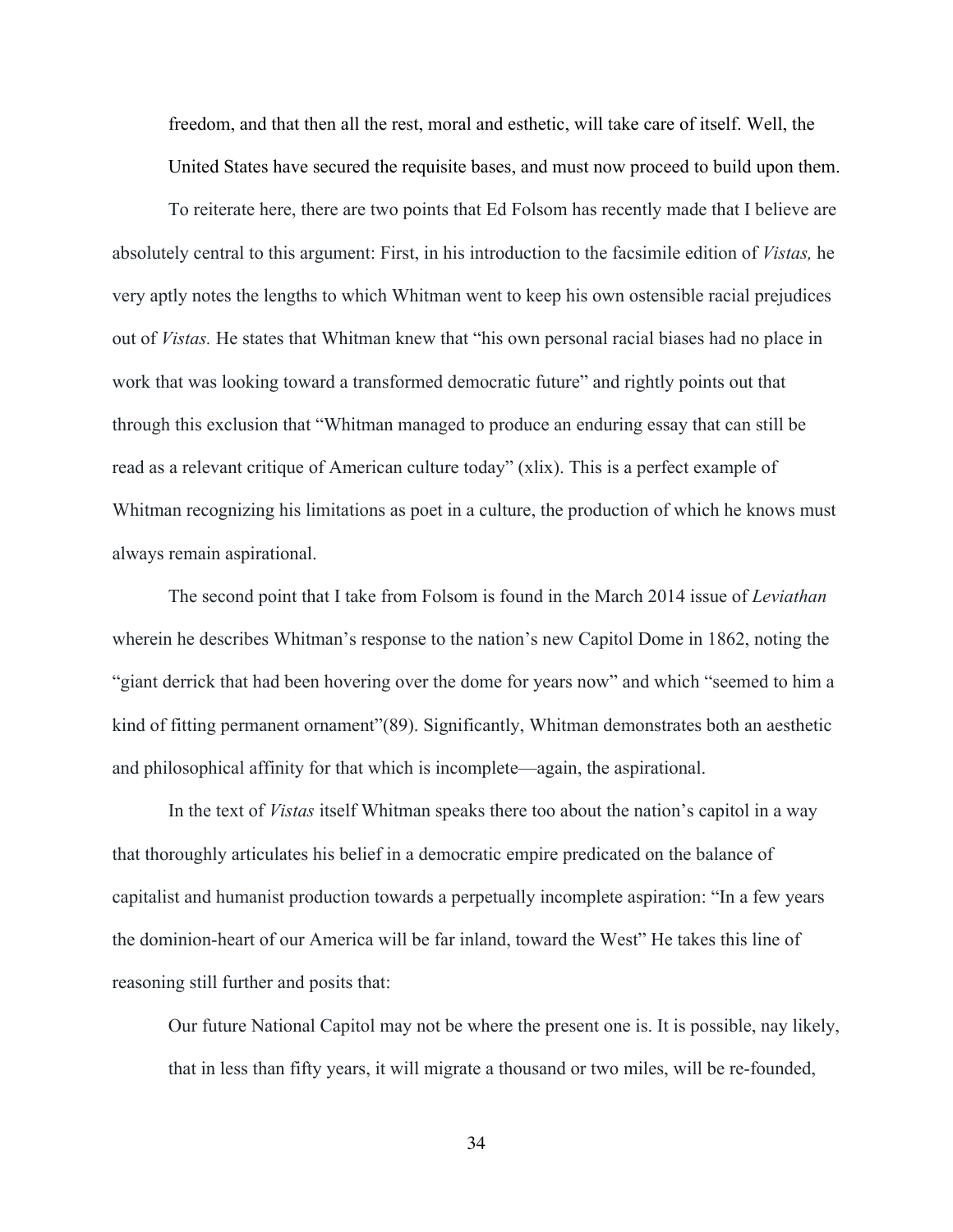and everything belonging to it made on a different plan, original, far more superb. The main social, political spine-character of the States will probably run along the Ohio,

Missouri, and Mississippi Rivers, and west and north of them, including Canada. (28) This is, of course a disquieting statement, but what is perhaps most interesting is Whitman's spatial imagination as he maps out the nation. He is moving from a centralized capitol to something that is in constant flux, fluid, based loosely around rivers with about two-thousand miles of wiggle room. That could nearly place the national capitol in Mexico City. And still, while this is one of the more disquieting facets of Whitman's imperial poetics, it does seem that his dialectic of Nature and Reason requires a constant state of expansionism. It would be overly idealist, even apologistic to suggest that Whitman's work is a conscious departure from the violent history of European imperialism, associating the American people instead with Hebrew prophesies—essentially viewing them as a chosen people, unique for their heterogeneity and their growth out of a multitude of nations, but it does seem to be the crux of his spiritualdemocratic philosophy.

Returning, for example, to Whitman's descriptions of the spatial dynamic of the democratic empire, he goes on to say that:

Those regions with the group of powerful brothers towards the Pacific, (destined to the mastership of that sea and its countless paradises of islands,) will compact and settle the traits of America, with all the old retained, but more expanded, grafted on newer, hardier, purely native stock. A Giant growth, composite from the rest, getting their contribution, absorbing it, to make it more illustrious (28).

This organic vision of the growing America continues to be disquieting, but it is the result of free and equal exchange, of gathering and never using overt language of conquest. Moreover, it is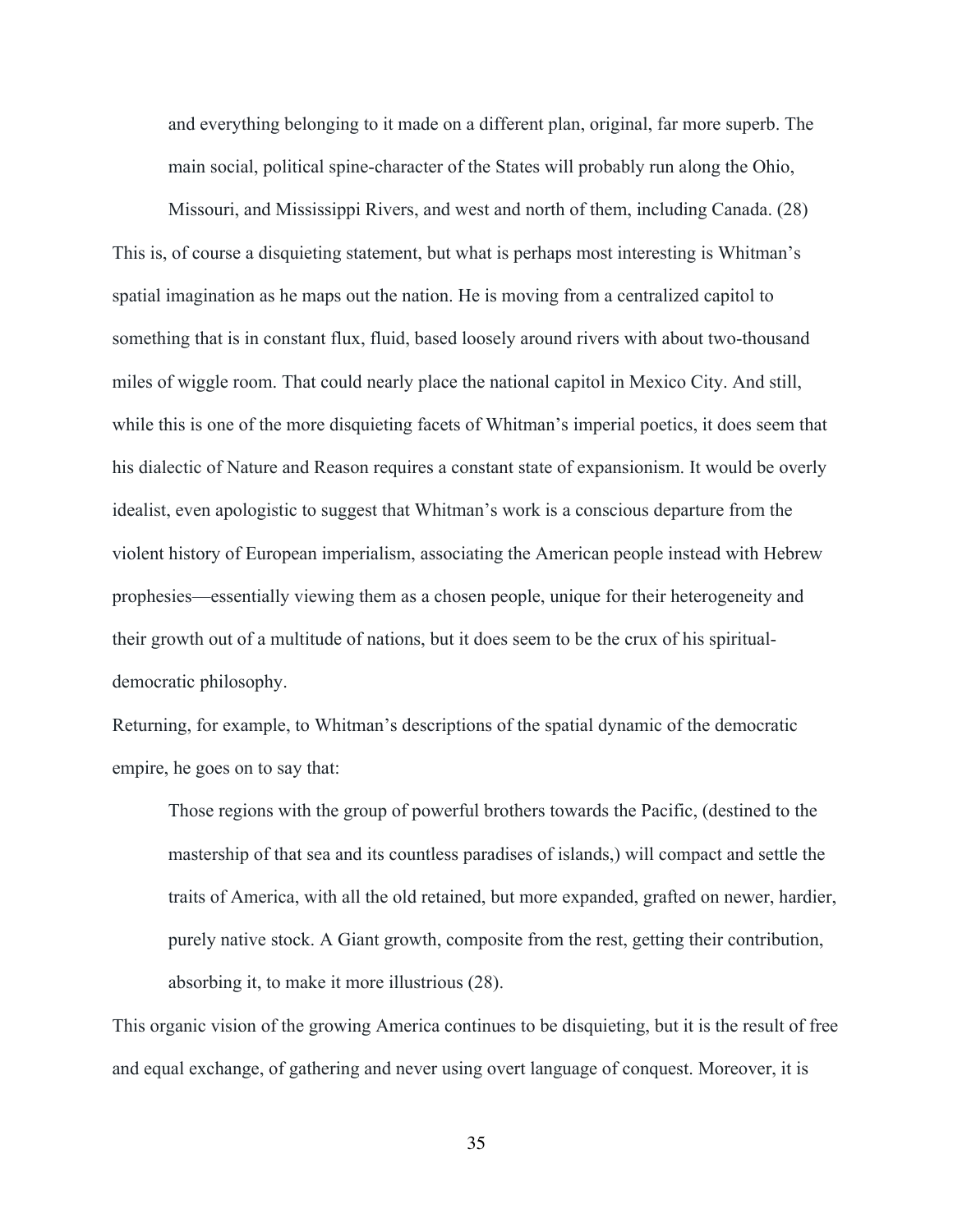significant that he does not refer to them as "nations," but as "regions;" they are purely spatial, and their inhabitants are explicitly treated as kin, and the use of such organic terms as "grafted," "growth," "and absorbing" reminds us as always, that the poet of the body remains prominent as ever in this narrative of democratic expansion. <sup>10</sup> Furthermore, this expansion is the pursuit of something that Whitman sees as providential, but returning to the poet of the banner and the pennant, Whitman understands that in order to properly realize this democracy, its poet must be nothing short of Messianic—able to see center and circumference. Thus, he calls for "orbic bards" evoking again the movement of the universal spheres and the providential *musica universalis,* synthesizing that image with the Emersonian eye and with the horizon, but meanwhile he also recognizes the contradiction in all of this as he says, "Come forth, sweet democratic despots of the West." Such a contradiction in terms seems to be Whitman's recognition of the flawed language with which he is working—the knowledge that these revelations are problematized by virtue of their articulation. At present, though, Whitman is not simply aware of but insistently reminds us of the shortfalls of language, suggesting that only with the redemption, the coming of the poet-Messiah, will the perfect language, and subsequently, the perfect poetry be achieved.

He calls on Hebrew prophets, on Christ, on Shakespere, Dante, Kant, Hegel, all "leaping over the ages." He asks them to "sit again… like the Egyptian gods" He asks why we can't view them as "orbs and systems of orbs, moving in free paths in the spaces of that OTHER heaven, the kosmic intellect, the soul."

I'm finished at this point apologizing for Whitman. The problems of territory, of sovereignty, and even of cultural appropriation are clear, but what is also clear is an effort to

<sup>10</sup> See Aspiz, Harold. "The Body Politic in *Democratic Vistas."* In Ed Folsom ed., *Walt Whitman: The Centennial Essays* (Iowa City: University of Iowa Press, 1994), 105-119. Print. for a discussion of Whitman's use of an organic, bodily metaphor to illustrate the "body politic."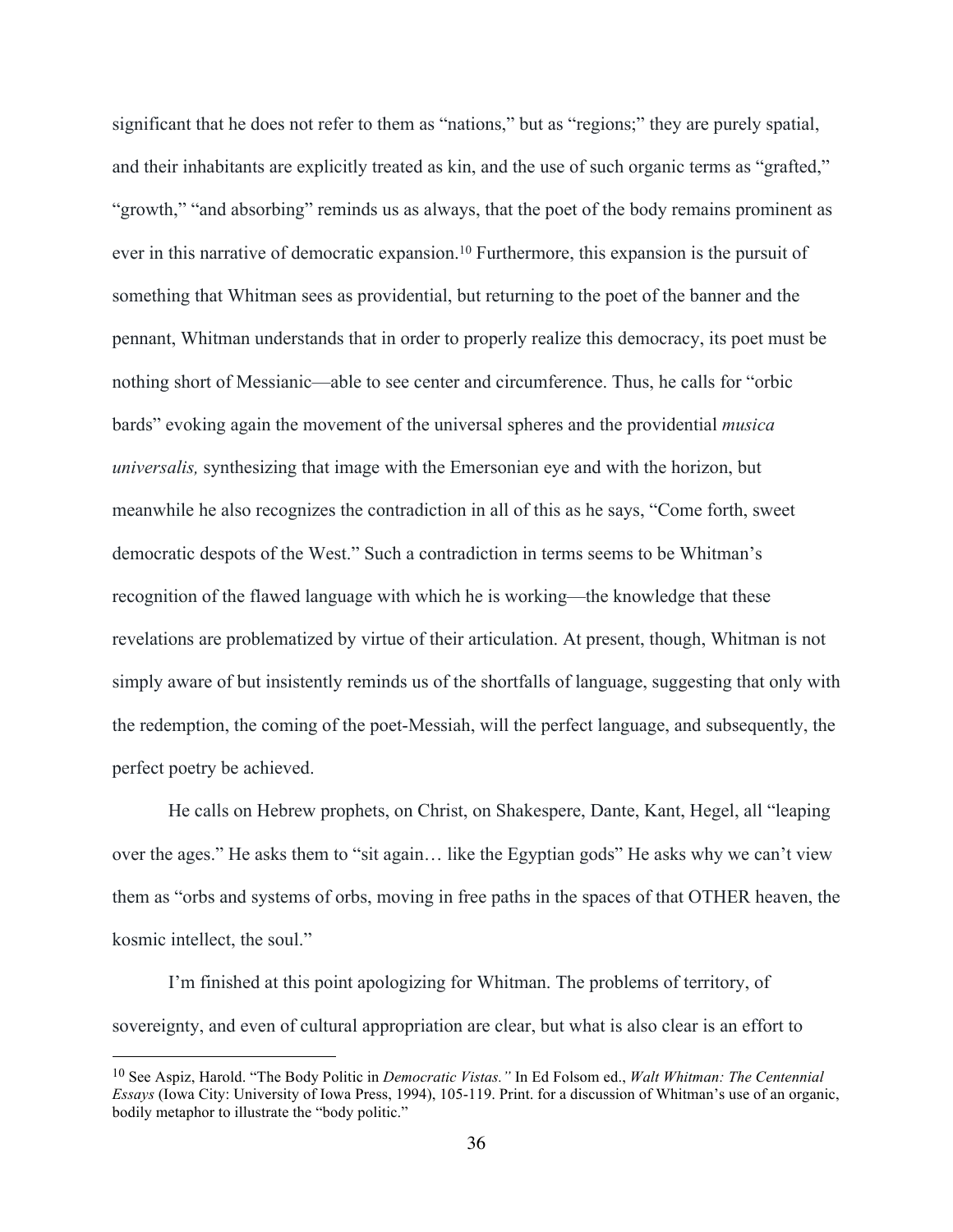achieve a perfect and complete sense of empathy, and locate a poetic, literary salvation while the poet still hears Banner and Pennant, competes to speak over them, and watches America, far beyond his control, "advancing steadily, evil as well as good, penetrating deep, without one thought, of retraction, ascending, expanding, keep[ing] her course hundreds, thousands of years"(78). And nowhere is this poet-messiah more explicitly depicted than in "Passage to India." Whitman turns, in Emersonian fashion, toward the East, the past, "the proud truths of the world." As he relishes the completion of the transcontinental railroad, the telegraph, and the Suez canal, he exclaims, "Finally shall come the poet worthy that name, / The true son of God shall come singing his songs" (5. 24-5) It is, of course, significant that here, Whitman equates—in no uncertain terms—the poet and the messiah, but it is the implications of this equation that is the most significant, and for this reason the poem so obviously pairs with *Democratic Vistas.* These marvels of modernity, the work of voyagers, scientists, and inventors are finally reconciled with the work of the poet, and as a result, the perfect and complete empathy—the futurity to which Loving refers—after which Whitman has sought is ostensibly within reach:

Then not your deeds only O voyagers, O scientists and

inventors, shall be justified,

All these hearts as of fretted children shall be sooth'd,

- All affection shall be fully responded to, the secret shall be told,
- All these separations and gaps shall be taken up and hook'd and link'd together,
- The whole earth, this cold impassive, voiceless earth, shall be completely justified,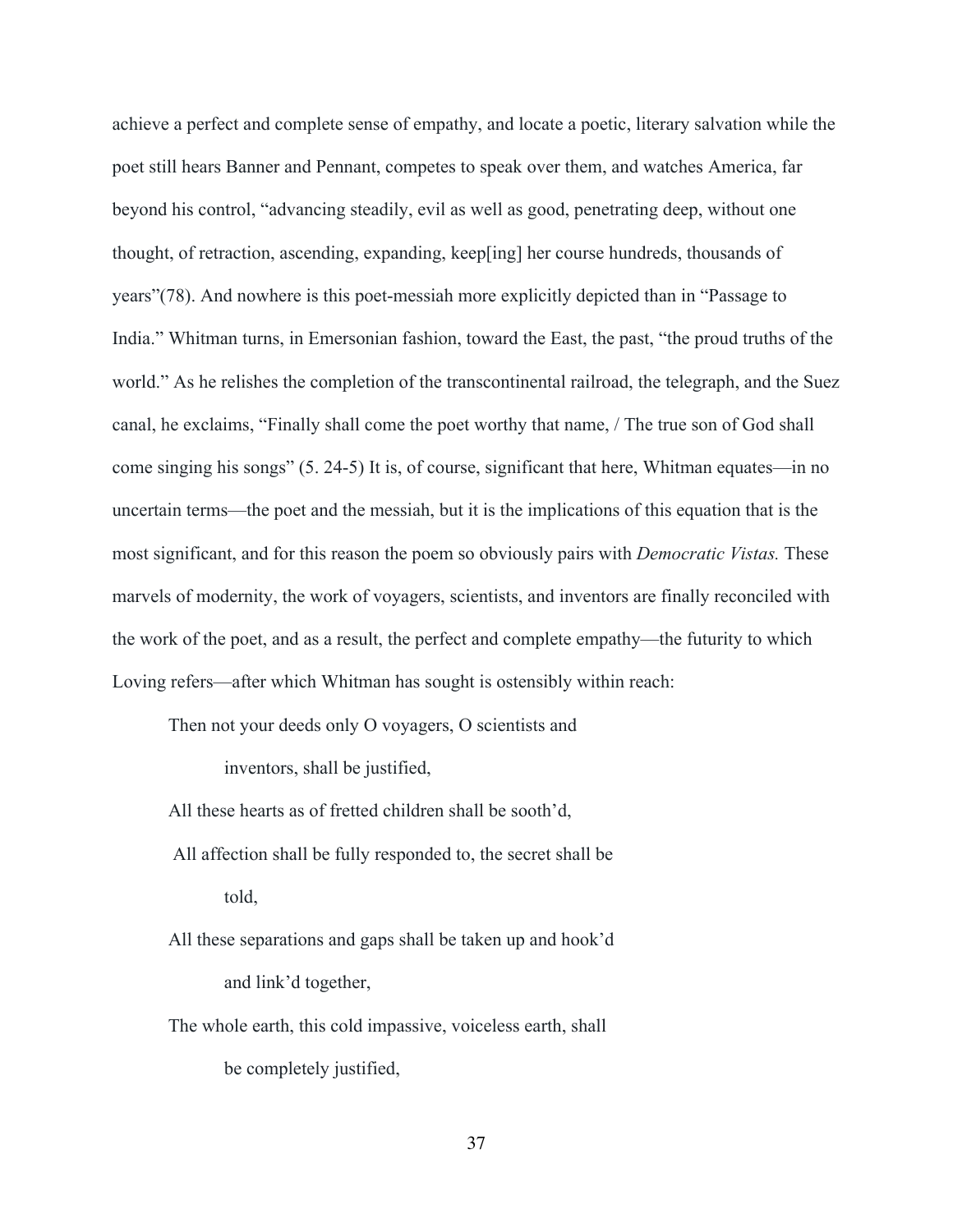Trinitas divine shall be gloriously accomplish'd and

compacted by the true son of God, the poet, (He shall indeed pass the straits and conquer the mountains, He shall double the Cape of Good Hope to some purpose,) Nature and Man shall be disjoin'd and diffused no more,

The true son of God shall absolutely fuse them. (25-34)

There is absolutely no mistaking it, Whitman is describing a complete and perfect redemption that is predicated wholly upon the ability to circle the globe, reconciling the old and new world—realizing the circumference, or as Emerson put it in "The Divinity School Address," following "so far those shining laws, that he shall see them come full circle; shall see their rounding complete grace; shall see the world to be the mirror of the soul; shall see the identity of the law of gravitation with purity of heart; and shall show that the Ought, that Duty, is one thing with Science, with Beauty, and with Joy"(92).<sup>11</sup>

This revelry, however, seems tempered by the poem's ending. What otherwise seems to be Whitman's perfect realization of democratic redemption in the end seems to give way to a seed of doubt. As the poet urges his soul to sail on farther and farther, he exclaims, "but safe!" and asks "are they not all the seas of God?" and then he tempers his optimism, halts any suggestion that the narrative might ever be complete as he closes, "O farther, farther, farther, sail!" (9.31-2). The poem, as it was originally published alongside "Thoughts" and "O Living Always—Always Dying," seems to demand from Whitman a certain amount of skepticism. Indeed, considering again Whitman's affinity for things unfinished and for the aspirational

 $11$  Arthur Golden describes how this section of the poem was modified from the previous, free-standing poem "O vast rondure" and argues that Whitman's trinity relates "not to Christian Symbolism but… to a new, contemporary, and more meaningful trinity… whose achievements, the true son of God, the poet, shall interpret for man" (1098). Golden, Arthur. "Passage To Less Than India: Structure And Meaning In Whitman's 'Passage To India'." *PMLA: Publications Of The Modern Language Association Of America* 88.5 (1973): 1095-1103. *JSTOR*.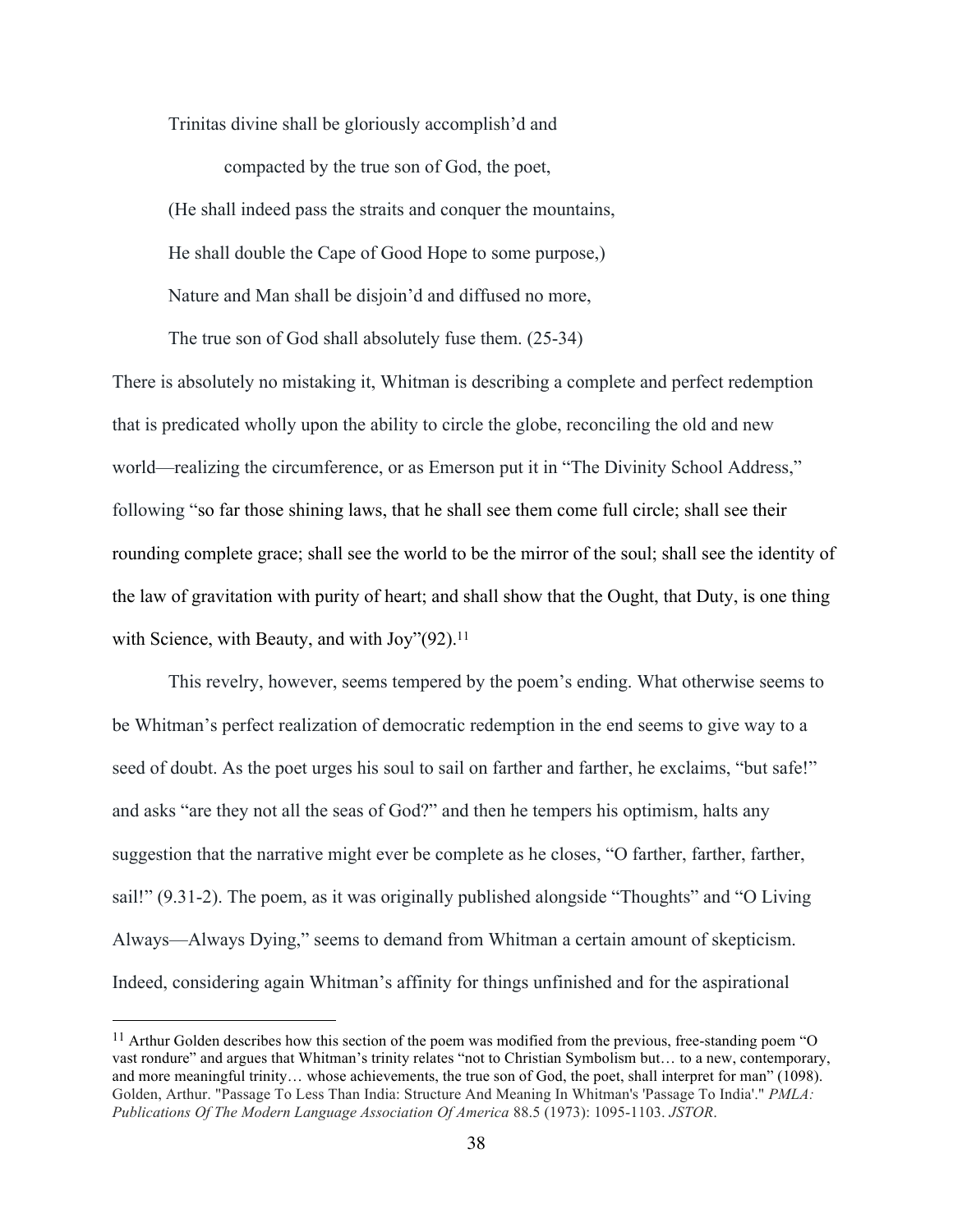nature of his thought throughout his life, the completeness of "Passage to India" in terms of Whitman's aesthetic, democratic, and spiritual philosophies does merit a certain amount of disquietude. The two poems with which it was originally published, then, are perhaps intended as an antidote for that. Neither of them, certainly, are poetic achievements anywhere even approaching that of "A Passage to India," but their placement does merit some consideration. "Thoughts" which came first, responds to the poet's soul and its ostensible fear of the Ocean at the close of "Passage," depicting the scene of a shipwreck. In what seems decidedly more Melvillian than Whitmanian, the poet calls every achievement that he has just catalogued into question. Particularly skeptical of the existence of the soul, he depicts the ship "Sinking there while the passionless wet flows on—And I now pondering," and then he goes on to ask "Are those women indeed gone? /Are Souls drown'd and destroy'd so? / Is only matter triumphant?" (8-10) . Moreover, in the following poem "O Living Always—Always Dying," Whitman continues to privilege the physical world over the spiritual, but not in his characteristically optimistic way. Instead, he asserts—in an uncharacteristically quiet way—the centrality of his aspirational aesthetic, and is determined, "To pass on, (O living! always living!) and leave the corpses behind!" (6). Also interesting here, once again, is the prominent use of the "O". Beginning each line save the final, Whitman seems quite insistently, to be reminding himself that he is always met—on every journey—with a horizon.

These poems were replaced in the deathbed edition of 1891-2, and "Passage to India" was paired with "Prayer of Columbus," a far more substantial, and quite a better poem than those previously paired with "Passage." "Thoughts," interestingly, was substantially revised and the image of the shipwreck was altogether replaced with a "vista," some "sight in arriere" (2), purporting that all real knowledge is to be gained in the future, again emphasizing the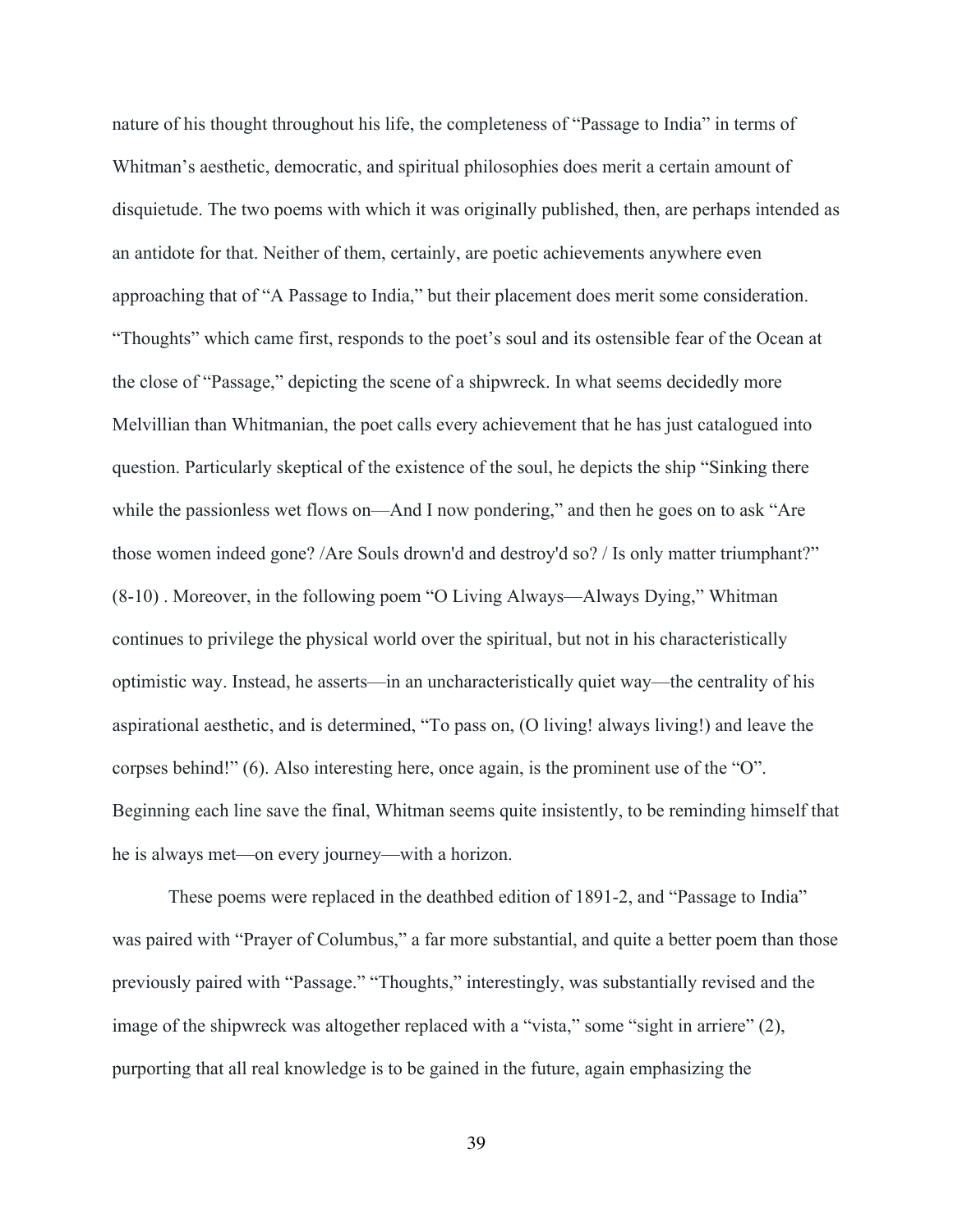impossibility of the poetic revelation. "Columbus" does, however, do much the same work as its predecessors, tempering, the ostensible completeness of "Passage." Originally published in *Harper's Monthly Magazine* in March of 1874, the poem is, to be certain, one of the most important to a consideration of *Democratic Vistas,* and more broadly, to a consideration of Whitman's view of imperial expansion. The poem, as originally published, was preceded by a short prose inscription, not included in the deathbed edition:

[It was near the close of his indomitable and pious life—on his last voyage, when nearly 70 years of age—that Columbus, to save his two remaining ships from foundering in the Caribbean Sea in a terrible storm, had to run them ashore on the Island of Jamaica where, laid up for a long and miserable year—1503—he was taken very sick, had several relapses, his men revolted, and death seemed daily imminent; though he was eventually rescued, and sent home to Spain to die, unrecognized, neglected and in want....It is only asked, in preparation and atmosphere for the following lines, that the bare authentic facts be recalled and realized, and nothing contributed by the fancy. See, the Antilliean Island, with its florid skies and rich foliage and scenery, the waves beating the solitary sands, and the hulls of the ships in the distance. See, the figure of the great Admiral, walking the beach, as a stage, in this sublimest tragedy—for what tragedy, what poem, so piteous and majestic as the real scene?—and hear him uttering—as his mystical and religious soul surely uttered, the ideas following—perhaps, in their equivalents, the very words.] (524)

Whitman, here, is asking his audience to reflect upon what he imagines to have been a prayer said by Christopher Columbus at the very end of his life. Significantly, Whitman insists here that we resist his poetics in favor of "the real scene" of "the bare authentic facts" the true revelation of suffering as Columbus experienced it. Obviously, this is a peculiar request from a person who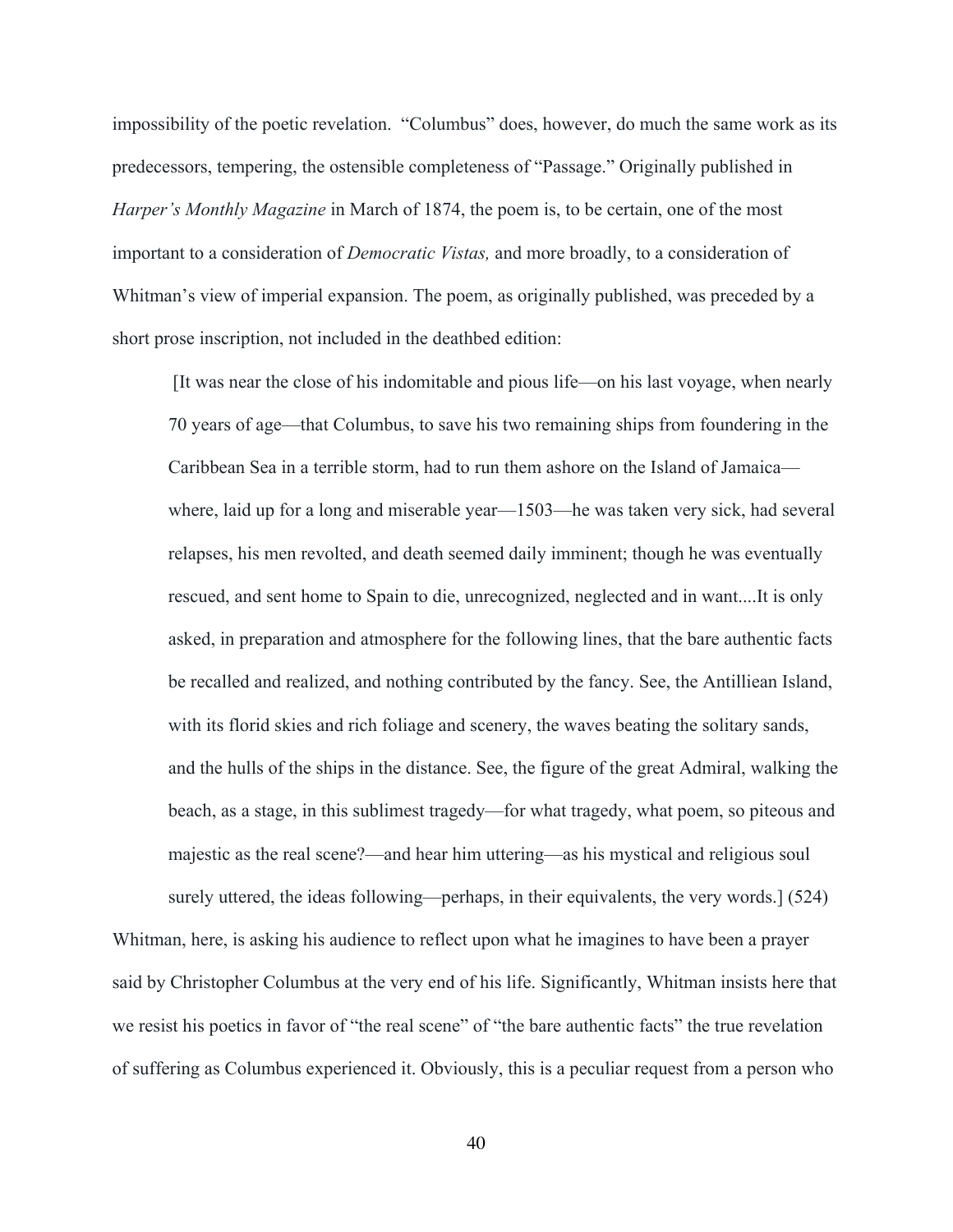is about to attempt to articulate, "the sublimest tragedy" (of which he has no direct knowledge) in the form of a poem, but it ensures the fact that the poem will not even convey the delusion of achieving its ultimate purpose. And while this inscription is excluded from *Leaves of Grass*, it is certainly no accident that the subsequent poem is in answer to what is arguably Whitman's nearest to complete realization of the ultimate object of his life-long grapple with language.

Moving into the text of the poem itself, we open with the image of Columbus "A batter'd, wreck'd old man," who is almost certainly facing death. What is most interesting, however, is that what he has achieved is so remarkably similar to the achievements lauded in "Passage." Columbus says, "By me earth's elder cloy'd and stifled lands uncloy'd, unloos'd, / By me the hemispheres rounded and tied, the unknown to the known"(32-3). Columbus, it would seem, has completed the circle's circumference, and in complete contradiction, to the scene of redemption depicted in "Passage," he is not privy to any divine revelation, and moreover, the poem, as we are reminded in the inscription, is still entirely constrained by language. In response to having rounded the hemispheres he states, "The end I know not, it is all in Thee, / Or small or great I know not—haply what broad fields, what lands, / Haply the brutish measureless human undergrowth I know, / Transplanted there may rise to stature, knowledge worthy thee, / Haply the swords I know may there indeed be turned to reaping tools" (15-9). What is, of course, most obvious here is the reference to the prophecy of Isaiah wherein, at the time of the redemption, "nation shall not lift up sword against nation" and the people shall "beat their swords into plowshares, and their spears into pruning hooks" (2:4). This image of the last days, when "out of Zion shall go forth the law, and the word of the Lord from Jerusalem," is the perfect vision of divine conquest, but Columbus, like Whitman, and indeed, like Moses as he looks out on the Holy Land, knows that he will not live to see the promise realized. Columbus knows, however,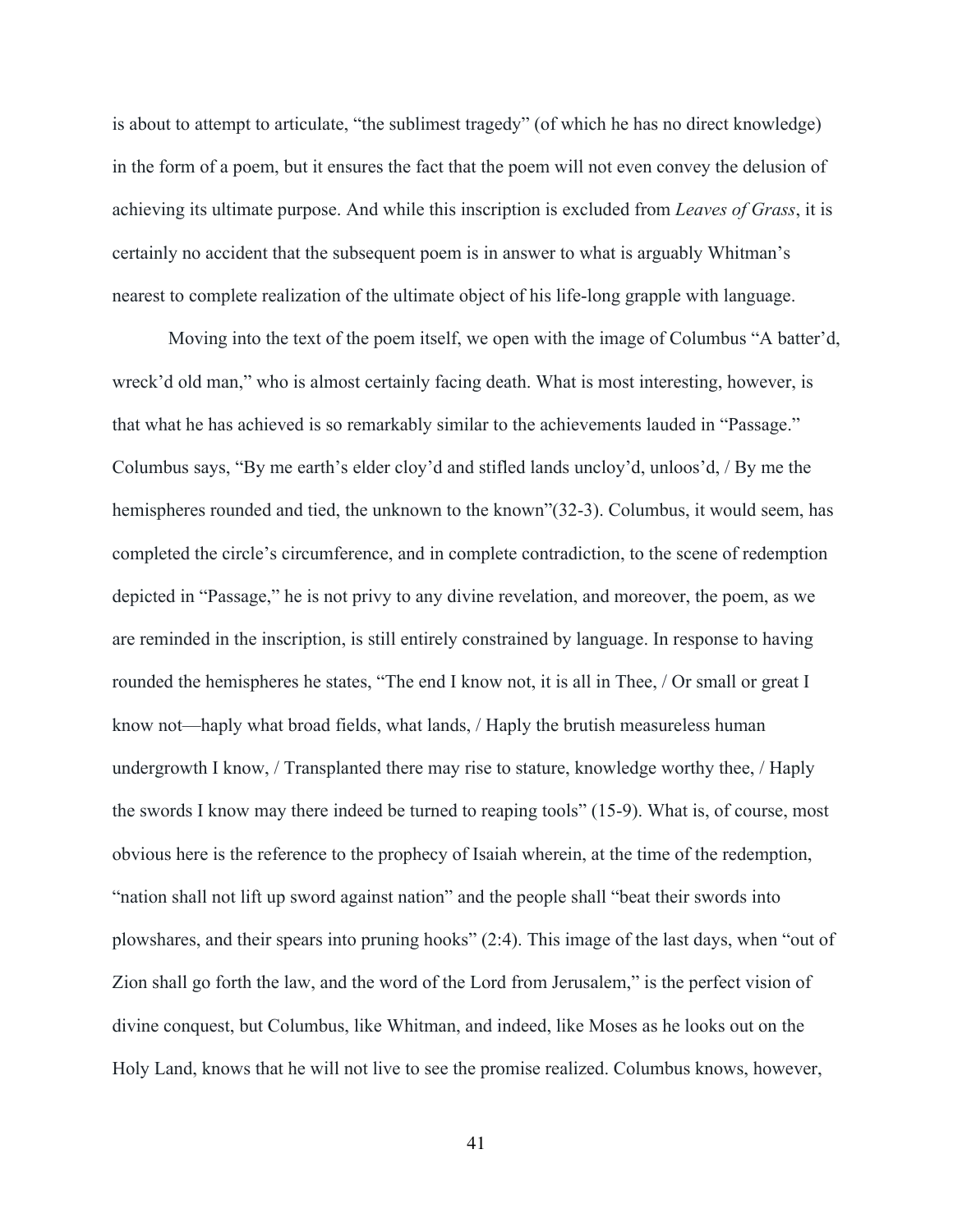and Whitman here echoes his letter to Tennyson, noting the " brutish *measureless* human undergrowth"(emphasis mine), from which the divine knowledge will ultimately grow. Indeed, in the "Prayer of Columbus," the realization of America is absolutely and entirely embroiled in and inclusive of, the fulfillment of biblical prophecy, but even more significantly, it is the reconciliation of the fragmentary Hebrew oracles with a perfect poetics, an "Epical Integrity" predicated upon a poetic record as nearly absent from hearsay as possible. Returning, then, from the Deathbed Edition to the 1855 Preface, Whitman ventriloquizing through Columbus can see the moment when the Hebrew scriptures, which have been—according to Emerson— "the bread of life to millions" are met with that which is uniquely American, that "fullest poetical nature." The final result, which remains always on the horizon, a panoramic vista, is the ultimate articulation of a perfect democracy, an egalitarian empire, a divine *lingua franca.*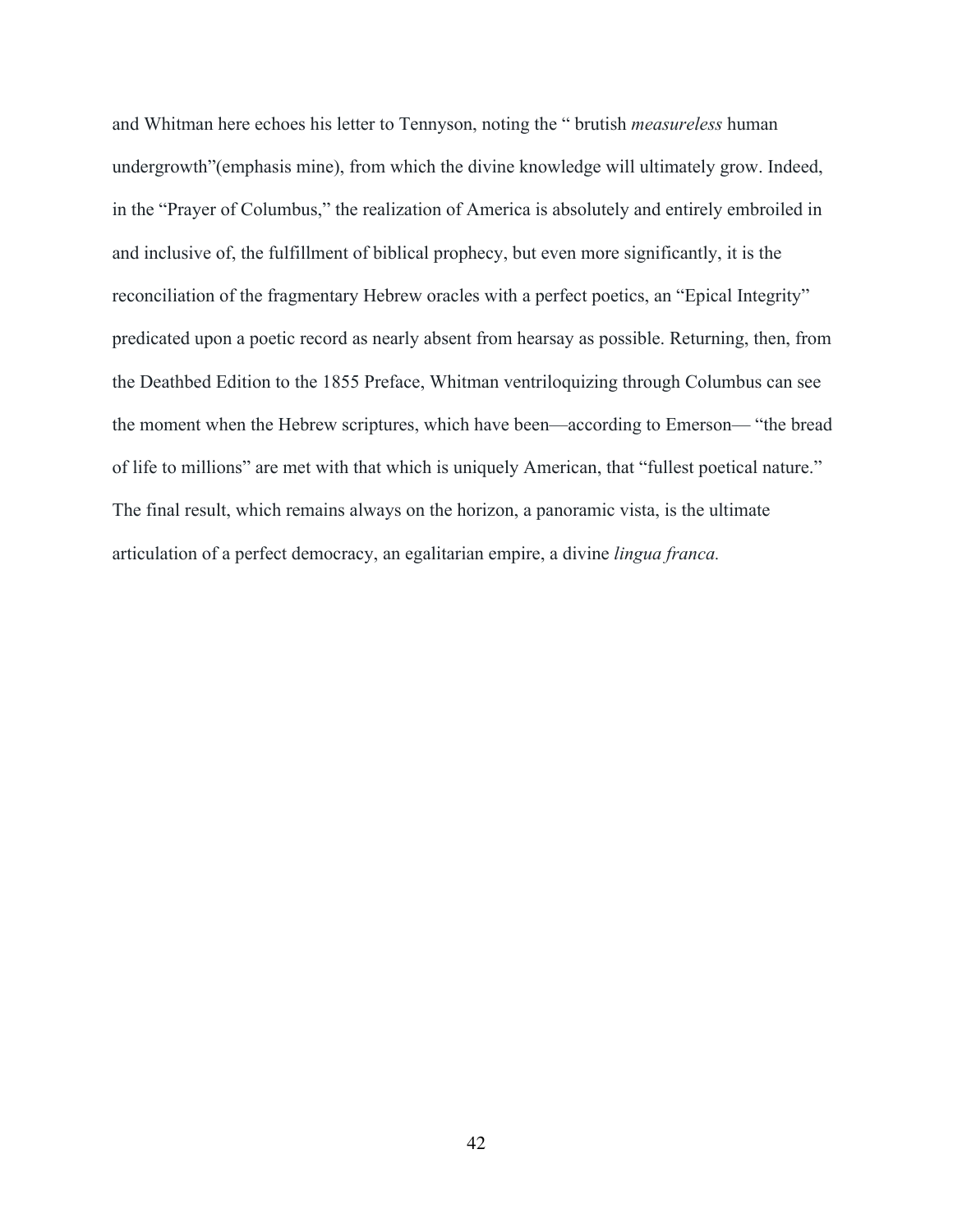## **Chapter 3**: **"The Cornerstones of my House:" The Jewish Enlightenment, Pilgrimage, and Divine Revelation in Nature**

In Herman Melville's 1876 poem, *Clarel: A Poem of Pilgrimage in the Holy Land*, the distinctly American, and arguably most autobiographical character, Rolfe engages in a heated conversation with the Broad Church Anglican minister, Derwent, regarding the durability of Jewish identity, and subsequently, the plausibility of Jewish conversion and apostasy. Having encountered a self-proclaimed apostate Jew in the character of the geologist, Margoth, Rolfe and Derwent eventually turn their debate to the figure of Moses Mendelssohn, a prominent German Jewish philosopher during the eighteenth century *haskalah*, a Jewish intellectual movement inspired by the European Enlightenment. A fierce advocate for religious equality, Mendelssohn, like non-Jewish Enlightenment thinkers, presented many challenges to the ecclesiastical authority within the Jewish religion. Most importantly, however, in spite of his speculative view toward rabbinic law, Mendelssohn remained devoted to the Jewish religion and tirelessly resisted the frequent efforts of his gentile interlocutors to convert him to Christianity. Indeed, Rolfe, like some of Mendelssohn's contemporaries, misconceives Mendelssohn's doctrine as "doubt Judaic" when he (mis)quotes him as having inquired of Christian proselytizers, "Admit the mounting flames enfold my basement; wisely shall my feet the attic win, for safe retreat?" (2.22.86-90).

According to the Northwestern Newberry edition of *Clarel* this quotation has not been located (776), nor does Mendelssohn appear anywhere in Merton Sealts' extensive catalog *Melville's Reading*. I have located the source of this quotation, and found it to be a paraphrase of Philadelphia Rabbi Isaac Leeser's 1852 translation of Mendelssohn's treatise, *Jerusalem: A Treatise on Religious Power and Judaism*, and in light of this identification, I believe that Melville deliberately uses the quotation out of context, quite ironically mimicking not only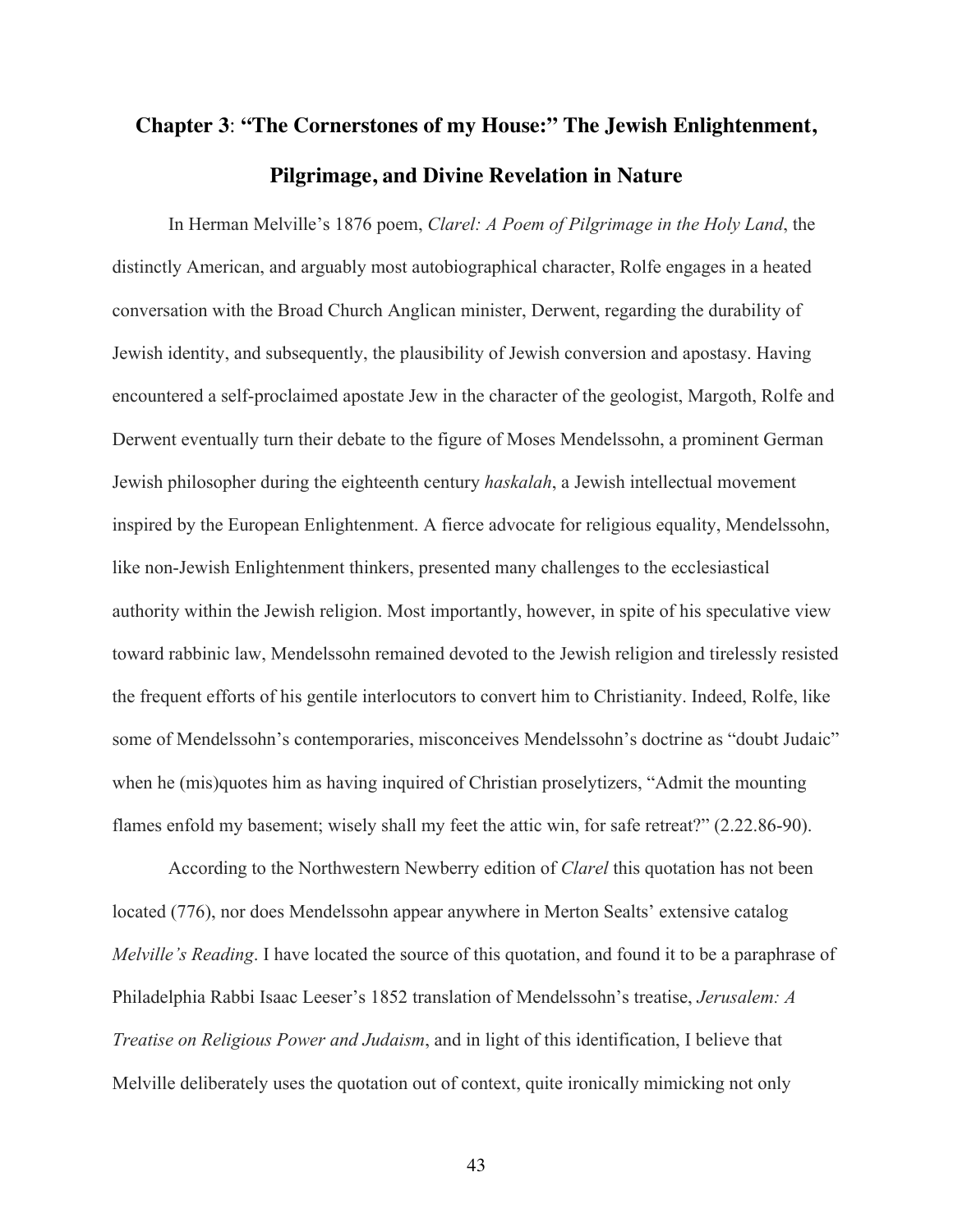Mendelssohn's contemporary Christian respondents, but also the liberal Christian attitudes toward the Jewish reformers of Melville's own time. By placing the quotation in such a context, Melville asserts, the post-*haskalah* modernity and urbanization of a considerable population of previously ghettoized, rural Jews. The apostate academic Margoth, pursuing only a geologic monograph among the sacred ruins is, of course, a most extreme example. The *haskalah* should not, however, be mistaken broadly as an apostatic movement. To be sure, figures like Leeser and Mendelssohn were resolved to preserve some form of their Judaism, which is why in Leeser's translation Mendelssohn asks the actual question upon which Rolfe's is based. To those who would have him convert he inquires: "If it be true that the cornerstones of my house have started from their place, and the building threatens to tumble down; would I do well if I were to remove my chattels from the lower to the upper floor for safety? Would I be safer there?" (57)12. The quotations themselves, I argue, are less significant than the sources are, but through Leeser's preface along with his ministry of Mendelssohn's work, we can begin to consider Melville's most extensive meditation on Judaism in far more nuanced ways. Moreover, we can consider Melville's attitudes toward beliefs in revealed religion simultaneously inside and outside of theological texts from a non-Christian perspective. His trip to Palestine, his journals, and the subsequent poem, are not simply a disappointing effort to reach a bedrock religious foundation, some message from beneath the stones. Rather, I argue that by considering both Leeser and Mendelssohn individually as new sources for Melville's consideration of Judaism—both of whom advocated assimilation into their host nations, along with translations of the Hebrew Bible into English and German respectively, and neither of whom were particularly interested in Zionism—we open up for examination an entirely different and extremely significant model for

Notes:

<sup>&</sup>lt;sup>12</sup> Direct quotations refer to Isaac Leeser's 1852 translation, but I also rely on Allan Arkush's 1983 scholarly edition.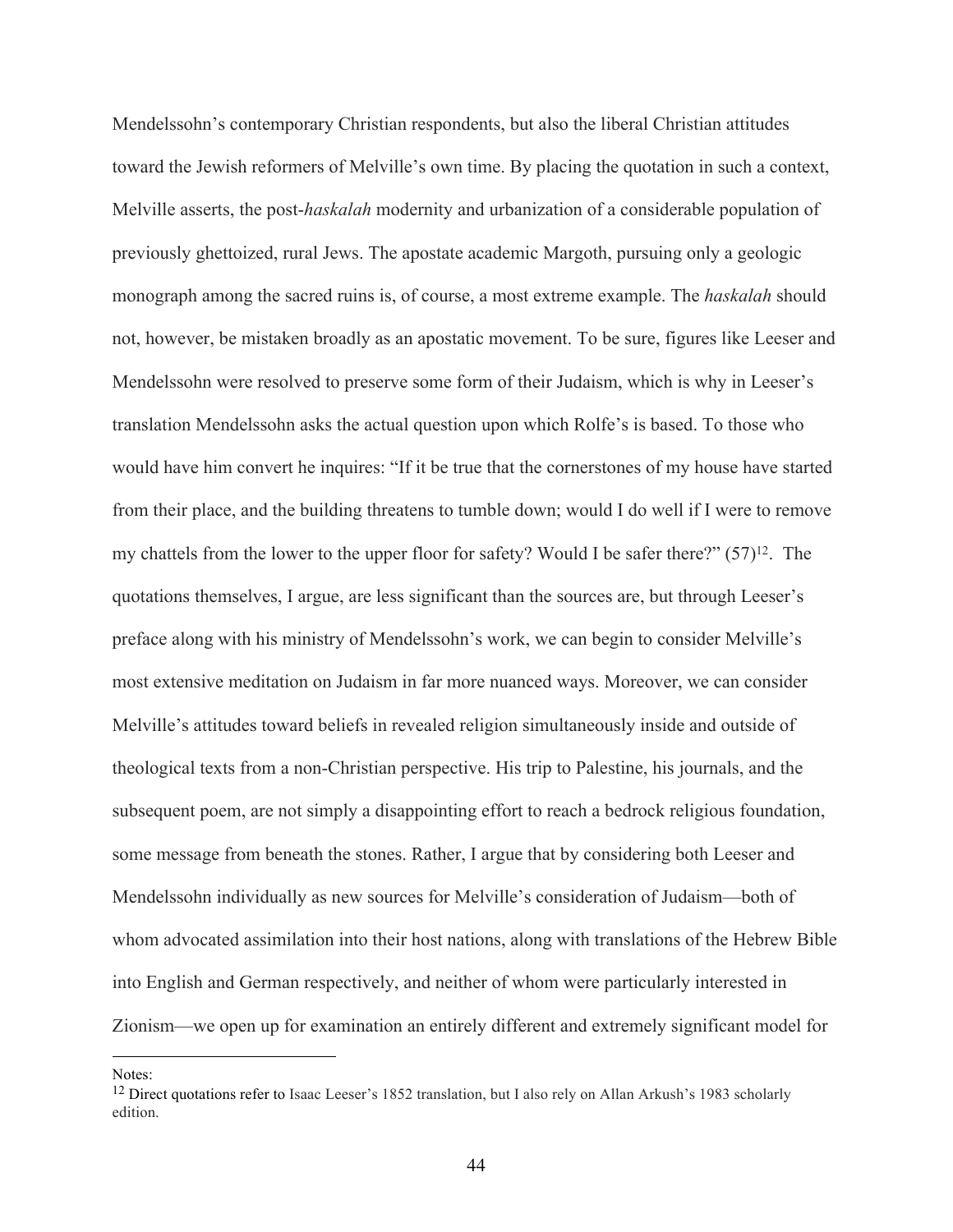the modern American diasporic Jew, culturally and religiously connected to their heritage, but with an acute sense of national identity that rivals, if not exceeds, their individual relationship to the Holy Land. In other words, for the proto-Zionist Jews and other pilgrims that Melville—or Clarel, within the context of the poem—encounter in Palestine, the sites and landscapes are superimposed with the same biblical narratives dismissed as hearsay by the Deists. Thus, aside from the radical Millenarian Nehemiah, the only real model for religious devotion comes in the figures able to see it revealed in creation. That leaves us with the atheist Nehemiah, and Agar, the American Jewish matriarch.

I will establish this model for Jewish modernity first through an exploration of the Melville's sampling of Mendelssohn within the full context of the canto "Concerning Hebrews," followed by a discussion of the Leeser and Mendelssohn texts and their insistence upon Jewish citizenship and political activism in their respective diasporic nations. In the following section, I will discuss the political climate for Jews during the years leading up to *Clarel's* publication, creating a context for Melville's potential exposure to the increasing civic roles of Jews in popular American culture. Significantly, I will do this alongside Melville's journal entries from his travels in Palestine, as I believe that his exposure to the multifaceted character and dynamic nature of American Jewish culture will allow for a more complicated reading of those entries that have simply been taken for granted as casual anti-Semitism. Finally, I will look to an important, and to my mind, very disappointingly, under-examined character, Agar, the poem's guardian and primogenitor of Jewish matrilineality, and therefore, its only generative source, removed from her fertile and Edenic home in Illinois and relocated to the barren wasteland of nineteenth century Jerusalem.13

 <sup>13</sup> Nina Baym discusses Clarel and Ruth's but makes only a glancing reference to Nathan and Agar in "The Erotic Motif in Melville's *Clarel"*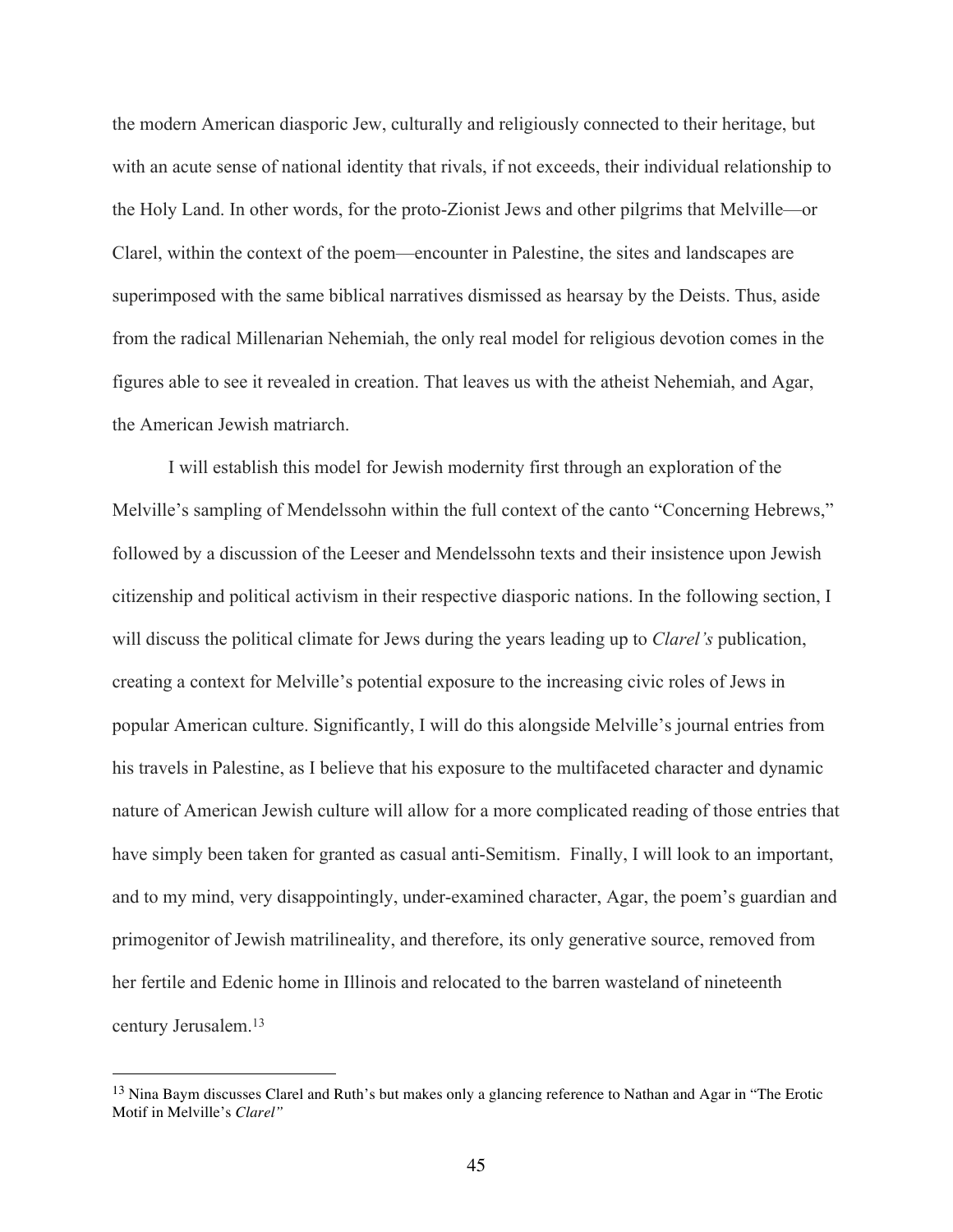## *"Faith's Leaning Tower:" The Structural Integrity of Judeo-Christian Theology*

Placing the quotation in the context of the poem, the first question that begs our attention is why the canto is entitled "Concerning Hebrews" rather than other common descriptors such as "Israelites" or "Jews" both of which were used frequently throughout the nineteenth century. What is particularly interesting about this noun choice, however, is the fact that it is a racialized choice, referring foremost to the Semitic descendants of Abraham, Isaac and Jacob, but in the more modern uses, as in Rolfe and Derwent's debate, the word refers to Semitic nations and is not bound to its religious connotations (OEDonline.com). This, of course, allows for some slippage as the characters attempt to determine the durability of Jewish individual identity, and creates a glaring discrepancy between Melville's interrogative and Mendelssohn's, which already, of course, differ greatly from one another. As Rolfe takes up Mendelssohn as his proof text for essential Jewishness, the threat he presents to Mendelssohn's precarious model of religious devotion is not the settling foundation, the shifting cornerstones, but flames "enfolding" his basement. Indeed, the implications of this change merits examining the debate at some length. Derwent begins, insisting upon the urbanization of the English Jew, that, "the weird old seed yields market grain," noting the ways in which the Jewish garment merchants, the "Houndsditch clothesman" have assimilated into English mercantile culture (2.22.25-34). Rolfe challenges this point, citing a universal Jewish "fealty / To ancient rites," encouraging a view of Judaism as something that is a permanent fixture of the world, suggestively pointing to Christianity's ephemerality when he asserts that "Aaron's gemmed vest" the breastplate of the high priest in the Holy Temple, "will long outlive Genevan cloth"—a clear reference to the city in which Calvinism developed and thrived (2.22.46-9). And upon making this point, Rolfe challenges Derwent to come up with "More than one bold freethinking Jew / That in his day with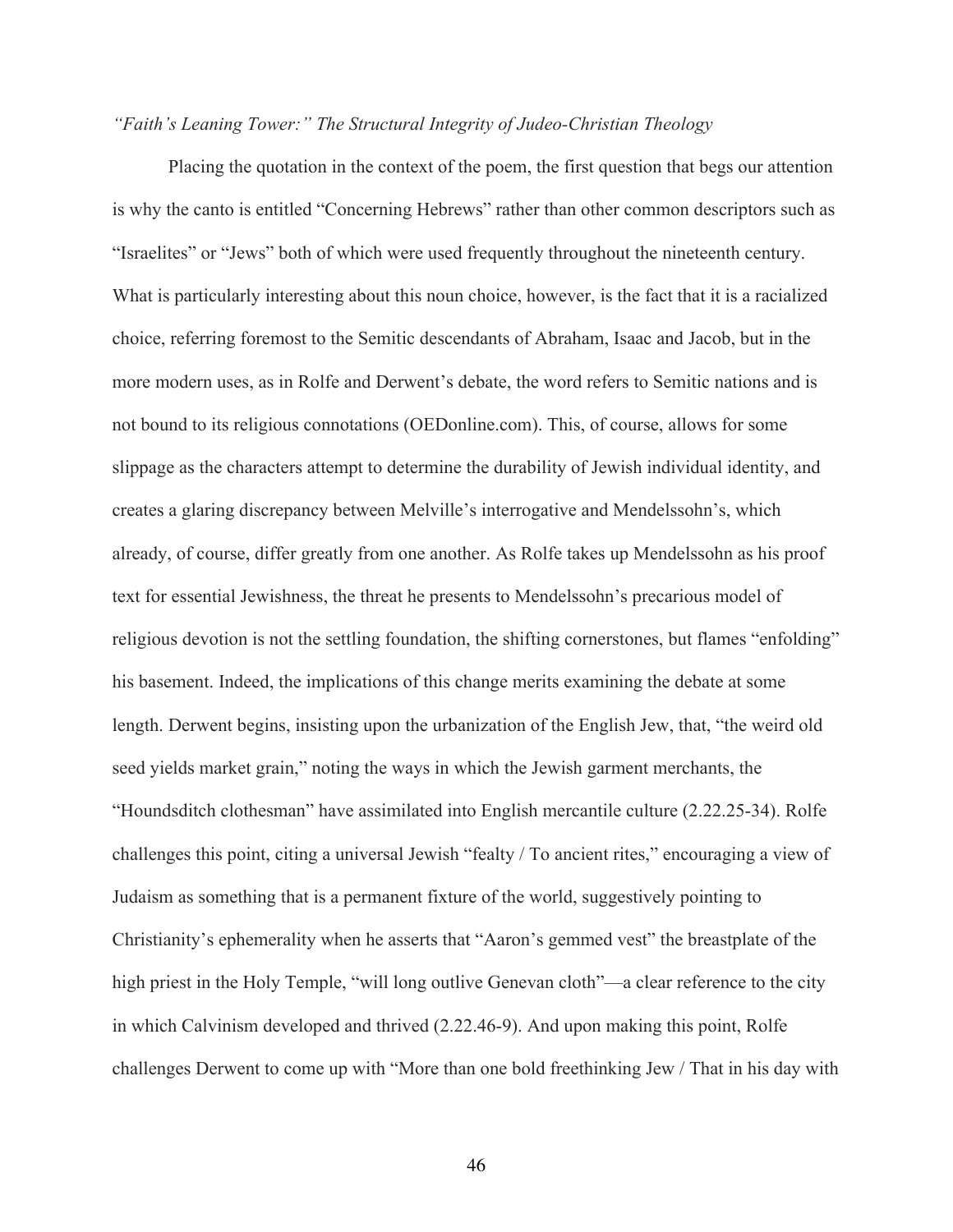vigor shook / Faith's leaning tower" (2.22.55-7). Melville's investment in Mendelssohn's treatise begins to become clear at this point with Derwent's response that "Faith's leaning tower was founded so: / Faith leaned from her beginning; yes, / if slant, she holds her steadfastness" (2.22.58-60). <sup>14</sup> The conditional construction of the declaration presupposes genuine faith only in terms of a structure that is balanced through the negotiation not simply of faith and doubt, but as Mendelssohn insists early on in *Jerusalem*, in terms of liberty and devotion. True faith, then, is only so, "if slant."15 This marks Melville's initial reason for departing from Mendelssohn's choice of the "shifting cornerstones" as the destabilizing influence on his Judeo-Christian structure. In other words, choosing fire rather than simply a settling foundation seems for Melville to offer a more complete existential threat to individual faith, Jewish or otherwise.

In response to Derwent's having rendered steadfast faith's leaning tower, Rolfe changes metaphors, recalling and interrogating another instance when Jews living in diaspora ostensibly assimilated. Rolfe, using as evidence the vanished population of Hellenistic Judaism, demands, "Recall those Hebrews, which of old / ... / Would fain Eclectic comfort fold / By grafting slips from Plato's palm / On Moses' melancholy yew" and then goes on leadingly to ask, "but did they sprout?"(2.22.75-80). At first glance, it seems that both characters take for granted Rolfe's subsequent suggestion that "we seek balm / By kindred graftings" (2.22.80-1), but this anatomy of Hellenistic Judaism is not so easily dismissed. In addition to the obvious Mosaic allusion, it is worth noting that Melville may also be referencing Paul's meditation in Romans chapter 11 on Judaism, Gentile Christianity, the tension between works and grace, and the potential salvation of the Jews. Paul offers context to Rolfe's horticulture, insisting that Christianity is grafted like a

<sup>&</sup>lt;sup>14</sup> Bernard Rosenthal describes Derwent's rhetorical strategy in similar terms, noting that his reliance on an enduring transcendent myth (178).

<sup>15</sup> Perhaps, like Emily Dickinson's "truth," it "must dazzle gradually" lest "every man be blind" (Fr 1263)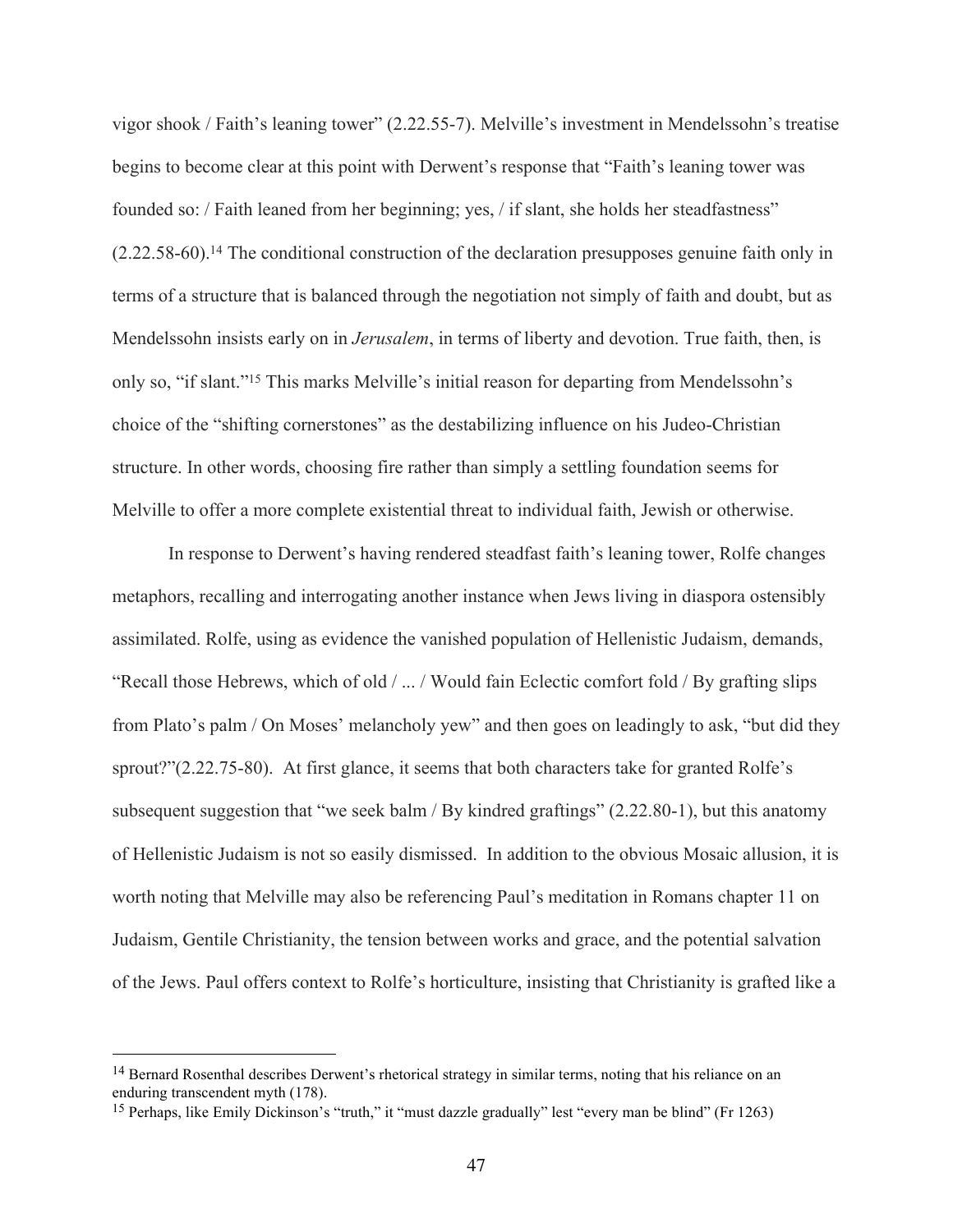"wild olive tree" among the branches of Judaism, persistent throughout that "if the firstfruit be holy, the lump is also holy: and if the root be holy, so are the branches" (Rom 11:16-7).

Returning to Moses, though, and his "melancholy yew," the narrative juxtaposition of Paul and Moses is certainly no accident, and although the approach to the Hebrew Bible is clear in terms of the general character, the exact context is ambiguous. <sup>16</sup> Regardless of the specific allusion, however, the significance lies in the fact that they all represent story of the revelation of and covenant with the God of the Hebrew Bible. And like Rolfe's comparison of the Jewish High Priest's breastplate with the Calvinist's Genevan Cloth, this grafting of Mosaic with Pauline indicates the narrative evolution of that same God. Melville evokes God as revealed in Exodus in the form of fire and later communed with by the breastplate-wearing priest through the rite of sacrificial fire. God was revealed to and guided the wandering Jews in the desert as a pillar of fire. The Jewish association with fire, in other words, stands in an ambiguous relationship to the mounting flames that Rolfe suggests enfolded Mendelssohn's metaphorical basement. Melville's use of fire as a threat to the structure of individual faith, then, seems to be a deliberate demonstration of the ways in which Jewish narratives come to be appropriated and redeployed by Protestant, and particularly Calvinist narratives. Moreover, it is certainly no accident that the biblical proof texts cited during this debate are all instances of revelations narrated at a remove, all coopted and decidedly representative of the "hearsay problem."

For Mendelssohn, shifting cornerstones are an intellectual challenge to which he relentlessly rises—the negotiation of faith and liberty. The nature of this fire, however, may not necessarily be the flames of hellfire or of damnation. They may simply emphasize the futility of

<sup>&</sup>lt;sup>16</sup> Possible interpretations might include, for example, the yew as a tree, perhaps the burning bush through which God was revealed to Moses, or, as a frequent ornament of churchyards, the yew could reference the unknown site of Moses' grave. Also feasible, as yews are famously used to make bows, it could represent the staff with which Moses performed divine magic, bringing forth the ten plagues, and with which Moses ultimately disobeyed divine orders resulting his exclusion from the Promised Land.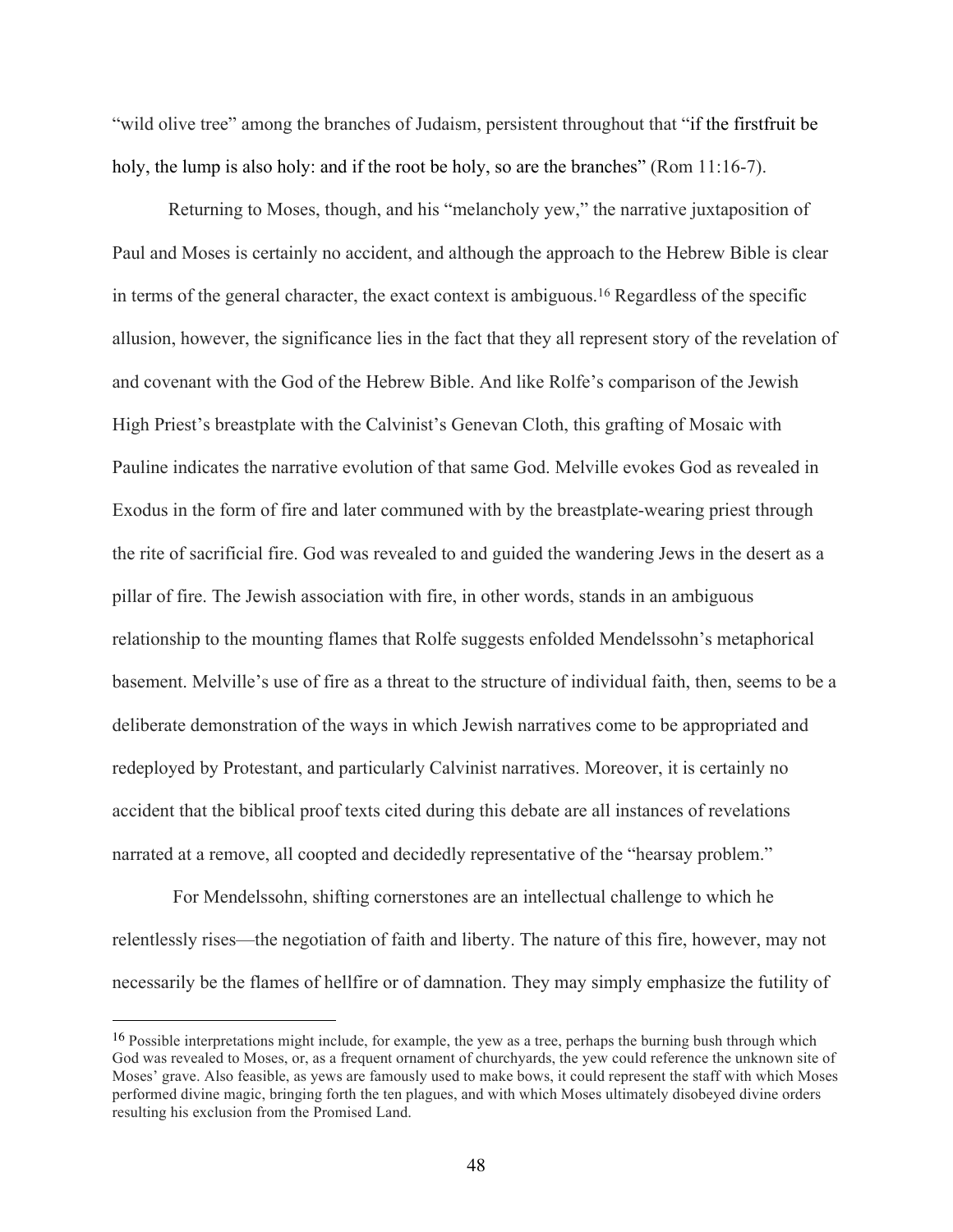moving between sections of the same theological edifice when the mounting flames of doubt and secularity—like the apostasy of Margoth and his infidel science—encroach upon the structure of belief. Melville may indeed be suggesting that people of all faiths are doomed to the same final cosmic homelessness. But when we consider the parallel structure through which Melville grafts together the Hebrew Bible and the Pauline Epistles, the tension between salvation and damnation is foregrounded and the imperative remains: St. Paul warns the gentiles, those grafted branches, that "if God spared not the natural branches, take heed lest he not spare thee" (Romans 11:20-1),

Therefore, by replacing Mendelssohn's shifting cornerstones with the threat of fire, whether that of damnation or of something more quotidian, the fundamental meaning of Mendelssohn's structural metaphor is eliminated. All of what Calvin would call "the external rites"17 of Judaism that are predicated on some form of a divine fire, are replaced by the allconsuming blaze, and no space remains for Mendelssohn's steadying negotiations of devotion and liberty, nor is there a space for Derwent to suggest a counterintuitive steadfastness as he did with faith's leaning tower. Furthermore, Rolfe's fire threatens the Jew's feet, ostensibly suggesting the corporal tortures of hell, while Mendelssohn's concern is simply for his "chattels." The total consumption of the structure through fire, then, allows Mendelssohn to be dismissed in the following lines wherein his convert nephew, the renowned composer Felix Mendelssohn, is confused with the progeny of a Jewish peddler named Emanuel Mendel, whose son converted to Christianity, coming to be known to us as the historian Neander.

In the lines that follow, Rolfe describes Margoth as being akin to Spinoza, reckoning them the "erring twain" who regardless of any claims to "high intelligence" remain, to Rolfe, deluded (2.22.122-4). And while Rolfe recognizes the distance—whether temporal, spatial, or

<sup>&</sup>lt;sup>17</sup> This term appears, for instance, in Calvin's commentary on the book of the minor prophet Micah wherein he states, "Hypocrites place all holiness in external rites"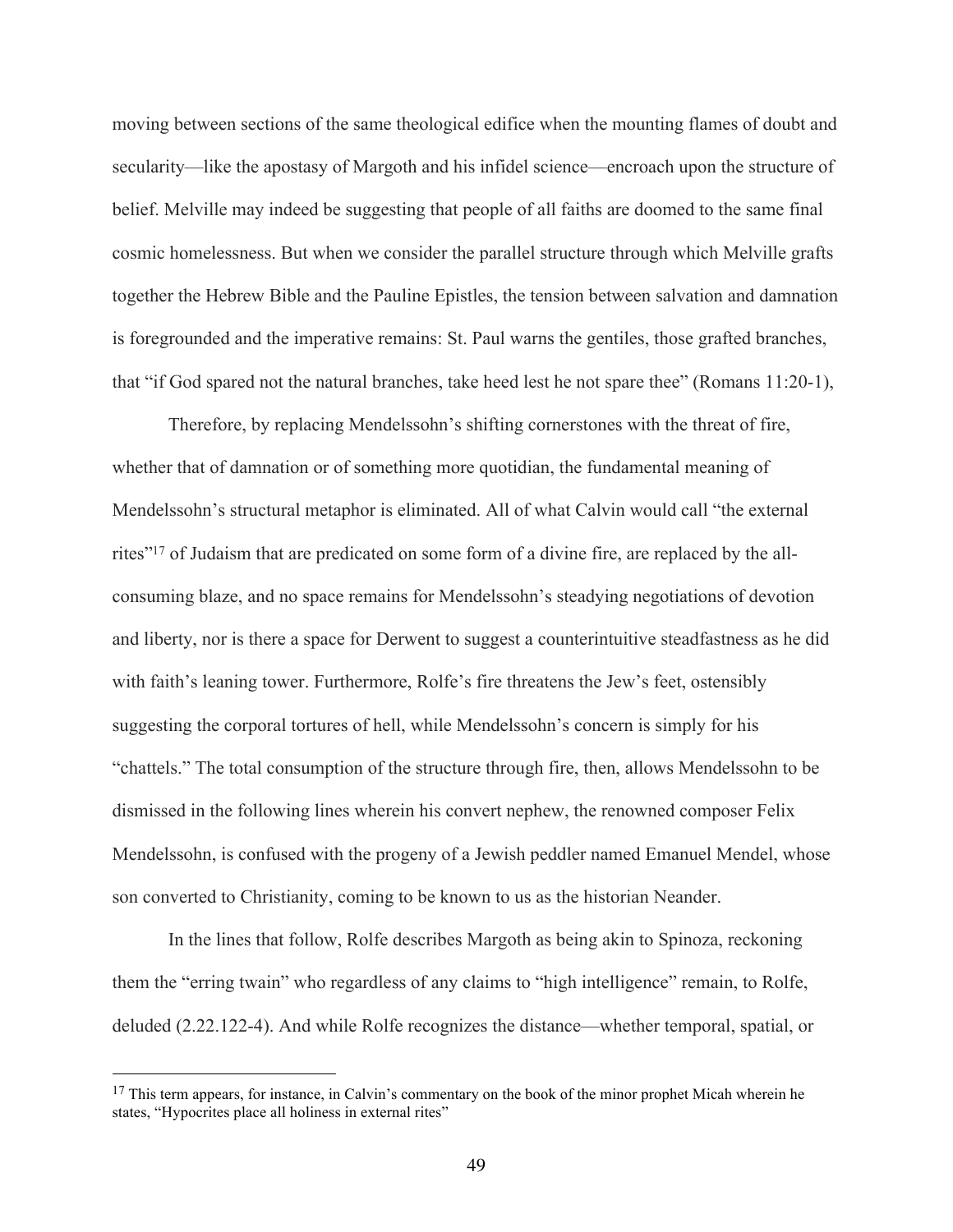philosophical—between "Pan's Atheist" and Margoth, noting "what parted poles appear," his final rhetorical move, rendering them as disparate points on a globe, encapsulates all Jews in a monolith. This model for Jewish identity, based on a sort of one-drop-rule, is certainly not lost on Melville. Rolfe's earlier comparison of the breastplate with Genevan cloth, asserts a supernatural durability that the Jewish people have relative to Protestantism, which seems also to apply to Catholicism as can be seen in characters like Ungar and Salvaterra (even by virtue of his name), the Franciscan Monk. 18

Thus, Mendelssohn enters the conversation at a critical point in Melville's contemplation of Jewish identity. Jewish belief and devotion is imperative to figures like Leeser and Mendelssohn while cultural and religious self-identification remains insistently contextualized within secular nationalism. Simultaneously, this identity must resist an externally imposed, racialized perception of Jewishness.

## *The Haskalah and the Role of Judaism in American Religious Liberalism*

To be sure, this attempt to negotiate a space for Judaism within the larger scope of American religious liberalism is a complicated one, but quite simply defining the *haskalah*, the Jewish enlightenment, clarifies the role that both Mendelssohn and Leeser play in this space quite nicely indeed. American Jewish historian Hasia Diner notes this particular era leading into the early decades of the nineteenth century as a breakdown of the ghettos of Europe, a modernization and urbanization of global Jewry. As Diner aptly puts it, these migration patterns between the 1820s and the 1920s, spurred by the intellectual debates grown out of the *haskalah,* "informed deep changes in what Jewishness meant to [the migrants]" (74).

<sup>&</sup>lt;sup>18</sup> It is worth noting that this relationality between Jews and Catholics complicates Rosenthal's conclusion that Judaism simply "offers a ghostly backdrop to the religious dialogue about Protestants and Catholics"(177).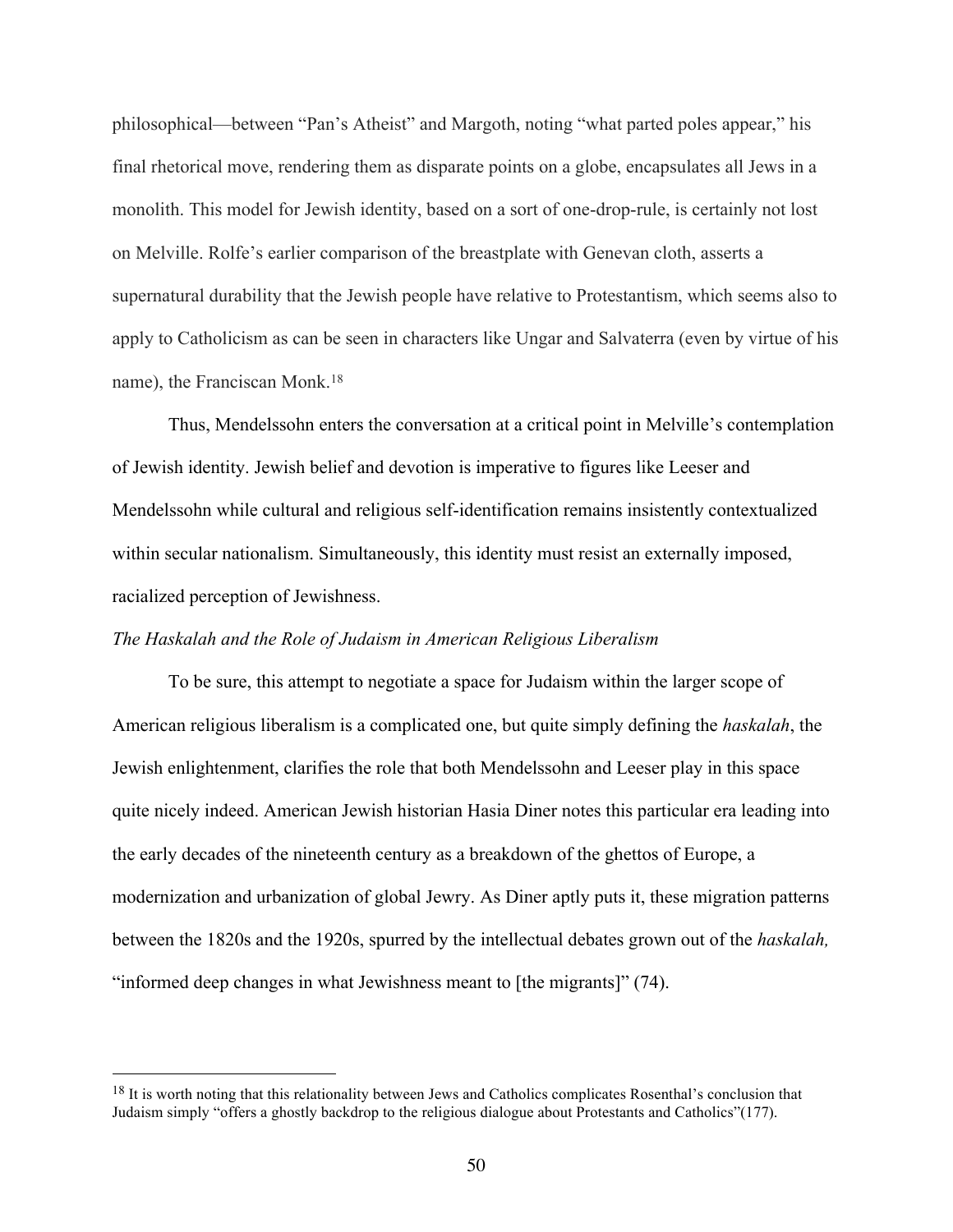A look at the contemporary representations of Judaism in publications like *The New York Times, The Galaxy* (A New York City serial later absorbed by the *Atlantic)*, and *Harper's New Monthly* indicates, subsequently a significantly increased popular interest in the Reform movement that derives so much from Mendelssohn's thought. A column in *The New York Times,*  for example, on December 18, 1870 entitled "The Jews in America" focused on "the progress of reform" (8), and in January 8, 1871 outlined "the exact difference between the Orthodox and Reformed Jews" (6). Elsewhere, an 1872 article in *The Galaxy*, insists that "Natives of the United States… cannot easily distinguish an educated German Jew from an educated German Christian" (47), and an 1874 article in *Harper's* asserts that "The Hebrew race is entering anew upon an unimpeded progress," and goes on to state that the main lesson "of the Jewish story is that education alone can preserve the permanence of races, and that the perpetuation of nations and of institutions rests upon the intellectual cultivation of the people" (91-2). The result, however, of these popular investigations seems, almost without exception, to equate progress in American Judaism with its resemblance to liberal Christianity. A great deal of attention is paid, for example, to the abandonment of Hebrew and subsequently of German in the prayer services, as well as to the absence of prayer shawls and skullcaps. Indeed, although there is evidence to suggest that popular tolerance of and advocacy for Judaism seems to have been on the rise at the time of *Clarel's* publication, the greater tendency seems, much like Melville's prodigal Lyonese, "to cut old grandsire Abraham / as out of mode" (4.28.147-8).

In order best to understand Rolfe and Derwent's debate in the canto entitled "Concerning Hebrews," and subsequently, both Melville's and contemporary liberal Protestantism's ongoing dialogue with Jewish reform, the context surrounding both the original publication of *Jerusalem*  merits some consideration: In 1782 an anonymous pamphlet was issued in Berlin in response to a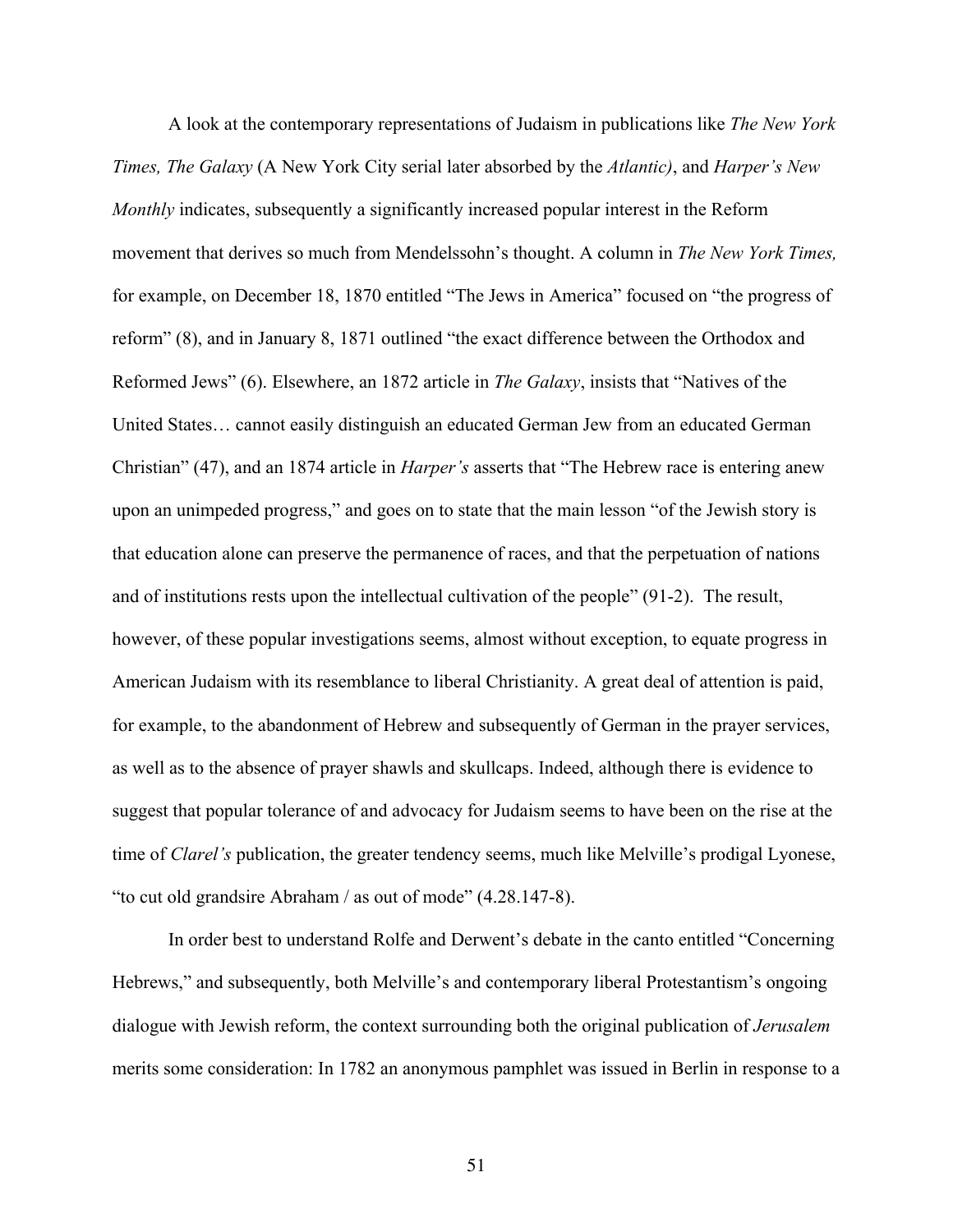preface that Mendelssohn composed to the widely circulated reprinting of the work, *Vindiciae Judaeorum,* originally composed during the mid-seventeenth century by the Portuguese Rabbi, Manasseh Ben Israel. In his title, the pamphleteer professed to be "searching for light and right" in the preface, but as is evidenced in Mendelssohn's subsequent 1783 treatise, *Jerusalem,* in the pamphlet as well as other largely epistolary responses, "light and right" suggested a widely perceived sympathy between Mendelssohn and the teachings of Christianity--so much so, in fact, that *Jerusalem* was composed in part as a response to these murmurings. Mendelssohn refers explicitly in *Jerusalem* to a Mr. Mörschel, who insists, as Mendelssohn quotes, that he has discerned what he perceives to be Mendelssohn's alienation from Judaism. The Pamphlet's author, furthermore, suggests that Mendelssohn has "weighed with greater accuracy the Christian system of religion" than his own Judaism, suggesting further "perhaps you have now approached nearer the faith of the Christians whilst you tear yourself away from the servitude of the iron bonds of your church"(56). Mendelssohn imputes Mörschel's sole piece of evidence, noting that it was his professed universal religious tolerance in the preface that seems to have given the Christian proselytizers the wrong idea, resulting in their insistence that he convert. Mendelsohn's refutation of the proselytizing argument is what is of the most concern to me here. Mendelssohn turns in this section to an architectural metaphor to refute his respondents and suggest that Christianity is built *upon* Judaism and therefore must necessarily "tumble into ruins" where Judaism fails (57).

The structural metaphor is frequently utilized in Mendelsohn's treatise. Mendelssohn does not, however, necessarily view the structure as a hierarchal religious model. The introductory statements, for instance, frame the intersection of and subsequent tension between religious authority and civil liberty as a shaky structure, one that can only be stabilized though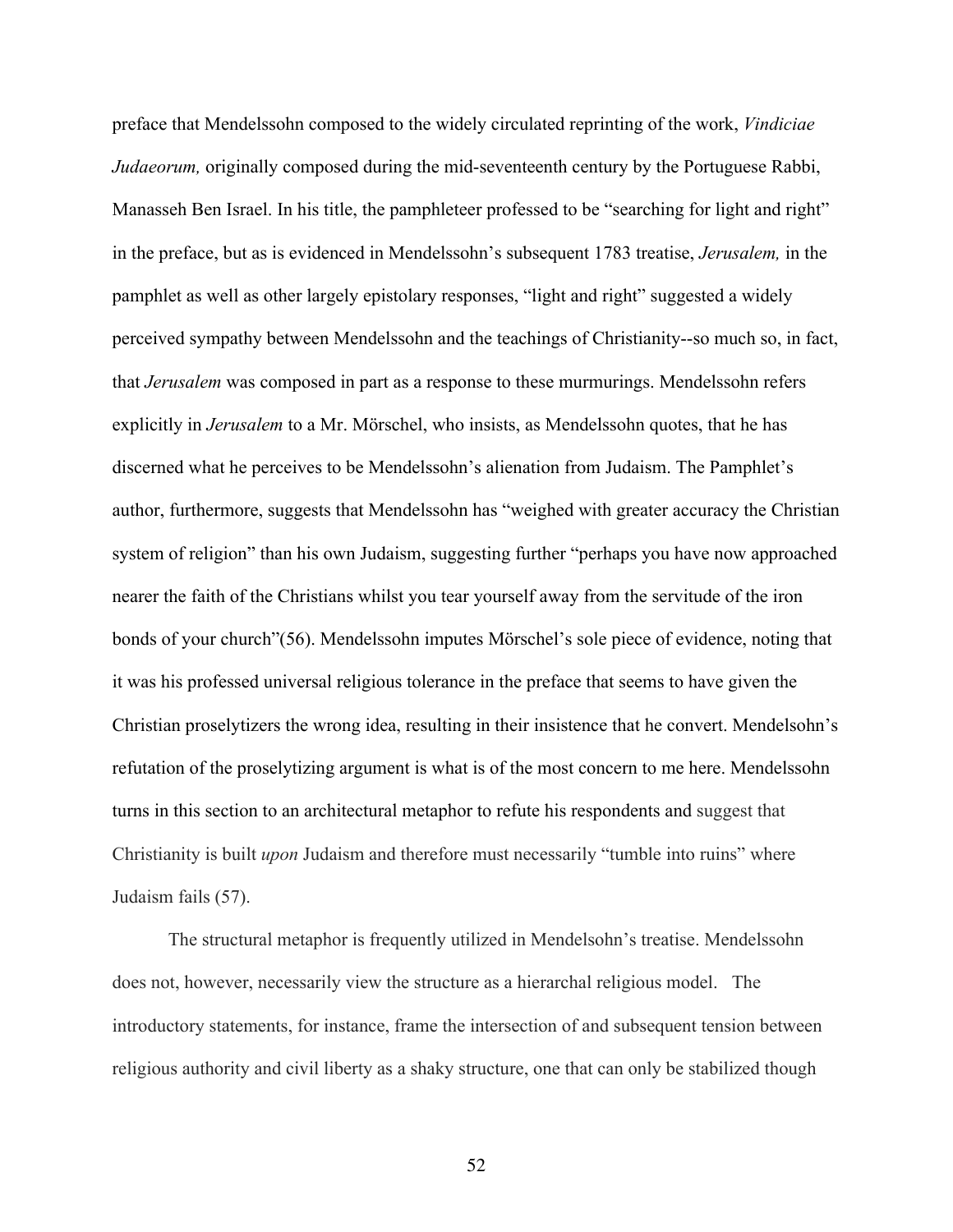secular politics. Furthermore, Mendelssohn turns early on to models of ecclesiastical despotism, from the Roman Catholic Church looking as far forward as the works of Thomas Hobbes, and notes that the most stable civil and religious structures are those with the least implicit individual liberty. As an advocate of individual and religious freedom, of course, this model is not satisfactory to Mendelssohn, and he prefers the shaky house wherein moral authority and civil liberty are in a state of constant and precarious exchange. Most important, finally, Mendelssohn insists that this doctrine is not a departure from the religion of his ancestors although he opposes the concept of a revealed religion, suggesting instead that God is revealed through the natural, the physical world, but never simply through texts.19 That Melville would be drawn to this theological model, which smacks not only of Romanticism and indeed Transcendentalism, but also clearly resembles the views of Thomas Paine, Voltaire, and the Deists more generally, is not surprising. Historicizing Melville's most probable point of encounter with the text, then, not only adds nuance to his already a very sophisticated mode of religious thinking, but it also significantly illustrates Judaism's applicability to the model of religious liberalism that Melville pursued in the latter decades of his life.20

Furthermore, I would argue that by considering both Leeser and Mendelssohn as new sources for Melville's consideration of Judaism, we open up for examination an entirely different and extremely significant model for the modern American diasporic Jew—culturally and religiously connected to their heritage, but with an acute sense of national identity that rivals, if not exceeds, their individual relationship to the Holy Land.

<sup>&</sup>lt;sup>19</sup> On Melville's interest in Judaism and the revelation of God in the Hebrew Bible see Goldman, Stan. William Potter goes on, however, to assert the Melville's view of the centrality of ritual observation and orthodoxy to Jewish identity, a notion that Mendelssohn and Melville's more contemporary American Jewish reformers are obviously writing against.

 $20$  For a discussion of the extent to which Melville was engaged with religious liberalism and more specifically the Unitarian Church see Yothers *Sacred Uncertainty,* also see Coleman, Dawn and Duban, James. For an alternative view see Parker, Hershel *Herman Melville: A Biography volume 2,* and also by Parker "The Confidence Man's Masquerade" in the Norton Critical Editon of *The Confidence Man.* 293-303.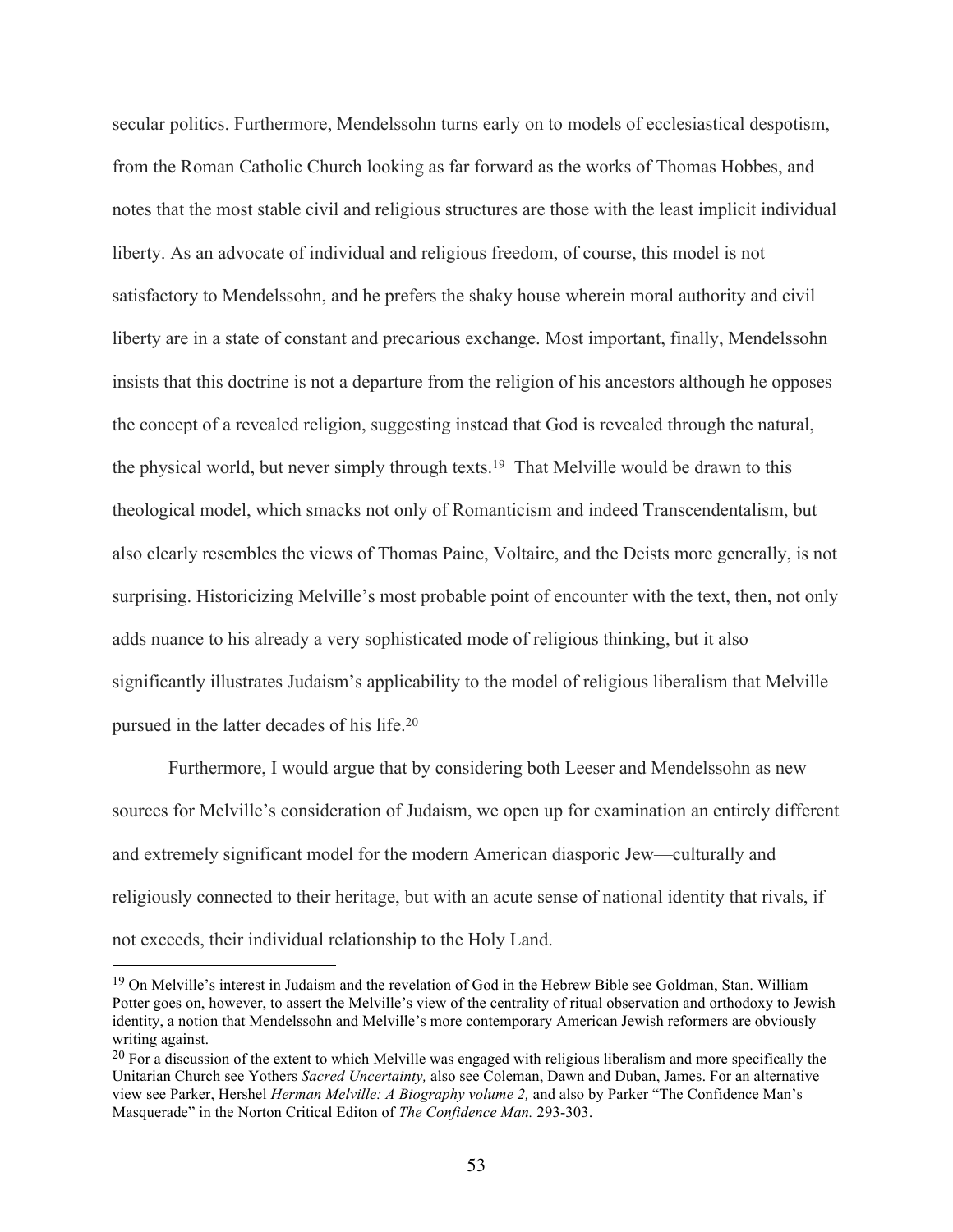The version of this text that Melville was almost certain to have encountered was Philadelphia Rabbi Isaac Leeser's 1852 edition, the first English translation available and intended for popular consumption. In his introduction, Leeser asserts "the power and scope" of the Jewish religion, "in opposition to the assumed right of Christianity to claim for itself" the prerogative to manage the affairs of civil society (v). Leeser's concerns extend to the question of American Jews as citizens able to hold public office; his rationale being that as a diasporic people they are at best, "tolerated aliens"(v). This concern with participating in politics is key to Mendelssohn who sees it as the balancing force in his model of religious belief*.*

The precedent for Melville's interest in Leeser can be easily established on a broadly cultural level, and in fact, Melville would have been keenly aware that Judaism, and for that matter Islam, (if we are to include all the Abrahamic religions) were anything but out of mode. While after his disenchanting visit to Palestine, Melville's journal indicates an attitude towards the Jewish people that ranges from ambivalent at best, and disdainful at worst, $2<sup>1</sup>$  it remains imperative to consider the dynamic and flourishing American Jewish communities that Melville encountered after his return. Thus, Melville's turn to Leeser's translation is surely not an insignificant one; it places his finger clearly on the pulse of the burgeoning Jewish American culture of the second half of the nineteenth century<sup>22</sup>. Prior to our knowledge of Melville's engagement with this text, his registry of the nuances and variety of Jewish individuals in *Clarel* seems to fall frustratingly close to the massive influx of Eastern European Jews that would begin around 1880 and would almost entirely overshadow the previous immigrations of primarily German Jews following the Napoleonic wars, and of Sephardic Jews from as far back as the

<sup>21</sup> See Obenzinger, Hilton*.* Also see, for example, *Journals* 91.

 $^{22}$  Leeser became visible in the political sphere during the Civil War when he lobbied president Lincoln to appoint the first Jewish chaplains in the Union Army, See Jonathan D. Sarna and Benjamin Shapell, *Lincoln and the Jews* p. 109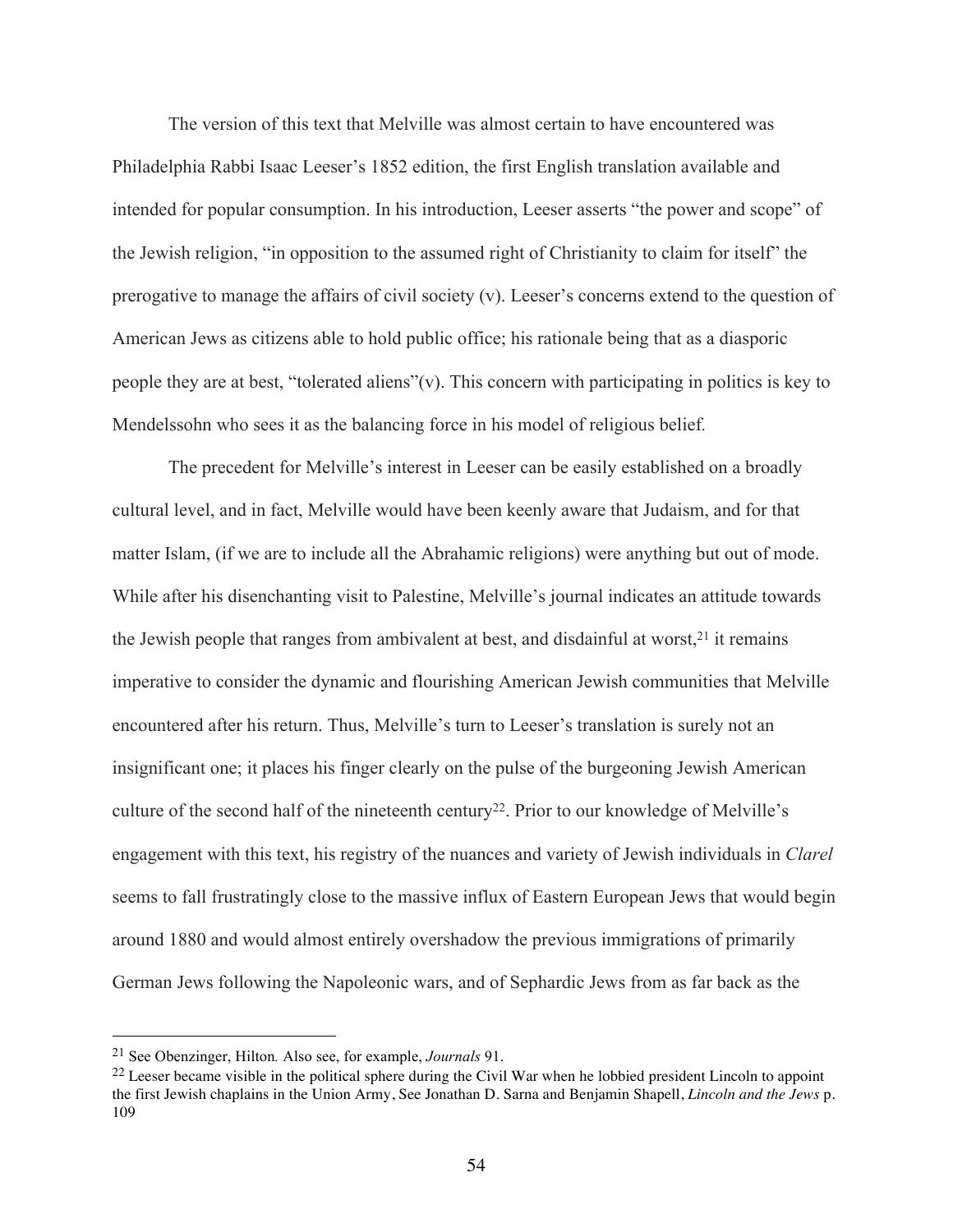exploration. Assumptions founded solely on the ornery remarks in his journal, therefore, fall profoundly short of predicating the attentiveness with which Melville crafts Jewish subjectivities throughout *Clarel.* And while we have no record of when Melville would have encountered the text, his interest in the Jewish religion beyond his relentless allusive use of the Hebrew Bible appears to have been minimal prior to his visit to the Holy Land in 1857.23 His extremely nuanced attitude regarding his Jewish figures in *Clarel,* however, seems to suggest that he encountered the text between his visit to the Levant in 1856-7 and the composition of the poem in the early 1870s. I would argue, in fact, that the profoundly increased visibility of American Jewish communities during the period of *Clarel's* composition likely colored Melville's interpretations as he returned to his travel journal.24

Before discussing Agar in earnest and focusing on her severely underestimated efficacy as the impetus for the producing individual Jewish subjectivity, I should point to a moment in Mendelssohn's treatise wherein he addresses his Christian readers directly, not in defense of his own Judaism, but with a sincere desire for respectful discourse. He implores that reader: "not to challenge the Jew to battle at the appearance of a contradiction between truth and truth, between Scripture and reason, but [to] endeavor conjointly with him to detect the baselessness of the

<sup>23</sup> On Melville and the Hebrew Bible see Pardes *Melville's Bibles* and "Melville's Song of Songs". Furthermore, I do not want to exclude the possibility, however, that Melville may have encountered Mendelssohn's text at an earlier time. In fact, he uses a language strikingly similar to the passage he paraphrases from Mendelssohn in describing the structure of the Mosque of Omar rising "upon the foundation stones of Solomon, triumphing over that which sustains it, an emblem of the Moslem religion, which at once spurn's that deeper faith which fathered it and preceded it " (Journals 85).

<sup>&</sup>lt;sup>24</sup> For example, Melville reflect briefly in his journal on his encounter with a man named Warder Cresson, a man from Philadelphia, and presumably one of the Jewish emigrants Melville depicts as flies taking up "their abode in a skull." Of Cresson, who remains the most obvious prototype for the character of Nathan, Melville notes that he is "An American turned Jew" who divorced his wife and "married a Jewess &c" and limits his commentary to a single word, "sad" (*Journals* 85), evidencing his engagement with, or at the very least, his awareness of the Jewish community in Philadelphia Another significant member of the Philadelphia Jewish Community was Commodore Uriah P. Levy, "the savior of Monticello," the first Jewish Commodore in the United States Navy, whose crusades in the interest of religious freedom and the abolition of corporal punishment in the navy would have certainly been of interest to Melville. Levy's last will and testament, in which he left Monticello to the people of the United States as a school for the children and orphans of sailors in the U.S. Navy, was published in the New York Times in 1862. On Cresson see Yothers, *Romance of The Holy Land in American Travel Writing.* Also see Obenzinger.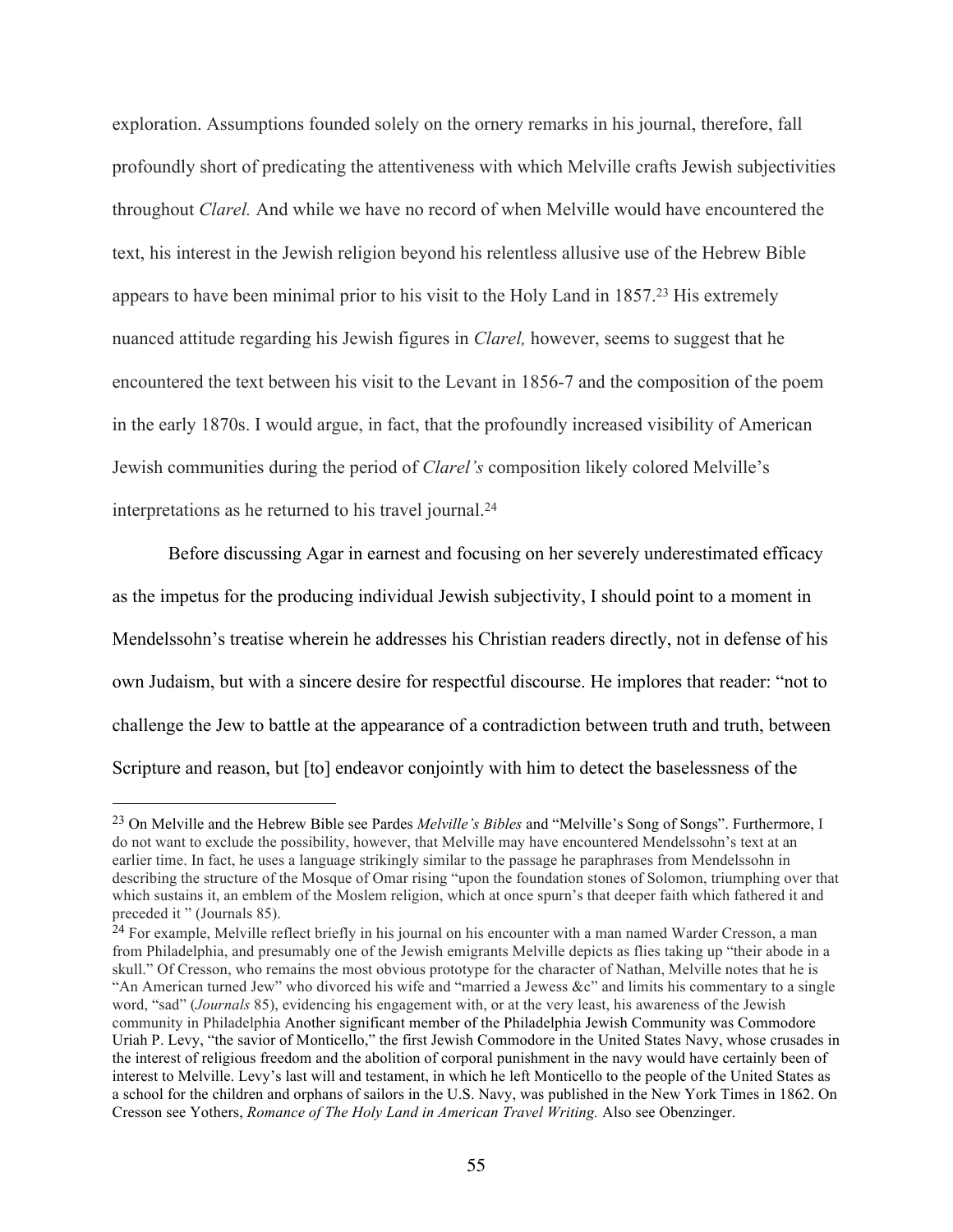contradiction," as it "concerns the cause of both" (57). This notion of Mendelssohn's permeates the lines of *Clarel*, and in the end, the student who vanishes into the "obscurer town," seems—as the word "obscurer" suggests by definition—even more estranged and befuddled than he began (4.34.56). The question, however, that the speaker asks in closing—"If Luther's day expand to Darwin's year, / Shall that exclude the hope—foreclose the fear?"—is ultimately answered: Even the stoic may "be astounded into Heaven," and death may, indeed, "[rout] life into victory"(3.35.1-34). The speaker, in these final moments encourages its reader to join in detecting the baselessness of the contradiction. And we should remember Clarel in one of his moments of deepest despair, crying out, asking "ah, Nehemiah, alone art true?" and pondering "the folly of the cross / contemned by reason"(3.21.323-5). What triggered this despair, however, is what is of most consequence: Margoth's apostasy; Derwent's forewarnings of encroaching modernity and secularity—that "a decade's now a century" and that Clarel's goading ruminations are "out of mode"—reflect the Anglican minister's profound doubt of religious orthodoxy (3.21.284-5). But perhaps the most forcefully heterodox moment of Derwent's sermon is his refutation of the foundational idea of Christ grafting "with his slip from paradise" onto the Jewish faith in which he was immersed. Particularly significant, moreover, is Derwent's terming of Judaism as a "crab-apple faith" as Melville, in his 1857 journal describes the wild olive tree (like the one in Romans 11) as resembling the apple tree "in its grotesque contortions"(89). In short, Clarel's despairing entreat to Nehemiah in the closing lines of this canto reflects Mendelssohn's insistence that Jews and Christians not battle "at the appearance of a contradiction between faith and reason," and as the speaker in the Epilogue and Mendelssohn both suggest, faith is necessarily challenged by modernity, and there is a solidarity that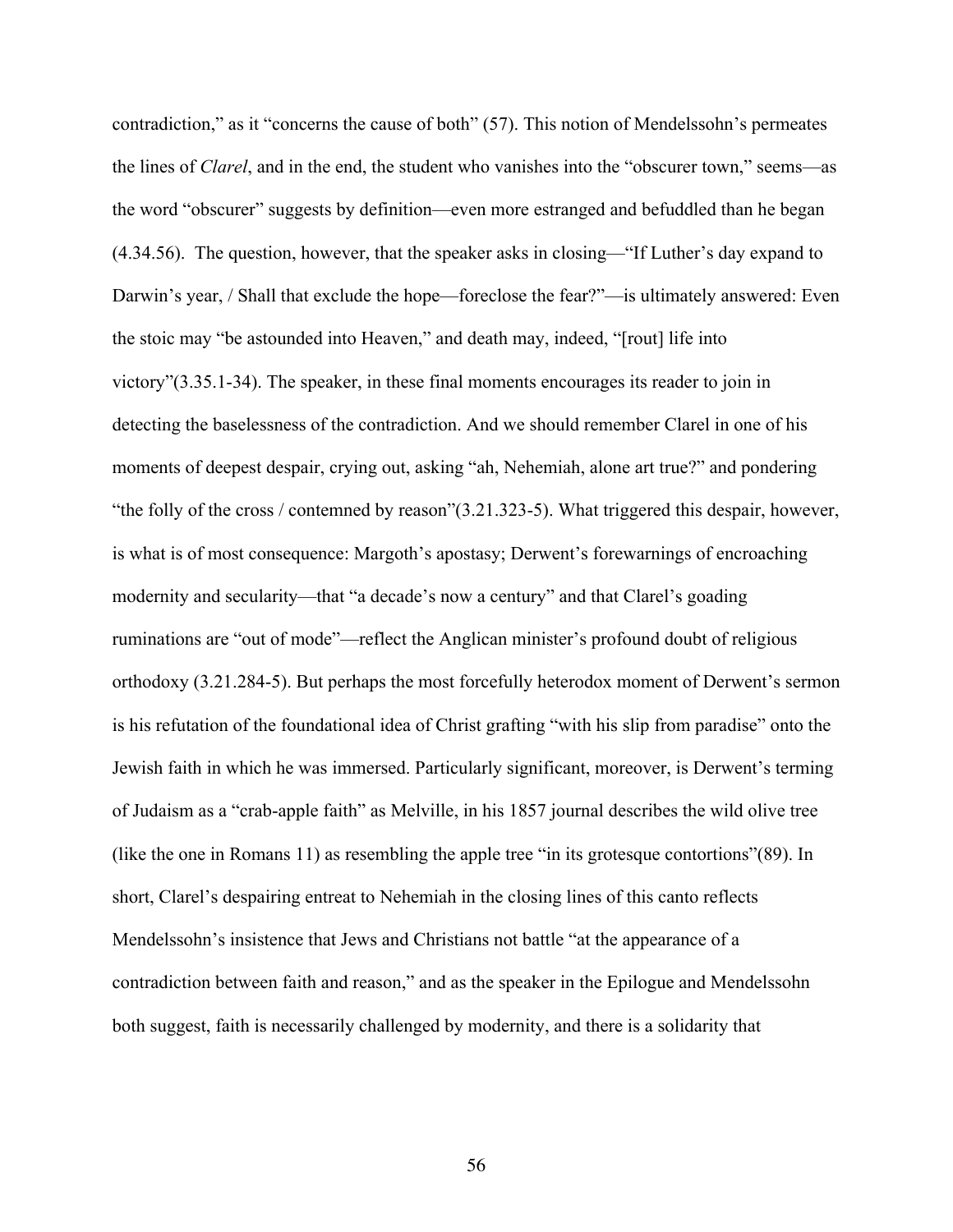transcends faith, perhaps even solace to be found in the fact that the discrepancies between faith and reason will not be resolved—that "the light is greater, hence the shadow more" (4.25.19). *Agar the Invisible Heroine and the Silent Erasure of American Judaism*

Of the moments most regarded as casually anti-Semitic in Melville's travel journals is his commentary on Warder Cresson, the American Jewish convert and inspiration for the character of Nathan. Nathan, of course, married a Jewish woman, Agar, and converted to Judaism in Illinois. The two, along with their daughter Ruth, then made the pilgrimage settling in Jerusalem, seemingly taking part in the fulfillment of Hebrew biblical commandment of *aliyah,* or pilgrimage, and ultimately bringing to fruition what many would assume to be the ultimate desire of any devout Jew—the completion of the Exodus Romance—redemption to the Holy Land. When we view the Cresson narrative through the lens of Agar, Nathan and Ruth, however, Melville's commentary on his leaving his family, marrying a Jewess, and moving to Palestine, as simply "sad" seems less disparaging towards Cresson as a newly converted Jew, and more a commentary on the impulse to abandon permanently his native land. Moreover, when we view this impulse through the poetic figuration of Nathan, Agar, and Ruth the reasons that this pilgrimage would seem misguided to Melville become particularly apparent. Indeed, through our examination of Agar, we are given a unique perspective on this dynamic, and while one certainly should not dismiss that Melville's "sadness" as articulated in his journal, may indeed be over the fact that Cresson abandoned his gentile family, his extraordinarily tender and extensive meditation on Agar's homesickness for Illinois suggests that he sees the value of the Jewish constituency in America, how completely fulfilled Agar is in her faith while in America due to her experience of divine revelation through nature, and is disappointed by the religiously zealous impulse to relocate to Palestine. Also extraordinarily telling regarding his portrayal of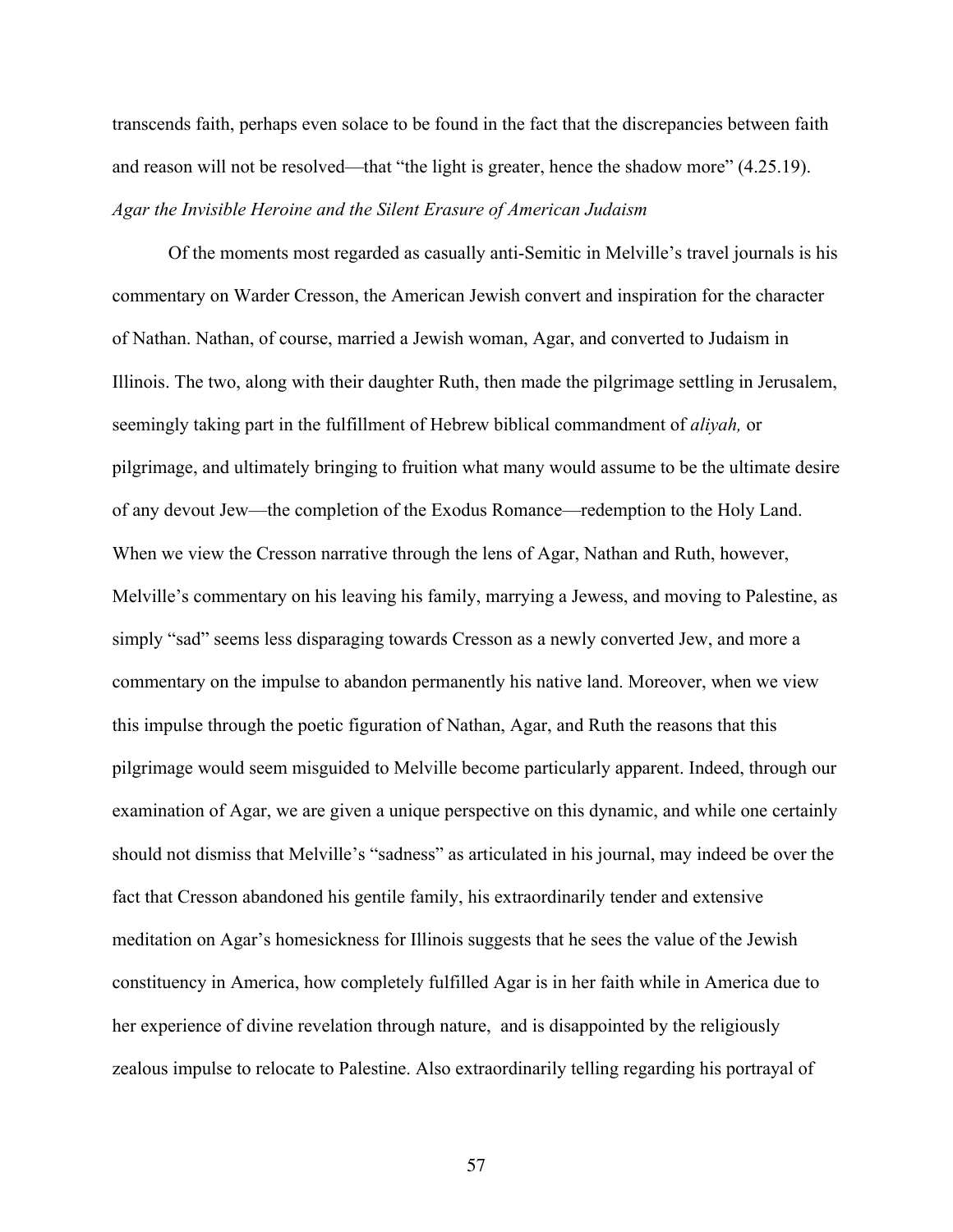Agar is how seemingly deliberate he is hiding her role, which is absolutely indispensible with regard the sustainability of Jewish identity in the poem, quite conspicuously behind the much larger, male-dominated themes of pilgrimage. 25

In order to understand how Agar becomes lost within these pilgrimage narratives, we should note the ways in which contemporary Protestant orthodoxies focused around the Holy Land sought in large part to co-opt Jewish pilgrimage narratives. This, of course, is not altogether dissimilar from the attempts being made to blur the lines between liberal Protestantism and Jewish reformers in the United States, and moreover, it speaks quite clearly to the frustrations that Mendelssohn articulates in *Jerusalem* and elsewhere. To offer an example of how Melville actively registers this phenomenon in the text of *Clarel,* the critical index of major characters provided in the editorial supplement to the Northwestern-Newberry edition, describes Nehemiah as "the only major pilgrim committed to that narrow sectarian orthodoxy of which Clarel has recently been dispossessed"(629). The question of Clarel's dispossession, first of all, is far more complex than the editors are allowing, but the central knowledge provided by this appendix is the fact that Nehemiah historically would have belonged to the Millerites formed in the United States around the 1840s. This movement, of which Clorinda Minor can be counted a member, was preoccupied with the "Establishment of a colony of Christian converts from Judaism in the Holy Land" (Yothers 44). More importantly, however, Brian Yothers notes something that is of absolutely central significance to the thesis of this paper: that is, the fact that Minor represents a "truly 'made-in-America' religious tradition" (48). Thus, although Nehemiah's religious orthodoxy seems at times to be almost laughable, and although his belief system is predicated on a chauvinistic anti-Semitism that is nevertheless so for its benevolent

 <sup>25</sup> Regarding the number and scope of the pilgrimages in *Clarel*, and their relation to the epic genre see David Watson, "Melville, Interrupted"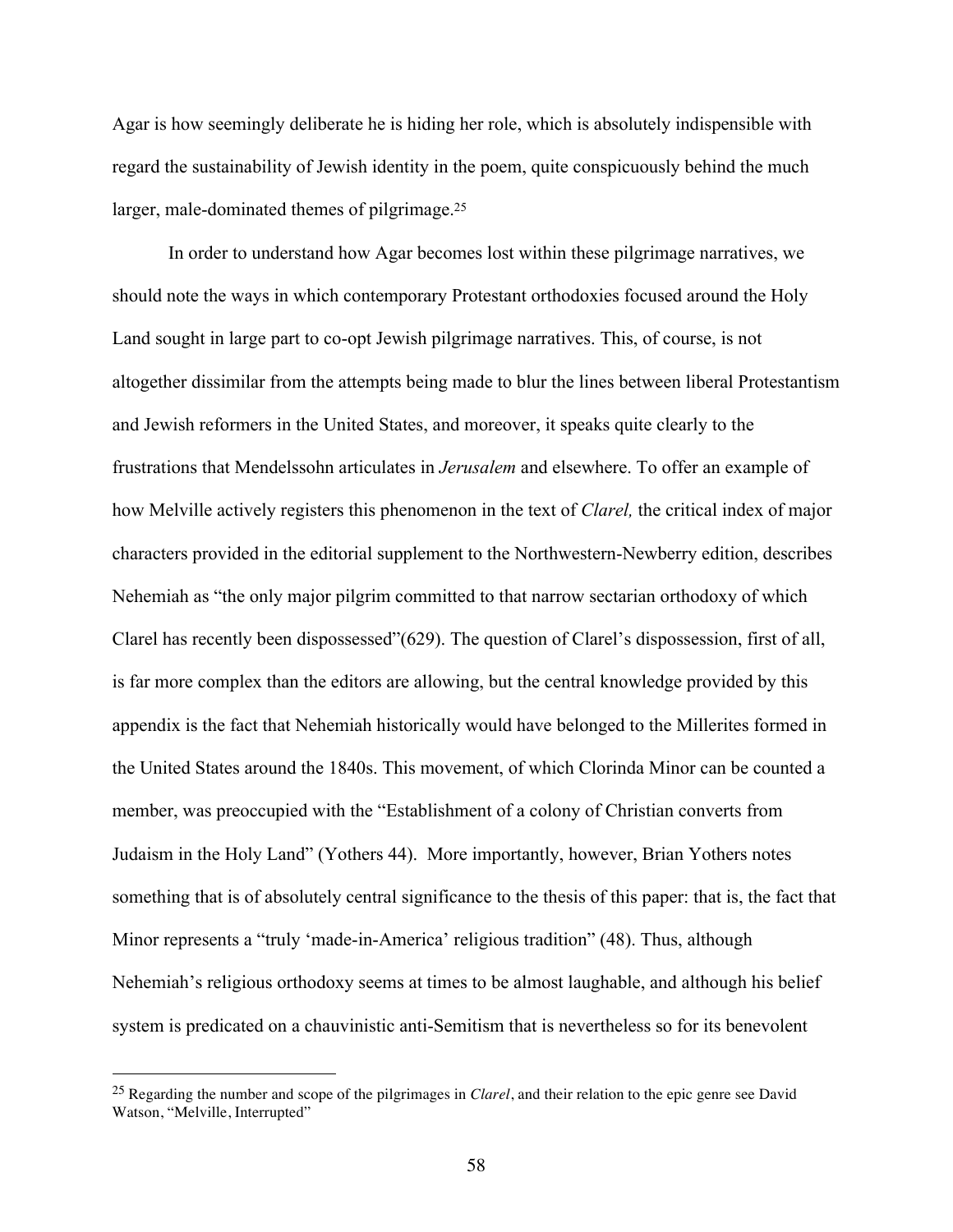attitude, he represents the ultimate figuration of resolute *and* American faith in the poem. While the editors of the Northwestern-Newberry edition represent the critical commonplace in their dismissal of Nehemiah's religious beliefs, the subsequent dismissal of his character is fundamentally detrimental to our understanding of the poem. Yothers notes that Minor distinguishes herself from most other Christian Pilgrims to the Holy Land because of her "sympathy" as she describes one of the many Jewish religious services she observes (48). This same sympathy is apparent in the character of Nehemiah, and as such, Melville provides us in him a figure of deep intellectual attraction to the Jewish people, an attraction that can perhaps be seen to have transferred to Clarel after Nehemiah death. More importantly, however, Nehemiah is representative, again, of the only unwavering American model of religious faith in the poem and shapes Melville's understanding of the relationship between American imperialism and eschatological Christianity; a relationship which, despite manifold popular negotiations, simply cannot be understood without prolonged and detailed attention to the Jewish people and their extremely complicated relationship with the Holy Land, and moreover, with their subsequent contentment in their diasporic homelands whether in Western Europe or the United States. To this point, Diner differentiates, very much in the spirit of Leeser's preface and Mendelssohn's manifesto, the ways in which America "gave Jews the chance to behave politically unlike Jews in other Western democratic societies" (187). Thus, the investment in nineteenth century civil society, particularly for a natural-born American Jew like Agar, becomes even more pronounced. In other words, the ostensible freedom from the ghetto that Diner posits as having been spurred by the *haskalah* is essentially erased by a virtual reghettoization of Agar within the walls of the Old City and ultimately, her mourning house, and tomb.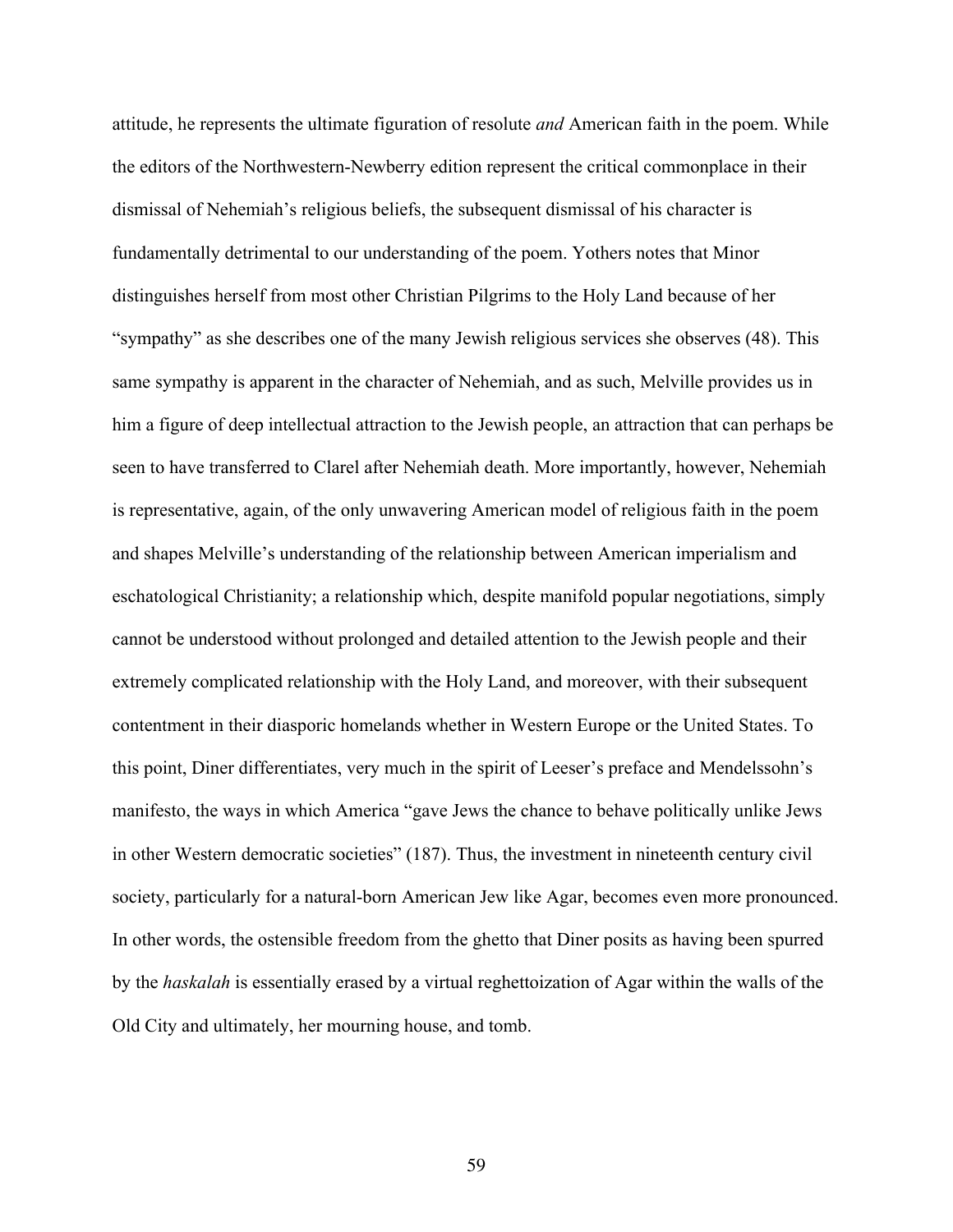In no uncertain terms, Melville is illustrating the fact that any truly American eschatology would necessarily be predicated on a "narrow sectarian orthodoxy" like Nehemiah's, and this eschatology is fundamentally problematized by the fact—as Melville illustrates exhaustively in the poem—that the Jewish people are a polylithic, modern, and most significantly, a diasporic people that are not tidily waiting in the old city of Jerusalem to be converted.

When we focus, then, on Agar Melville's attention to mosaic and Rabbinic law is keen, as Agar's natural-born Judaism, renders her husband Nathan's conversion to a certain extent irrelevant, as their children would necessarily be Jews regardless of his status. The centrality of her character, indeed, makes the extent to which she has been overlooked by *Clarel* scholars particularly frustrating. Worth noting, though is the fact that Melville's reading of the Old Testament may not have yielded this information on Jewish matrilineality, as it is only referred to glancingly in the Hebrew bible, as in Numbers 36, but was codified explicitly in the Babylonian Talmud. Kitto does not seem to have included this information either, despite an extensive entry regarding biblical marriage laws. I am assuming, however, that between Melville's reading and his interactions with Jews at home as well as in Palestine, he would have been privy to this information. That said, Nathan's conversion and marriage to Agar is fascinating when considered in terms of their identity. Considering Edgar Dryden and his keen attention to nebulous national identities, it is, in this regard, particularly so. Agar and Nathan's expatriation, in particular, renders them in such terms as we must dredge the poem for answers. Regarding Agar, the poem refers to her most directly as "a Jewess—born/ In Gentile land where nature's wreath / Exhales the first creation's breath." (1.27.17-9). This provides an important echo of Leeser's fears regarding the status of Jewish citizens in the United States. The rhetoric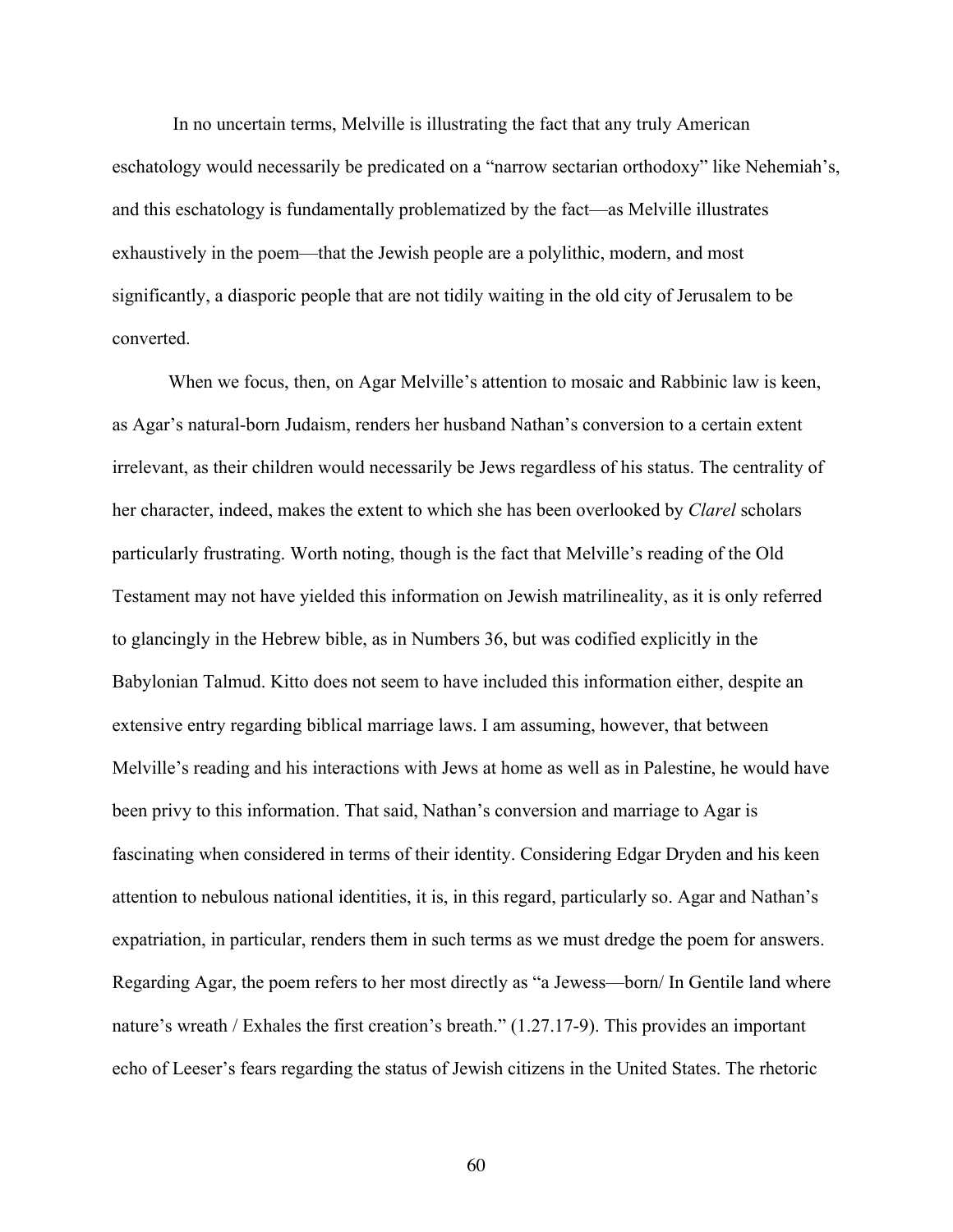here is that of relationality between Illinois, the American West, and the Holy Land. Illinois is in fact rendered here in Edenic terms, but Agar never treated as an American. Shedoes however have a divine connection with nature that is never replicated when she is in Palestine. When Nathan first meets her, she is a "Jewess" and a Jewess she remains. Nathan, similarly, and oddly is never referred to as an American, but represented in terms of his likely Anglican roots as an immigrant. Nehemiah's remarks about Nathan indicate the extent to which the act of conversion alienates him. He asks "did ever man stray / as thou?" and then Nehemiah proceeds to accentuate the active nature of his choice, "to Judaize to-day!"(1.22.77-8). Nehemiah's focus on the temporality illustrates the urgency that he feels regarding the eschatological timeline—as though become a Jew today were more cause for despair than doing so yesterday. This is particularly interesting given his benevolent attitude toward Ruth and Agar; *They* are Jews, and can be saved, but Nathan has transgressed. The speaker, moreover, always considers, as I suppose the bible would, Jews living outside of The Holy Land to be living "on alien soil" (1.17.265). But Agar is drawn to Clarel *because* he is American. Although, as the poem says, Clarel does not share her blood, she is nearer to him in spirit (1.27.23), again accentuating the centrality of Agar's Americaness to her identity.

Amy Kaplan argues for imposing the contemporary paradigm of "foreign" and "domestic" in our readings of nineteenth century texts, and suggests that in doing so, we may dislocate the notion of frontier men and women as existing in separate spheres, but as together constituting—as seen in the current rhetoric of foreign policy—as the domestic which is constituted by its contrast with the foreign (582). She argues, "If domesticity plays a key role in imagining the nation as home, then women, positioned at the center of the home, play a major role in defining the contours of the nation and its shifting borders with the foreign"(582). To be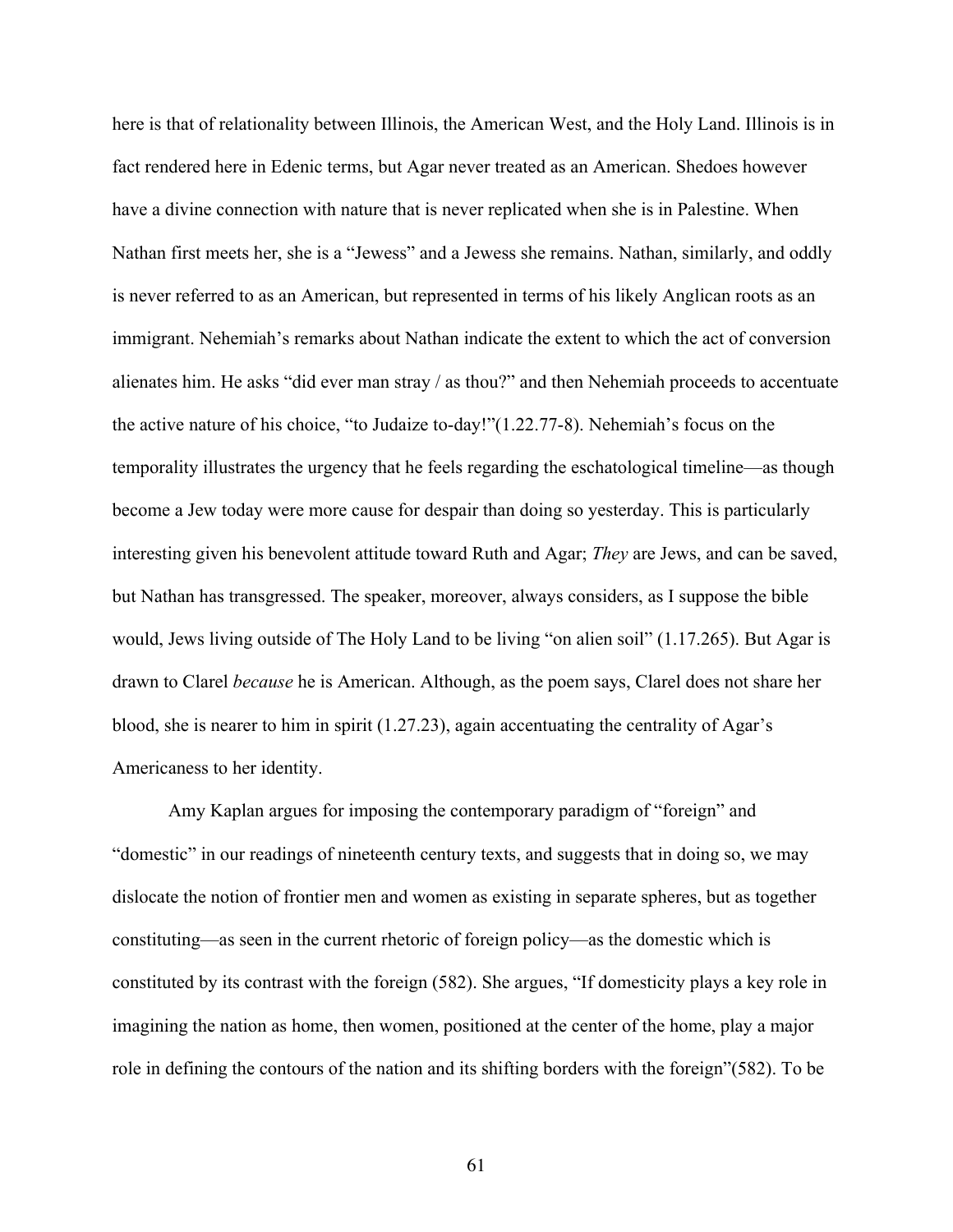sure, I am not suggesting that we should read the nineteenth century Holy Land as an American frontier, nor am I suggesting Melville is doing so, but there are points that merit our consideration. In particular, the continued concern that Nathan's farm—ostensibly his imposition of Jeffersonian agrarianism outside the walls of Jerusalem—is going to result in his death, as he is outside of the protection of first his own domestic sphere and second the larger sphere of protection that Jerusalem represents. Thus, upon Nathan's death, it seems that the paradigm Kaplan describes—wherein the American empire is described through the violent confrontation of the American domestic model with foreign Indians—is fully realized in Jerusalem by American Jews. This again makes explicit the Jew's role, which is otherwise ignored or disregarded, in a rehearsal of covenantal ideology. What is most significant about the breakdown of Kaplan's model, however, following Nathan's death is the subsequent deaths of Agar and Ruth. Those generative sources of Judaism that ostensibly possessed the efficacy to flourish, content in their true American Palestine, are swallowed by the wreckage of the barren desert and consumed by the mourning house and the rabbi's zealous enforcement of religious orthodoxy. On another note, it seems that Melville is insisting, through Agar's interactions with Clarel that she is essentially an American while her Judaism is something that must be performed. This may be that Agar simply, as Melville himself certainly would, prefers the natural landscape of Illinois to that of Jerusalem. Melville, in fact famously wrote in his travel journal that "No country will more quickly dissipate romantic expectations than Palestine — particularly Jerusalem" (91). To some the disappointment is heart sickening but the fact remains absolutely fascinating, and more importantly calls into question the entire notion of redemption from diaspora—Agar longs for the time when she was longing for Jerusalem. The speaker informs us, in a passage which ought to be considered at length: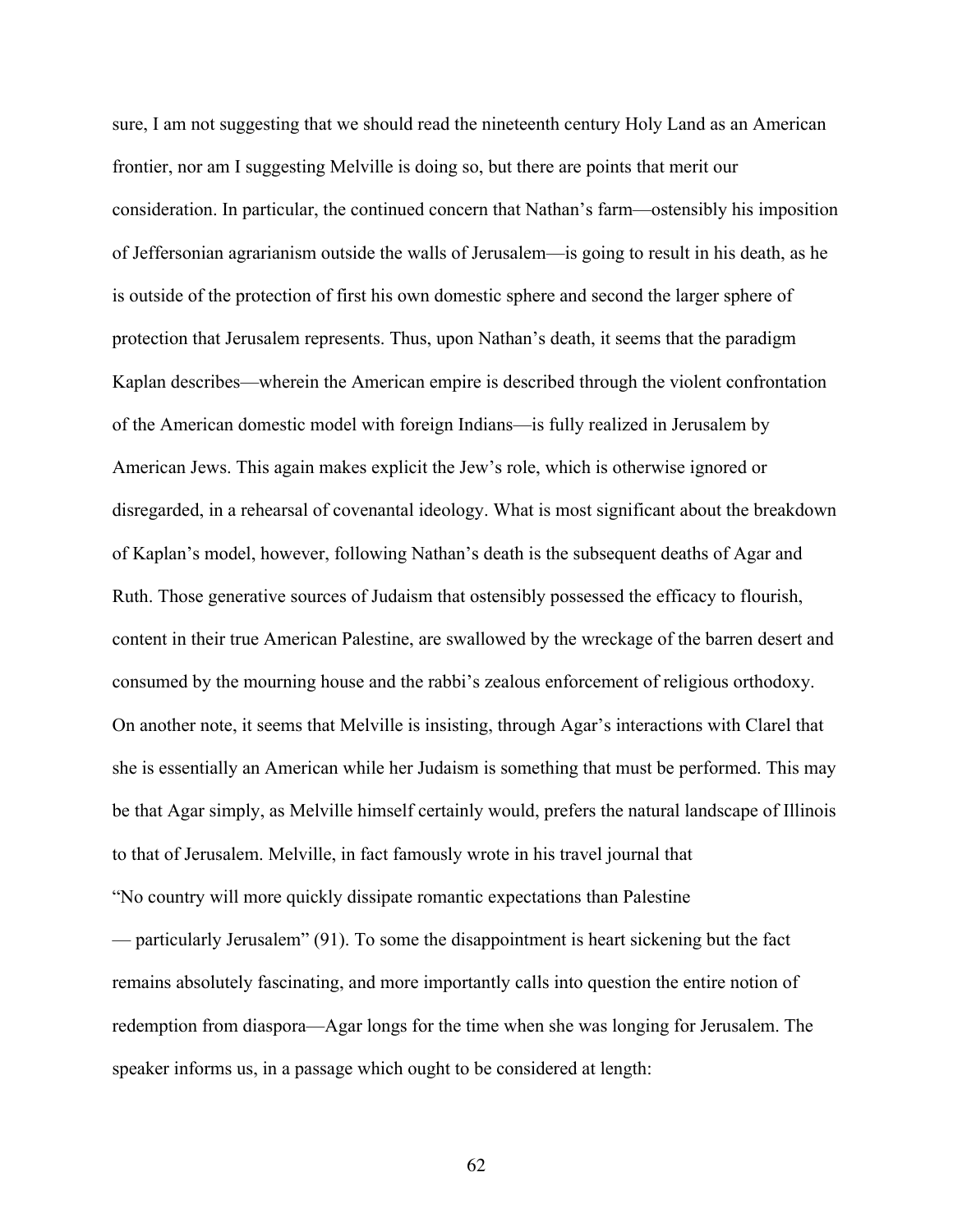Happy was Agar ere the seas She crossed for Zion. Pride she took-- Pride, if in small felicities-- Pride in her little court, a nook Where morning-glories starred the door: So sweet without, so snug within. At sunny matin meal serene Her damask cloth she'd note. It bore In Hebrew text about the hem, Mid broidered cipher and device IF I FORGET THEE, O JERUSALEM! And swam before her humid eyes, In rainbowed distance paradise. (1.27.52-64)

What is most obviously striking about this passage is the quotation of Psalm 137, which is arguably the most profound lamentation of diaspora to be found anywhere in the Hebrew scriptures. Agar's sentiment is certainly not an unfounded one. I would imagine that many Jews, even those who are so devout that they recite Psalm 137 daily, and those who chant "next year in Jerusalem" at their paschal table would abhor uprooting their lives for the sake of living in the old city of Jerusalem. Psalm 137, though, unfolds in a decidedly less romantic way than it is here being portrayed. It moves on, the speaker requesting profound punishments if they fail to place Jerusalem above their "chiefest joy" (we are perhaps reminded here of the Hebrew Psalms being customarily used for conjuring as seen in a work like *Dr. Faustus*) and then the poem ends with the joyous dashing of Babylonian infants against rocks. And while that may be a slight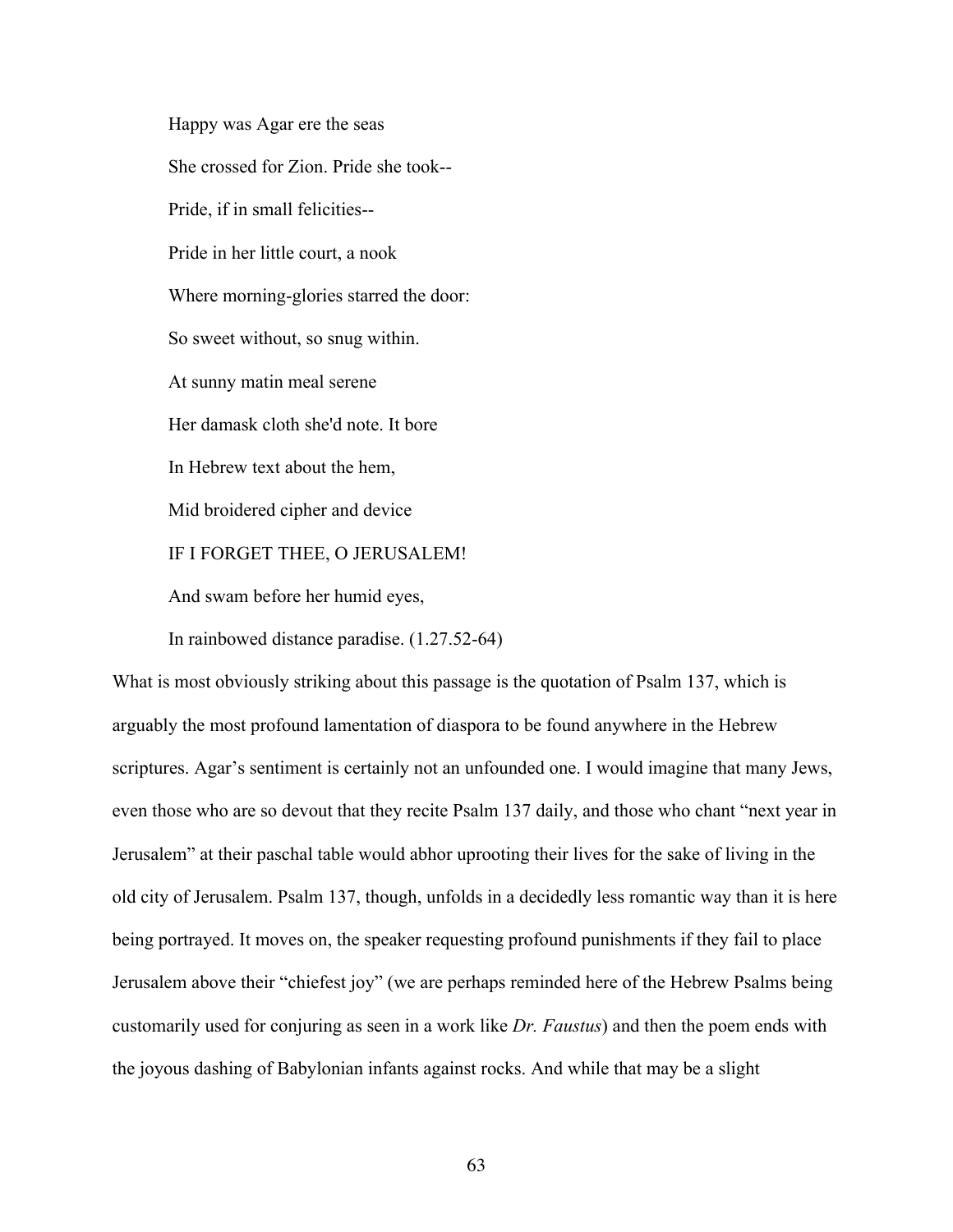digression, what is significant here is the fact that Agar's chiefest joy is undermined, and her American-ness is undermined, all because she is a devout Jew, and even more likely, because her husband as a convert cannot experience the same validation of his Judaism in Illinois as Agar can. This single passage dislodges, in fact, the American providential narrative for the simple reason that, although she had Eden before her while she was in Illinois, she was redeemed to the land of Zion. What is perhaps most significant, in Nathan's canto and here, is Melville's attention to the nuanced practices of Jews in diaspora, further indicating his interest not simply in their ritual, but clearly, in the role they play as an inseparable part contemporary eschatological doctrines. Thus, Agar, the poem's sole generative and most overlooked source of Judaism finds religious validation in dwelling "together in unity" to quote Psalm 133, and simply does not require the spatial validation of Palestine. In fact, a closer reading of Psalm 133, which *Clarel*  does not offer, but which is recited at Jewish Sabbath tables all over the world, reminds us that for Jews to dwell together is tantamount to experiencing the dew "descending upon the Mountains of Zion." This is clearly a spiritual tradition to which Agar is profoundly attuned.

The following verse paragraph mirrors the last, as Ruth has her own garden, though pitiful in comparison to Agar's lush, Illinois garden, over which she cries and pitifully longs. This brings us to a point that is scarcely discussed in criticism, the fact that Agar so approvingly endorses Clarel's relationship with Ruth, through which it seems possible that "youth and nature's fond accord / Wins Eden back"(1.28.8-9). At this point, however, we realize in spite of Agar's wishes, that the two young lovers have little chance of such a victory. The poet here imposes, however, a seemingly foreign "Eastern" code, which clearly had not applied to Agar in her courtship with Nathan, but which will clearly keep Ruth and Clarel apart. Finally, Ruth is closed up entirely in her mourning for her father, which Melville seems to imagine, at lease for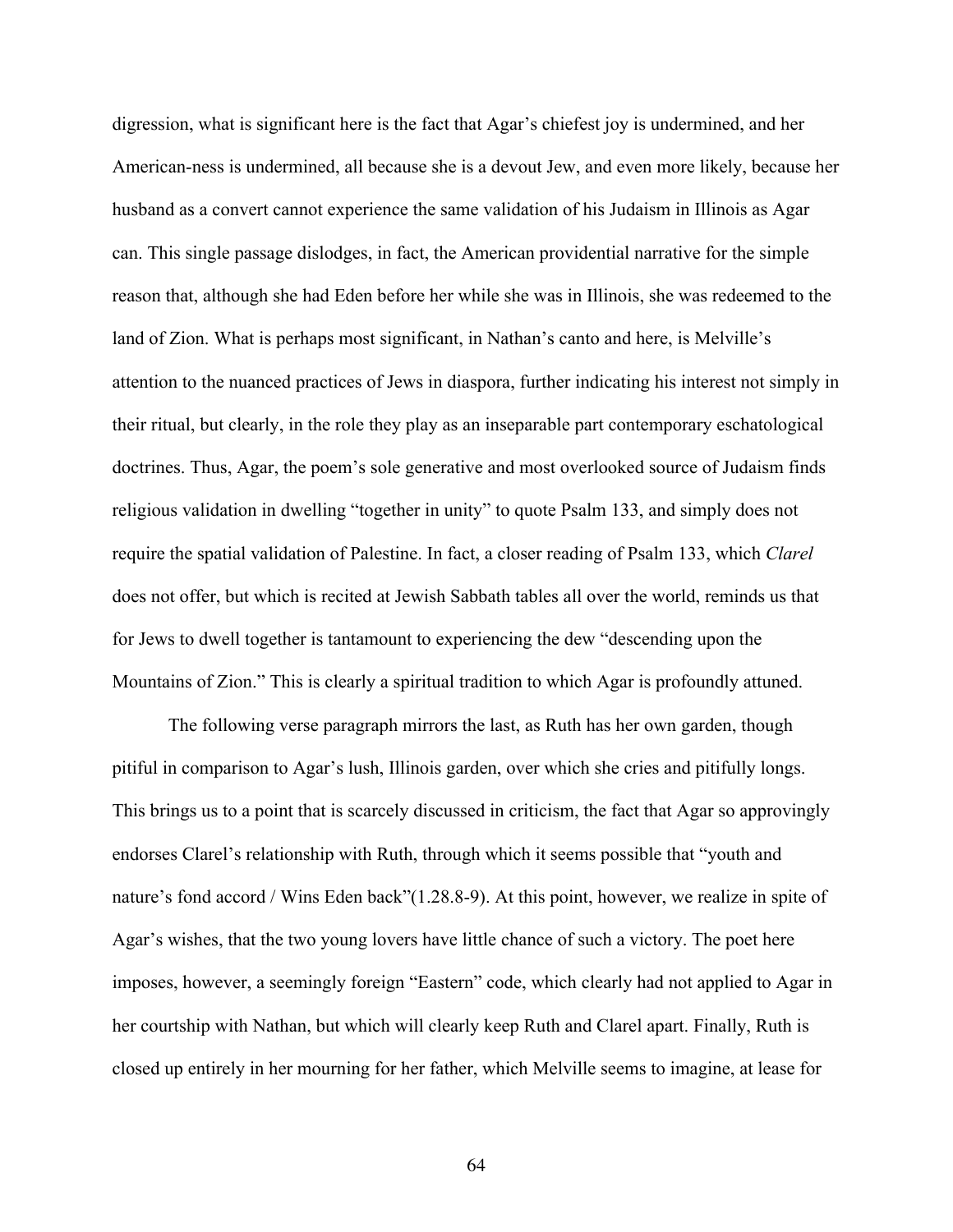the purposes of his poetics, as such an intense emotional experience and imposition of oppressive religious orthodoxy that it can kill someone. But the death here, asserts once again the sadness that Melville experiences upon his meeting with Cresson. In other words, when Ruth dies, the hope of a returned maternal source of Judaism in America dies with her, leaving her story and Agar's as one more indecipherable message beneath the barren rubble and we are reminded again of Melville's journal that " hapless are the favorites of heaven" (91).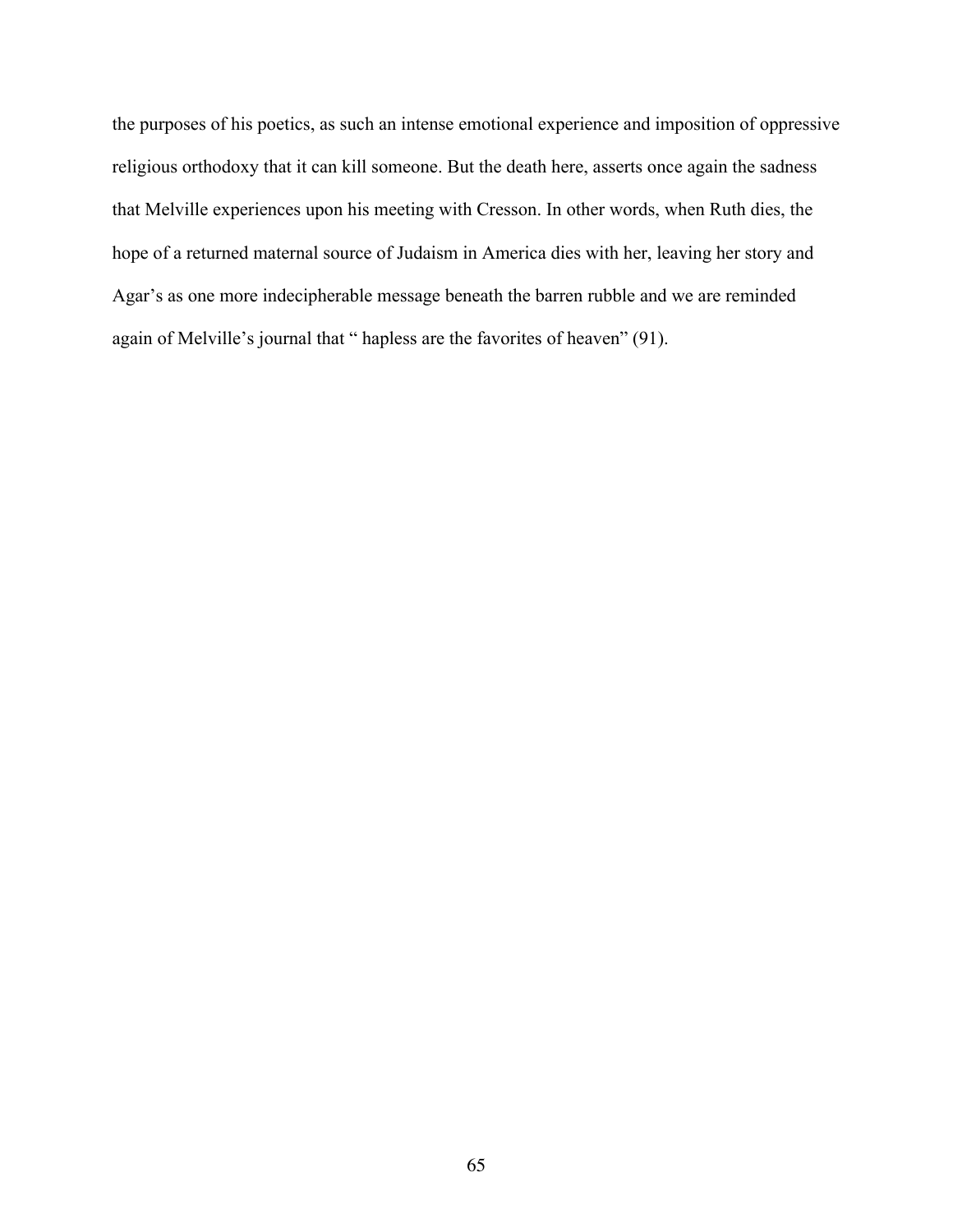## **Conclusion**

Thomas Paine writes in *The Age of Reason* that none of his critiques of religious institutions "can be said to apply to the character of Jesus Christ. He was a virtuous and amiable man. The morality that he preached and practiced was of the most benevolent kind;" he goes on however to include in this statement that "similar statements of morality had been preached by Confucius, and by some of the Greek philosophers, many years before; by the Quakers since; and by many good men in all ages, it has not been exceeded by any" (404). Melville, in an 1849 letter to Evert Duyckink described Shakespeare, as though he were one of these men: "full of sermons on the mount, and gentle, aye, almost as Jesus"(*Correspondence,* 119). My point being, that as is illustrated throughout this essay, both Melville and Whitman share an awareness of the fact that the poet is capable of approaching that singular morality, becoming what Emerson calls in "The Poet," an "Eternal Man." This preoccupation with the morality of their poetics, and with the achievement of that singularity does not simply result in great poetry, or even simply in high mindedness. It results in a palpable anxiety that often permeates the lines of their work. Difficult as it might be to see the insecurities of a poet who brags to us about the tidiness of his bowels, the Mosaic view mimicking Mount Abarim in "Prayer of Columbus" is enough to remind us. Similarly, when we see Melville's monumental poetic task in *Clarel* self-deprecatingly described as "a metrical affair, a pilgrimage or what not, of several thousand lines, eminently adapted for unpopularity" it is difficult to believe (*Correspondence* 472). Both poets, however, have clearly illustrated to us their acute awareness of the fact that when they are contemplating democracy for the poetic and for the historical record, their purposes hold to a standard for which they must be confident in the sacredness of their endeavor, but wary of the dangers of false ministry, giving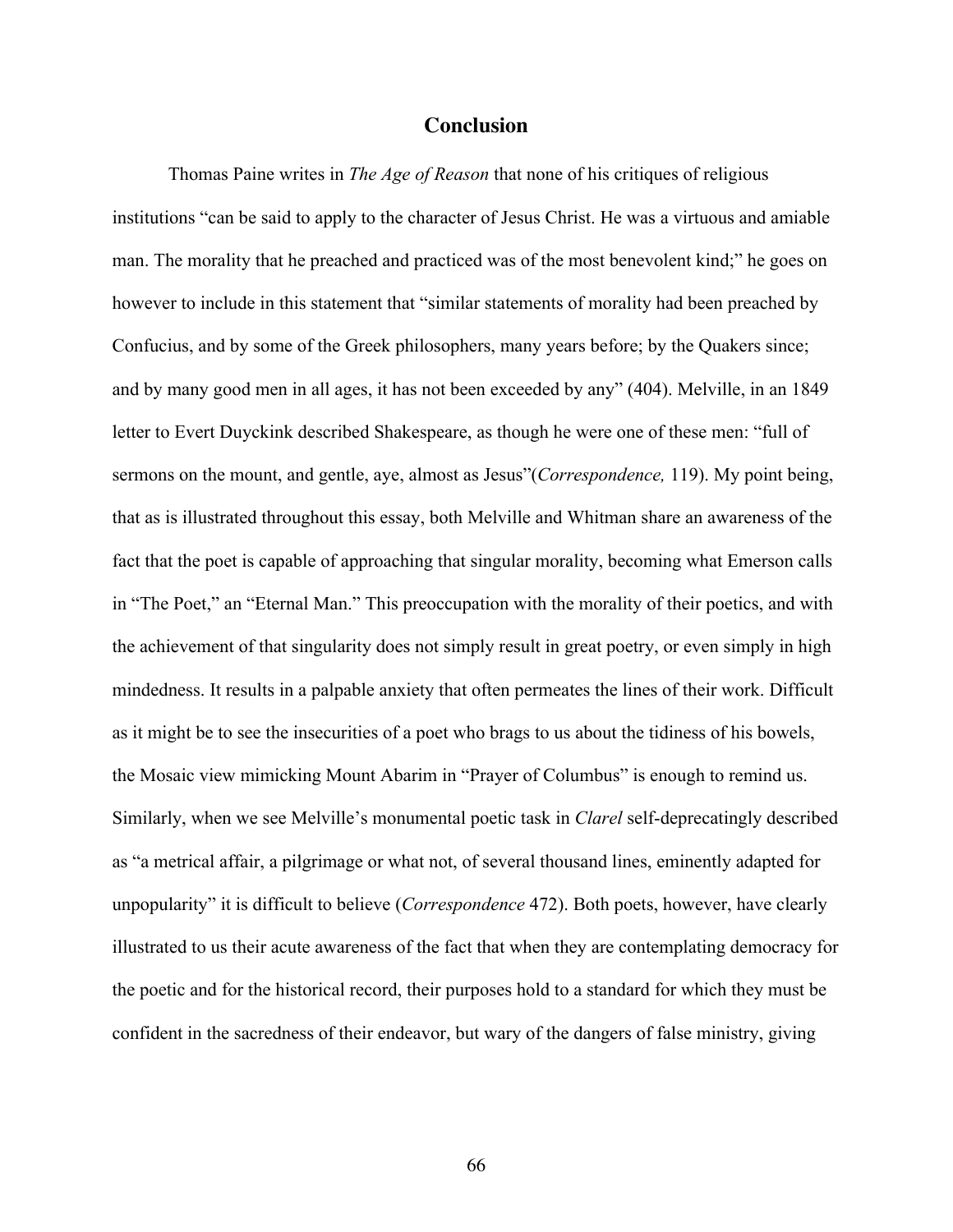the same advice to poets Emerson as does in 1838 to the newly-ordained ministers of Harvard's Divinity School:

For all our penny-wisdom, for all our soul-destroying slavery to habit, it is not to be doubted, that all men have sublime thoughts; that all men value the few real hours of life; they love to be heard; they love to be caught up into the vision of principles. We mark with light in the memory the few interviews we have had, in the dreary years of routine and of sin, with souls that made our souls wiser; that spoke what we thought; that told us what we knew; that gave us leave to be what we inly were. Discharge to men the priestly office, and, present or absent, you shall be followed with their love as by an angel. (90)

With this in mind, we can look to each of the works described above and see clearly the way that both poets discourage their readers from simply subscribing to the status quo, from searching from some universal or predetermined experience, whether determined by site, or text, or ritual. These poets promote the direct individual experience of the natural world and subsequently the individual spiritual revelation. In doing so, from their works one is able to draw substantive conclusions about the authors' own spiritual attitudes and negotiate such disparate topics as post-war reconciliation, global expansion and industrialization, and pilgrimage and settler-colonialism. The poetry and prose traverse difficult themes without regressing into didacticism, and arrays of aspects, of individuals are collected within the pages, allowing the reader, like Emerson's poet to be "the beholder of ideas," to be "present and privy to the appearances which he describes" (9).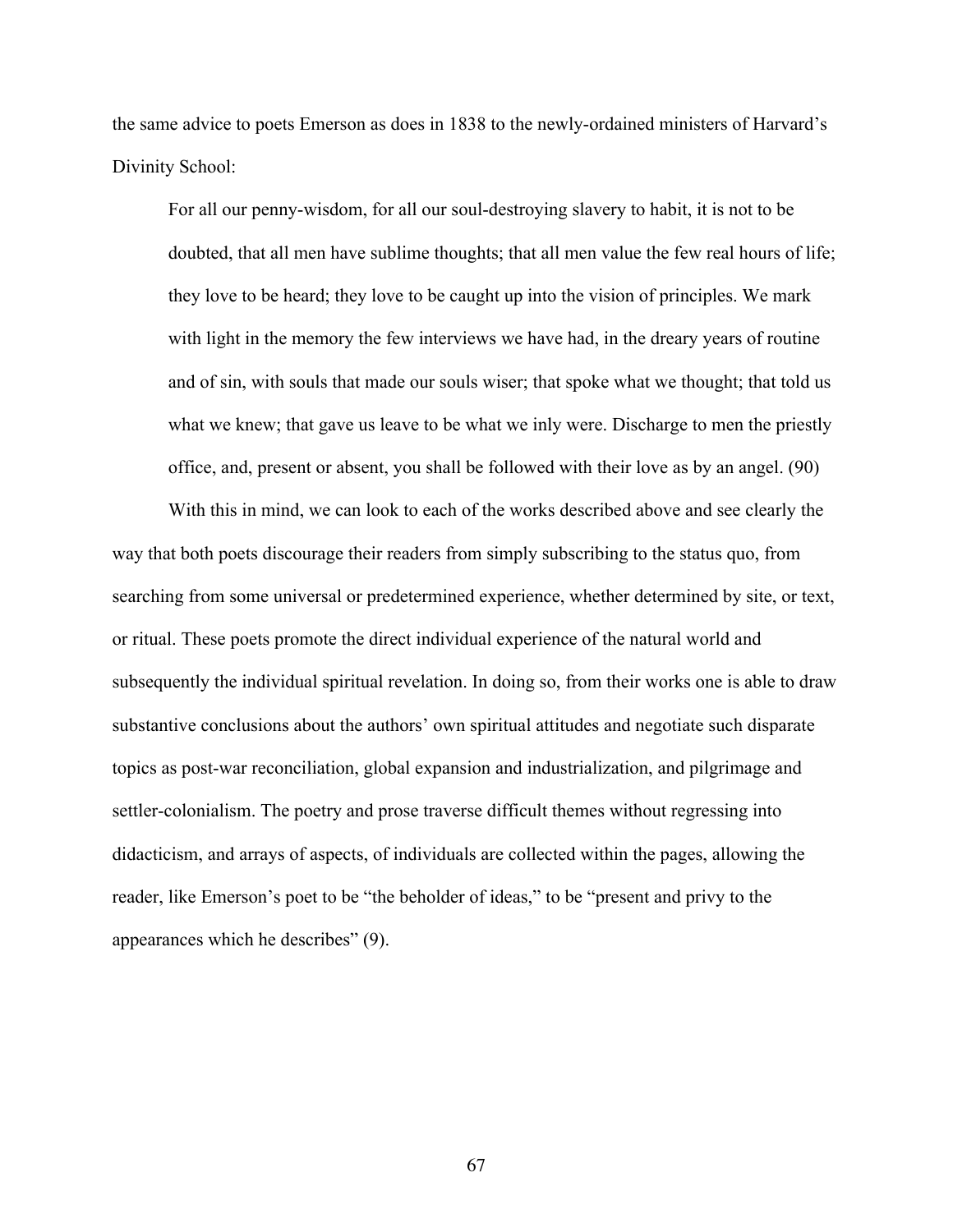## **Works Cited**

- Barrett, Faith. "'They Answered Him Aloud': Popular Voice and Nationalist Discourse in Melville's Battle-Pieces." *Leviathan: A Journal of Melville Studies* 9.3 (2007): 35-49. Web.
- Baym, Nina. "Melville's Quarrel with Fiction." *PMLA: Publications of the Modern Language Association of America* 94.5 (1979): 909-23. Web.
- ---. "The Erotic Motif in Melville's Clarel." *Texas Studies in Literature and Language*. 16.2 (1974): 315-328. Print.
- Berthold, Dennis. "Pictorial Intertexts for Battle-Pieces: Melville at the National Academy of Design, 1865." *Melville as Poet: The Art of "pulsed Life"* Ed. Sanford E. Marovitz. . Kent: Kent State University Press. 2013. 9-24. Print.
- Calvin, John. *Commentaries on the Twelve Minor Prophets: Volume Third: Jonah, Micah, Nahum*. Trans. John Owen. Grand Rapids, MI: Baker, 2003. Print.
- Campbell, Neil. *The Rhizomatic West: Representing the American West in a Transnational, Global, Media Age*. Lincoln, NE: U of Nebraska P, 2008. Print.
- Coleman, Dawn. "Mahomet's Gospel and Other Revelations: Discovering Melville's Hand in *The Works of William E. Channing*." *Leviathan* 17.2 (2015): 74-88. *Project MUSE*. Web. 23 Aug. 2015
- Deleuze, Gilles, and Félix Guattari. *A Thousand Plateaus : Capitalism and Schizophrenia*. Minneapolis: University of Minnesota Press, 1987. Print.
- Duban, James. "'The Oracle Of God Within': Human Nature And Personal Faith In The Epilogue To Clarel And Melville's Annotated Bible." *Literature & Theology: An International Journal Of Religion, Theory, And Culture* 28.4 (2014): 425-437. Print.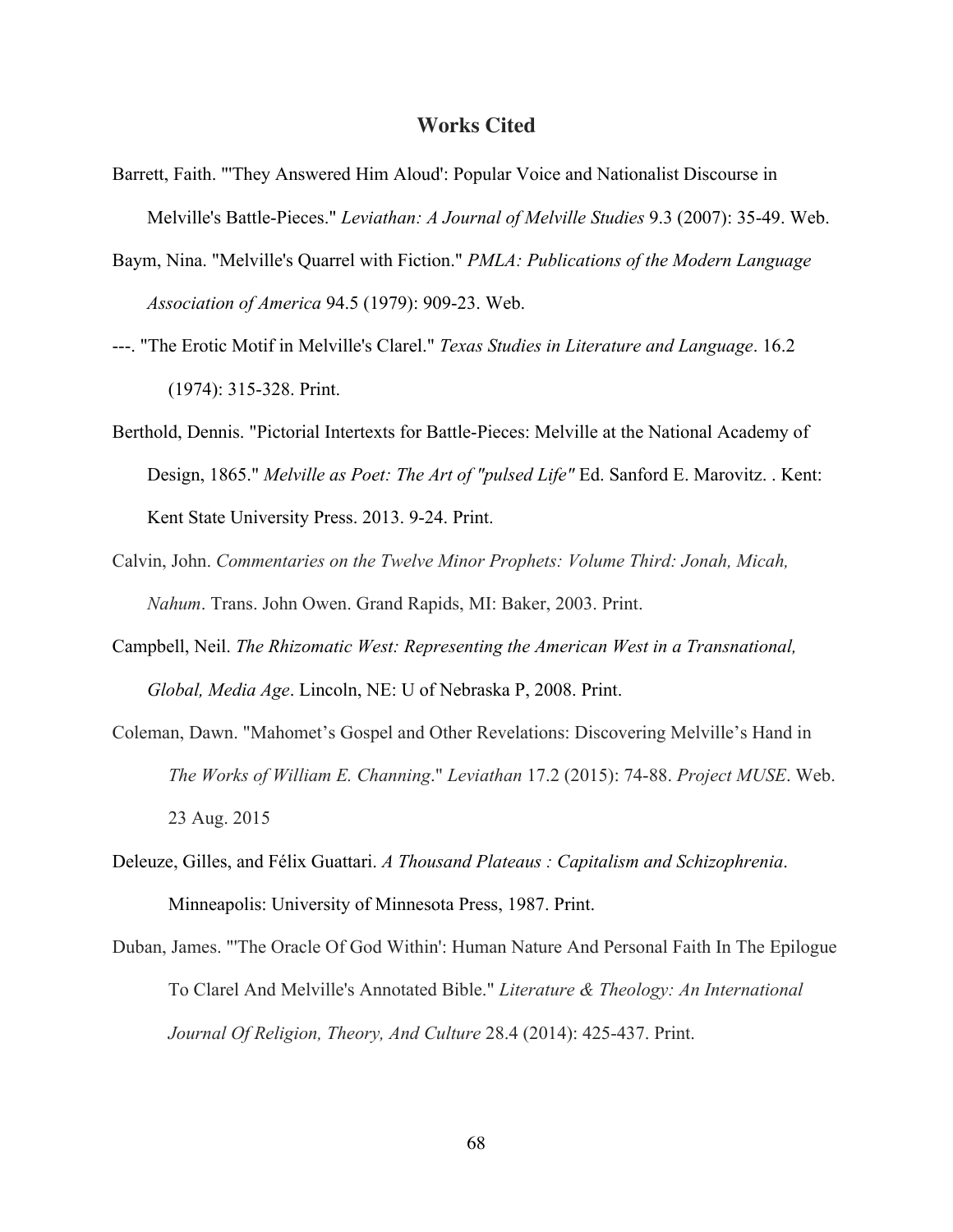Dryden, Edgar A. Monumental Melville: The Formation of a Literary Career. Stanford, Calif: Stanford University Press, 2004. Print.

Emerson, Ralph Waldo. *Essays: Second Series*. 3rd ed. Boston: Monroe, 1844. Print.

- ---. *Essays & Lectures*. New York: Literary Classics of the U.S. : Distributed to the trade in the U.S. and Canada by Viking Press, 1983. The Library of America; Variation: Library of America. Print.
- Goldman, Stan. *Melville's Protest Theism: The Hidden and Silent God in Clarel*. DeKalb: Northern Illinois UP, 1993. Print.
- Hawthorne, Nathaniel. "Chiefly about War Matters." *The Atlantic Monthly* 07/01/1862 1862. Print.
- Marrs, Cody. "A Wayward Art: Battle-Pieces and Melville's Poetic Turn." *American Literature: A Journal of Literary History, Criticism, and Bibliography* 82.1 (2010): 91-119. Web.
- "The Jews in America: Their Rapid Growth and Present Number " *The New York Times*: 8. 18 Dec 1870. Print.
- " The Jews in America: The Exact Differences between the Orthodox and Reformed Jews." *The New York Times*: 6. 8 Jan 1871. Print.
- Kaplan, Amy. "Manifest Domesticity." *No More Separate Spheres! A Next Wave American Studies Reader*. 183-207. Durham, NC: Duke UP, 2002. Print.

Kelley, Wyn. "Agath And The Ephemeral Text In *Clarel*." *Leviathan* 13.3 (2011): 49-62.

- Lawrence, Eugene. "The Jews and their Persecutors." *Harper's New Monthly Magazine*, 49 ed.: 79. 1 Jun 1874. Print.
- Mendelssohn, Moses. *Jerusalem, a Treatise on Religious Power and Judaism*. Trans. Isaac Leeser. Philadelphia: C. Sherman, 1852. Print.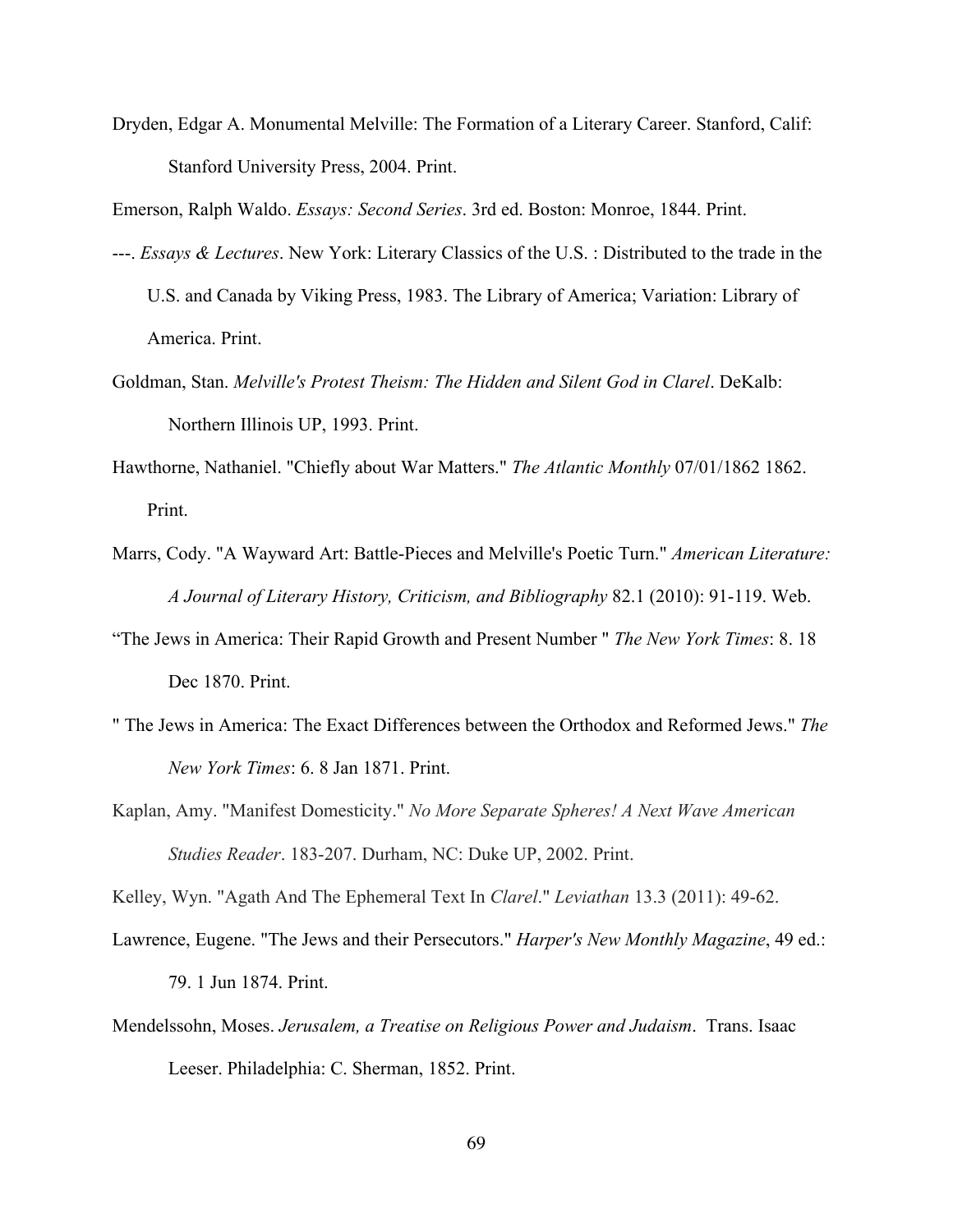- ---. Jerusalem, Or, on Religious Power and Judaism. Trans. Allan Arkush. Hanover: Published for Brandeis University Press by University Press of New England, 1983. Print.
- Melville, Herman. *Clarel: A Poem and Pilgrimage in the Holy Land*. Eds. Harrison Hayford and Walter E. Bezanson. Evanston and Chicago: Northwestern UP and the Newberry Library, 1991. Print.
- ---. *Correspondence*. Ed. Lynn Horth. Evanston: Northwestern University Press, 1993. Print.
- ---. *Journals*. Eds. Howard C. Horsford, and Lynn Horth. Evanston and Chicago: Northwestern UP and the Newberry Library, 1989. Print.
- ---. *Published Poems: Battle-pieces ; John Marr ; Timoleon.* Eds. Robert C. Ryan, and Hershel Parker. Evanston: Northwestern University Press, 2009. Print.
- Marks, Herbert, Gerald Hammond, and Austin Busch. *The English Bible: King James Version*. New York: Norton, 2012. Print.
- Obenzinger, Hilton. *American Palestine*: Melville, Twain, and the Holy Land Mania. Princeton, N.J: Princeton UP, 1999. Print.
- Pardes, Ilana. Melville's Bibles. Berkeley: University of California Press, 2008. Print.
- ---. "Melville's Song Of Songs: *Clarel* As Aesthetic Pilgrimage." *Melville and Aesthetics*. Ed. Samuel Otter and Geoffrey Sanborn. New York, NY: Palgrave Macmillan, 2011. 213- 233. Print.
- Sweet, Timothy. *Traces of War: Poetry, Photography, and the Crisis of the Union*. Baltimore: Johns Hopkins University Press, 1990. Print.
- Parker, Hershel. "Delusions of a 'Terrestrial Paradise'" *The Confidence Man: His Masquerade*. By Herman Melville. Ed. Hershel Parker and Mark Niemeyer. 2nd ed. New York, London: W.W. Norton, 2006. 361-67. Print.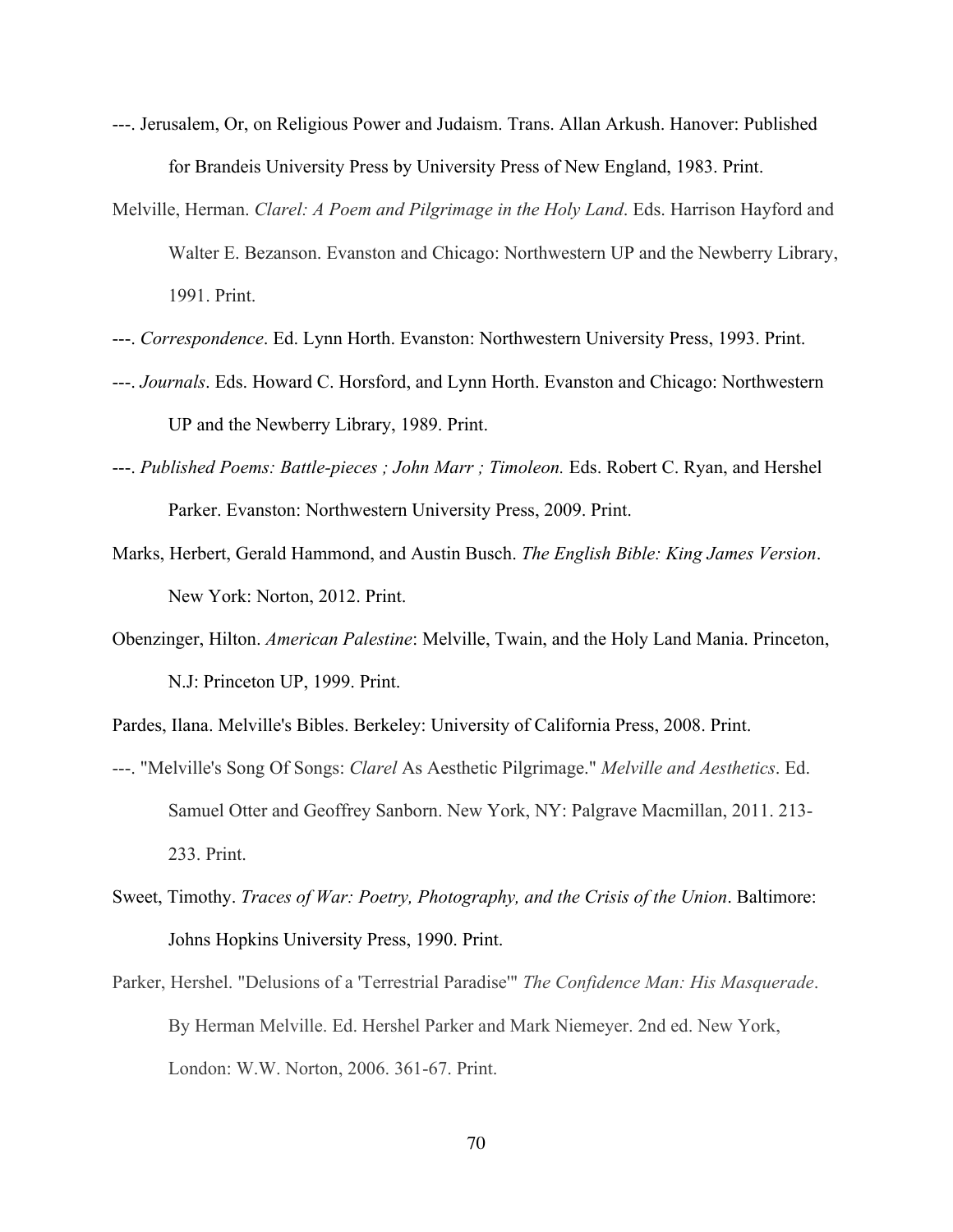- ---. *Herman Melville: A Biography*. *Vol. 2.* Baltimore: Johns Hopkins University Press, 2002. Print.
- Potter, William. *Melville's Clarel and the Intersympathy of Creeds*. Kent, OH: Kent State UP, 2004. Print.

Rosenblatt, W. M. "The Jews: What they are Coming to." *The Galaxy*: 47. January 1872. Print.

Rosenthal, Bernard. "Herman Melville's Wandering Jews." *Puritan Influences in American* 

*Literature*. Ed. Emory Elliott. Urbana: University of Illinois Press (1979): 167-192. Print.

Renker, Elizabeth. "Melville the Realist Poet." Ed. Wyn Kelley. Malden, MA: Blackwell, 2006. 482-496. Blackwell Companions to Literature and Culture (Blackwell Companions to Literature and Culture): 41 Print.

Sarna, Jonathan D, and Benjamin Shapell. *Lincoln and the Jews: A History*. , 2015. Print.

- Sealts, Merton M. *Melville's Reading*. Columbia, S.C.: U of South Carolina P, 1988. Print.
- ---. *Pursuing Melville, 1940-1980: Chapters and Essays*. Madison: University of Wisconsin Press, 1982. Print.

Vendler, Helen. "Melville and the Lyric of History." *Southern Review* 35.3 (1999): 579-94. Web.

- Warren, Rosanna. "Dark Knowledge: Melville's Poems of the Civil War." *Raritan: A Quarterly Review* 19.1 (1999): 100-21. Web.
- Watson, David. "Melville, Interrupted." *ESQ: A Journal Of The American Renaissance* 57.4 [225] (2011): 355-389. *Project Muse*. Web. 19 July 2016.
- Whitman, Walt. *Leaves of Grass and Other Writings: Authoritative Texts, Other Poetry and Prose, Criticism.* Eds. Michael Moon, Sculley Bradley, and Harold W. Blodgett. New York: Norton, 2002. Print.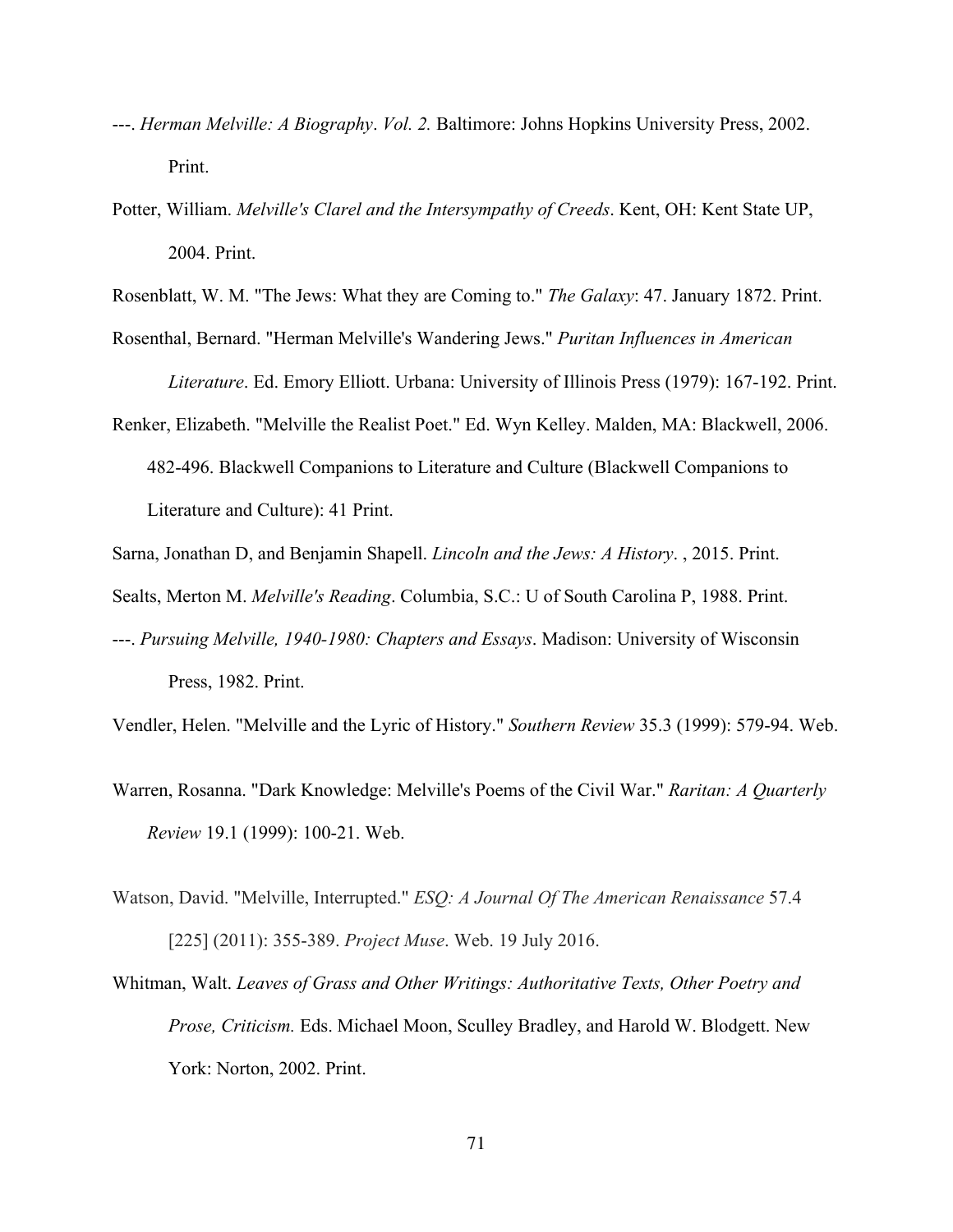- Yothers, Brian. "Melville's Reconstructions: 'The Swamp Angel,' 'Formerly A Slave,' And The Moorish Maid In 'Lee In The Capitol'." *Leviathan: A Journal Of Melville Studies* 17.3 (2015): 63-78. *MLA International Bibliography*. Web. 5 Sept. 2016.
- ---. *The Romance of the Holy Land in American Travel Writing, 1790-1876.* Aldershot, UK: Ashgate, 2007. Print.
- ---. *Sacred Uncertainty: Religious Difference and the Shape of Melville's Career*. Evanston: Northwestern UP, 2015. Print.